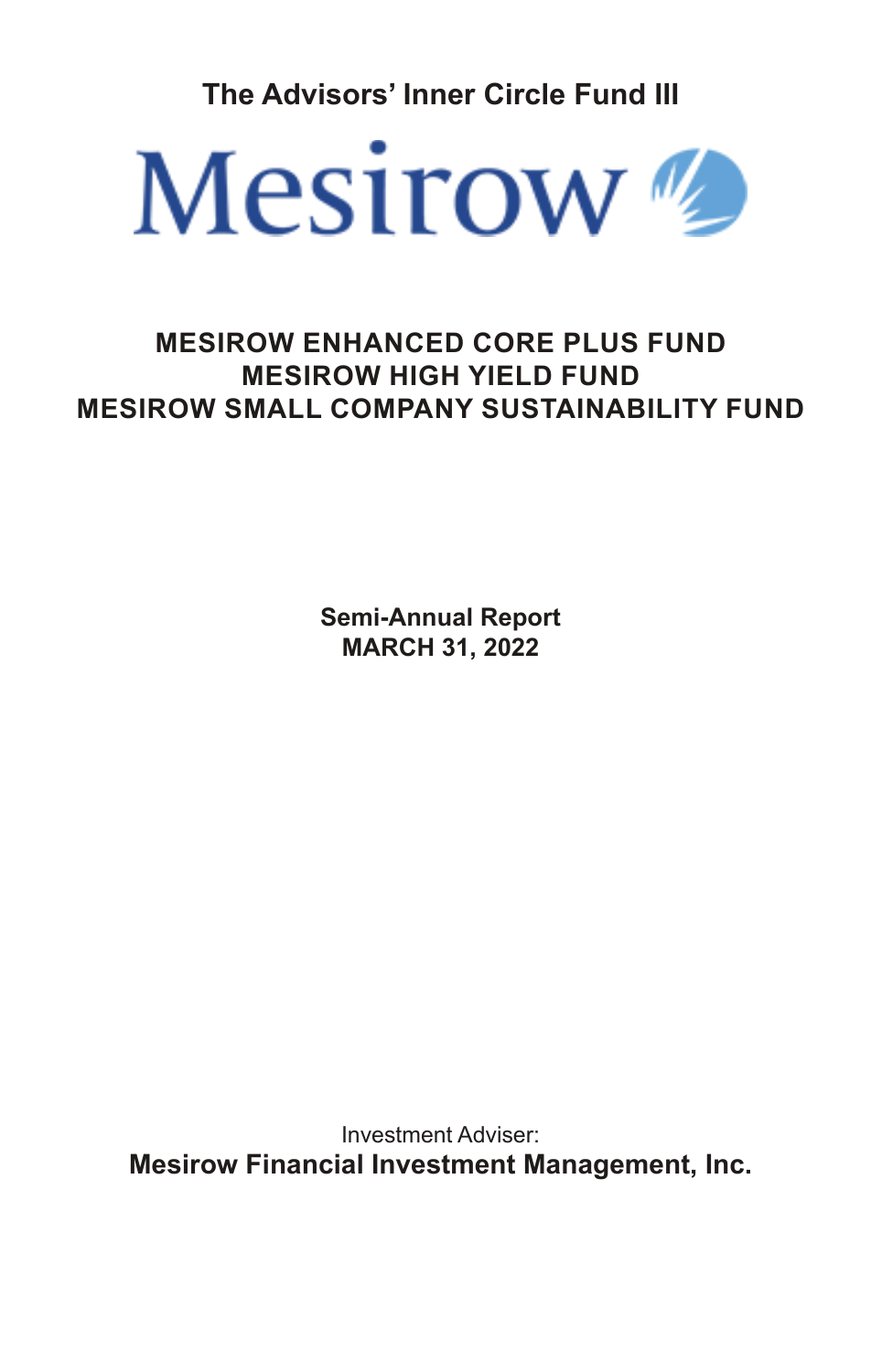# **TABLE OF CONTENTS**

The Funds file their complete schedules of investments with the US Securities and Exchange Commission (the "SEC") for the first and third quarters of each fiscal year as an exhibit to its reports on Form N-PORT (Form N-Q for filings prior to March 31, 2020). The Funds' Form N-Q and Form N-PORT are available on the SEC's website at http://www.sec.gov, and may be reviewed and copied at the SEC's Public Reference Room in Washington, DC. Information on the operation of the Public Reference Room may be obtained by calling 1-800-SEC-0330.

A description of the policies and procedures that the Funds use to determine how to vote proxies relating to Fund securities, as well as information relating to how a Fund voted proxies relating to Fund securities during the most recent 12-month period ended June 30, is available (i) without charge, upon request, by calling 833-MESIROW (833-637-4769); and (ii) on the SEC's website at http://www.sec.gov.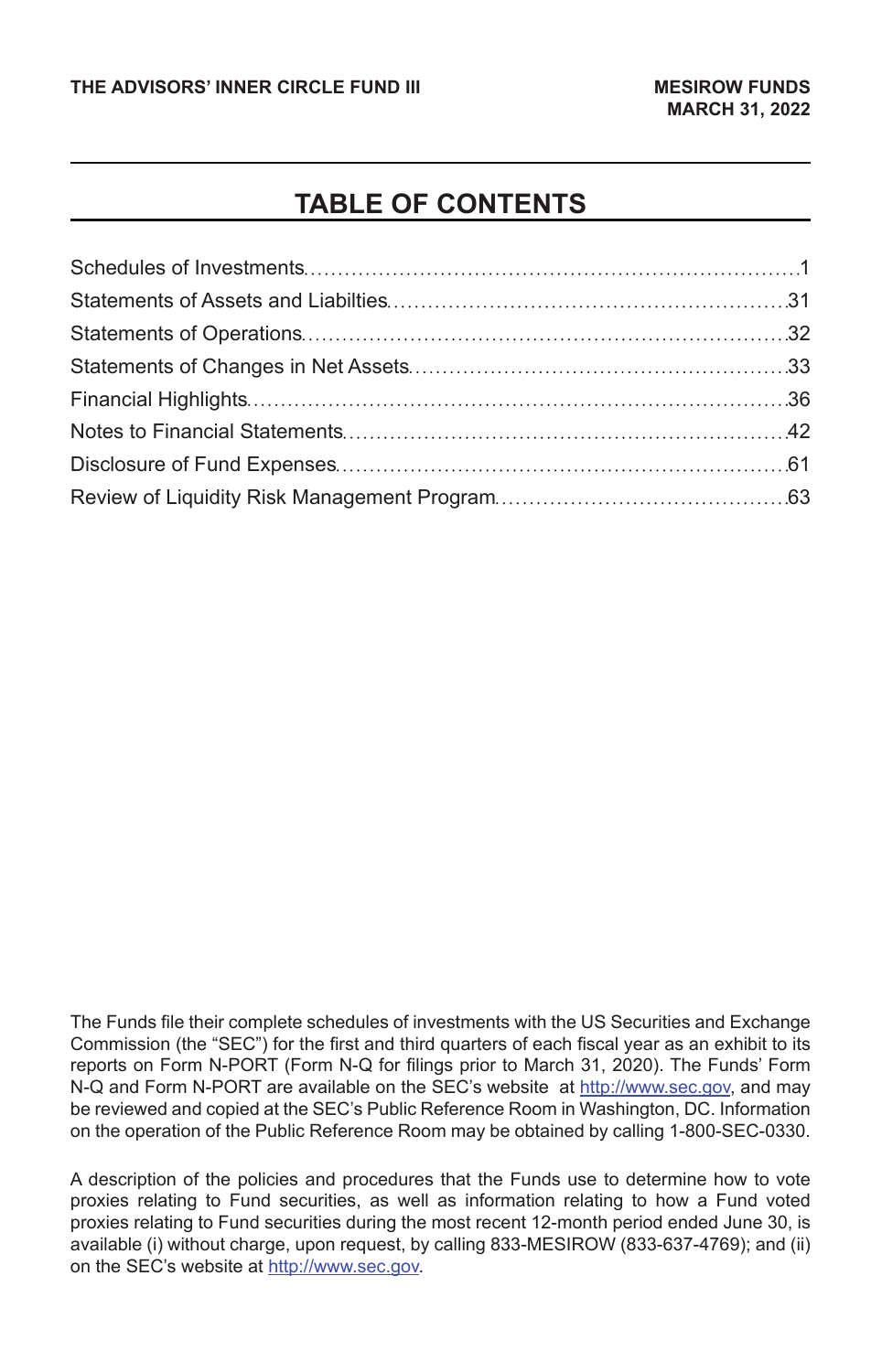# **SECTOR WEIGHTINGS †**

| 13.8% Industrials<br>9.2% Consumer Discretionary<br>9.0% Consumer Staples<br>8.6% U.S. Treasury Obligations<br>6.4% Materials<br>6.3% Energy<br>6.2% Communication Services<br>6.0% Health Care<br>4.6% Information Technology<br>3.3% Mortgage-Backed Securities<br>2.3% Utilities<br>1.7% Real Estate<br>1.0% Asset-Backed Securities<br>0.5% Municipal Bond | 21.1% Financials |
|----------------------------------------------------------------------------------------------------------------------------------------------------------------------------------------------------------------------------------------------------------------------------------------------------------------------------------------------------------------|------------------|
|                                                                                                                                                                                                                                                                                                                                                                |                  |
|                                                                                                                                                                                                                                                                                                                                                                |                  |
|                                                                                                                                                                                                                                                                                                                                                                |                  |
|                                                                                                                                                                                                                                                                                                                                                                |                  |
|                                                                                                                                                                                                                                                                                                                                                                |                  |
|                                                                                                                                                                                                                                                                                                                                                                |                  |
|                                                                                                                                                                                                                                                                                                                                                                |                  |
|                                                                                                                                                                                                                                                                                                                                                                |                  |
|                                                                                                                                                                                                                                                                                                                                                                |                  |
|                                                                                                                                                                                                                                                                                                                                                                |                  |
|                                                                                                                                                                                                                                                                                                                                                                |                  |
|                                                                                                                                                                                                                                                                                                                                                                |                  |
|                                                                                                                                                                                                                                                                                                                                                                |                  |
|                                                                                                                                                                                                                                                                                                                                                                |                  |

†Percentages are based on total investments.

# **SCHEDULE OF INVESTMENTS CORPORATE OBLIGATIONS — 82.3%**

|                               | <b>Face Amount</b> |    | Value   |  |
|-------------------------------|--------------------|----|---------|--|
| Communication Services - 5.2% |                    |    |         |  |
| AT&T                          |                    |    |         |  |
| Callable 11/15/2027 @ \$100   |                    |    |         |  |
| $4.100\%$ , 02/15/2028\$      | 147,000            | \$ | 152,626 |  |
| Comcast                       |                    |    |         |  |
| Callable 11/15/2030 @ \$100   |                    |    |         |  |
|                               | 150,000            |    | 130,695 |  |
| Directy Financing             |                    |    |         |  |
| Callable 08/15/2023 @ \$104   |                    |    |         |  |
|                               | 170,000            |    | 167,237 |  |
| LogMeln                       |                    |    |         |  |
| Callable 09/01/2023 @ \$103   |                    |    |         |  |
|                               | 100,000            |    | 93,336  |  |
| Magallanes                    |                    |    |         |  |
| Callable 12/15/2031 @ \$100   |                    |    |         |  |
| 4.279%, 03/15/2032(A)         | 120,000            |    | 120,534 |  |
| Paramount Global              |                    |    |         |  |
| Callable 11/15/2027 @ \$100   |                    |    |         |  |
|                               | 60,000             |    | 58,723  |  |
| <b>T-Mobile USA</b>           |                    |    |         |  |
| Callable 01/15/2030 @ \$100   |                    |    |         |  |
|                               | 200,000            |    | 200,768 |  |
| <b>Verizon Communications</b> |                    |    |         |  |
|                               | 42,000             |    | 48,191  |  |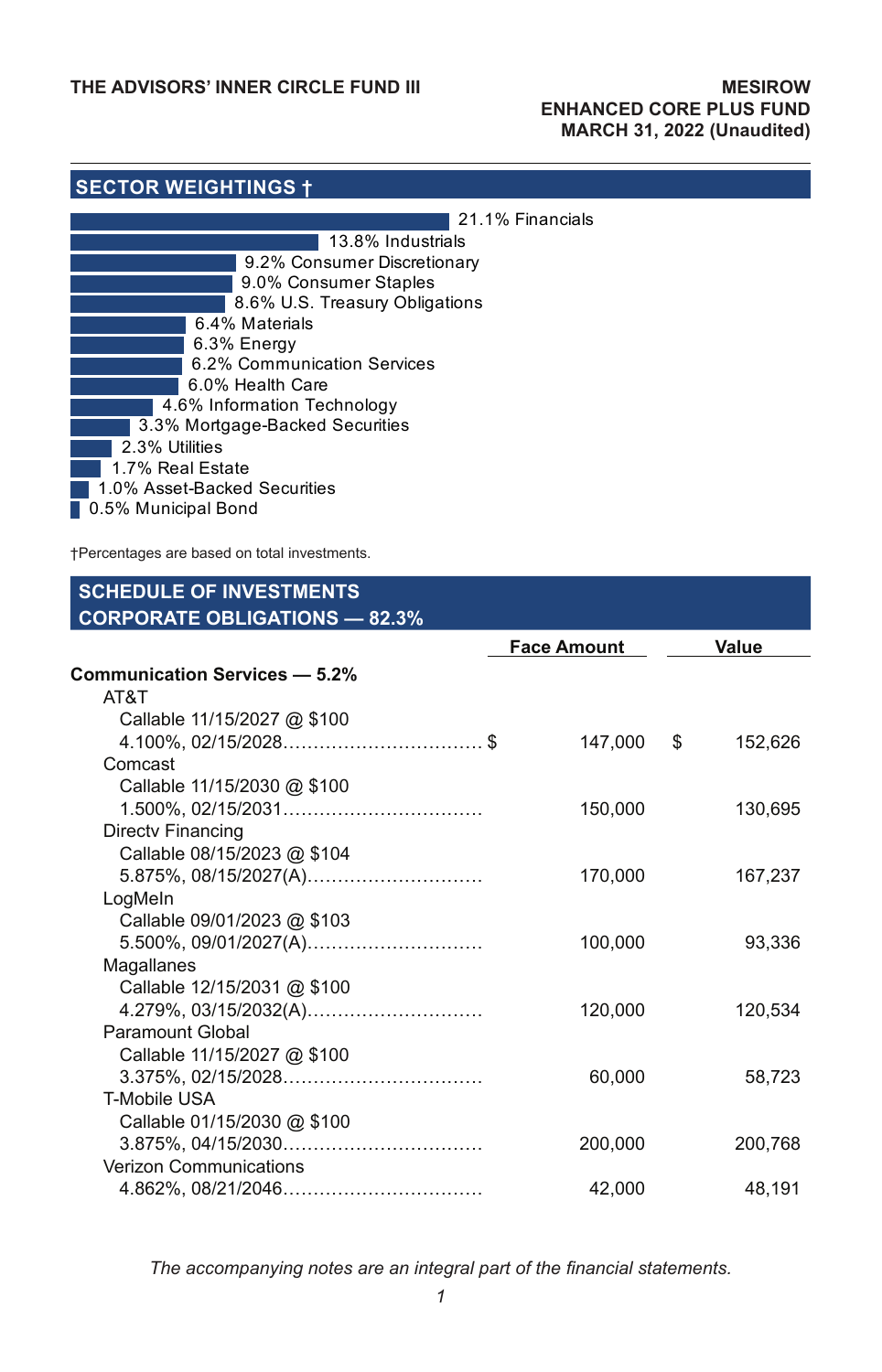| <b>Face Amount</b>                             | Value                                                                               |
|------------------------------------------------|-------------------------------------------------------------------------------------|
|                                                |                                                                                     |
|                                                |                                                                                     |
| 140,000                                        | \$<br>137,687                                                                       |
|                                                | 1,109,797                                                                           |
|                                                |                                                                                     |
|                                                |                                                                                     |
|                                                |                                                                                     |
|                                                | 141,735                                                                             |
|                                                |                                                                                     |
|                                                |                                                                                     |
| 150,000                                        | 151,924                                                                             |
|                                                |                                                                                     |
|                                                |                                                                                     |
| 150,000                                        | 139,713                                                                             |
|                                                |                                                                                     |
| 190,000                                        | 224,200                                                                             |
|                                                |                                                                                     |
|                                                |                                                                                     |
| 150,000                                        | 143,767                                                                             |
|                                                |                                                                                     |
|                                                |                                                                                     |
|                                                | 202,906                                                                             |
|                                                |                                                                                     |
|                                                | 124,347                                                                             |
|                                                |                                                                                     |
|                                                |                                                                                     |
|                                                | 138,901                                                                             |
|                                                |                                                                                     |
|                                                |                                                                                     |
|                                                | 131,576                                                                             |
|                                                |                                                                                     |
|                                                |                                                                                     |
|                                                | 89,877                                                                              |
|                                                |                                                                                     |
|                                                | 146,020                                                                             |
|                                                |                                                                                     |
|                                                |                                                                                     |
|                                                | 91,576                                                                              |
|                                                |                                                                                     |
|                                                |                                                                                     |
| 160,000                                        | 161,588                                                                             |
| 4.250%, 05/15/2029(A)<br>4.625%, 02/15/2027(A) | 150,000<br>200,000<br>130,000<br>150,000<br>150,000<br>80,000<br>149,000<br>100,000 |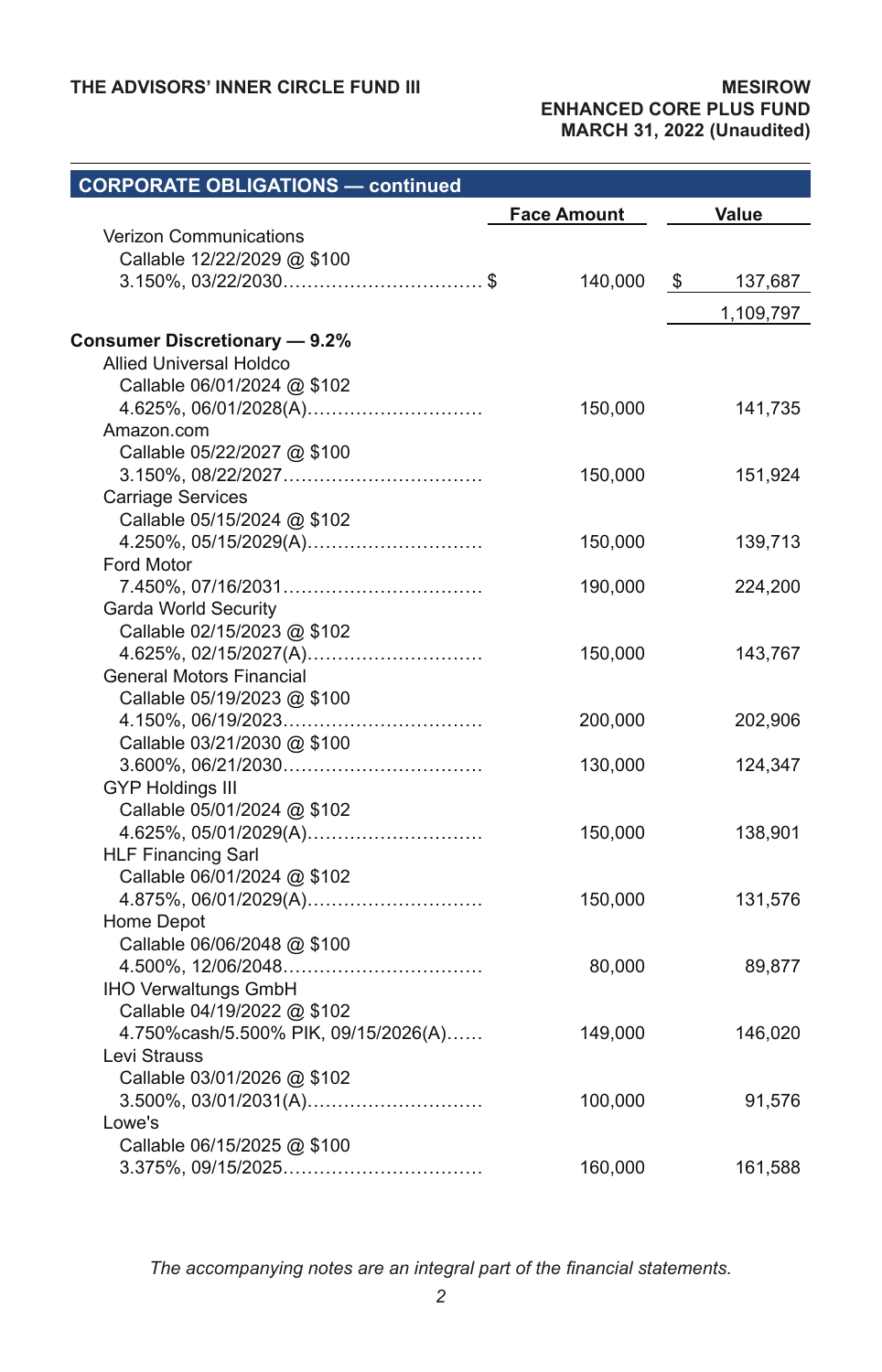| <b>CORPORATE OBLIGATIONS - continued</b> |                    |              |
|------------------------------------------|--------------------|--------------|
|                                          | <b>Face Amount</b> | Value        |
| <b>XLT</b>                               |                    |              |
| Callable 01/15/2030 @ \$100              |                    |              |
| $3.875\%$ , 04/15/2030\$                 | 45,000             | 46,853<br>\$ |
|                                          |                    | 1,934,983    |
| <b>Consumer Staples - 8.9%</b>           |                    |              |
| Altria Group                             |                    |              |
| Callable 11/04/2031 @ \$100              |                    |              |
|                                          | 150,000            | 130,391      |
| Anheuser-Busch                           |                    |              |
| Callable 11/01/2025 @ \$100              |                    |              |
|                                          | 265,000            | 270,833      |
| <b>Hormel Foods</b>                      |                    |              |
| Callable 04/03/2028 @ \$100              |                    |              |
|                                          | 200,000            | 183,925      |
| Kraft Heinz Foods                        |                    |              |
| Callable 01/15/2035 @ \$100              |                    |              |
|                                          | 75,000             | 79,952       |
| Callable 03/01/2026 @ \$100              |                    |              |
|                                          | 160,000            | 157,734      |
| Kroger                                   |                    |              |
|                                          | 190,000            | 241,137      |
| Performance Food Group                   |                    |              |
| Callable 10/15/2022 @ \$103              |                    |              |
|                                          | 150,000            | 149,280      |
| Pilgrim's Pride                          |                    |              |
| Callable 04/15/2026 @ \$102              |                    |              |
|                                          | 150,000            | 138,750      |
| Procter & Gamble                         |                    |              |
|                                          | 120,000            | 120,656      |
| Spectrum Brands                          |                    |              |
| Callable 10/01/2024 @ \$103              |                    |              |
|                                          | 150,000            | 141,108      |
| Callable 03/15/2026 @ \$102              |                    |              |
|                                          | 150,000            | 132,330      |
| <b>TKC Holdings</b>                      |                    |              |
| Callable 05/15/2024 @ \$103              |                    |              |
|                                          | 145,000            | 140,997      |
|                                          |                    | 1,887,093    |
| Energy $-6.2%$                           |                    |              |
| <b>Archrock Partners</b>                 |                    |              |
| Callable 05/06/2022 @ \$105              |                    |              |
|                                          | 150,000            | 151,683      |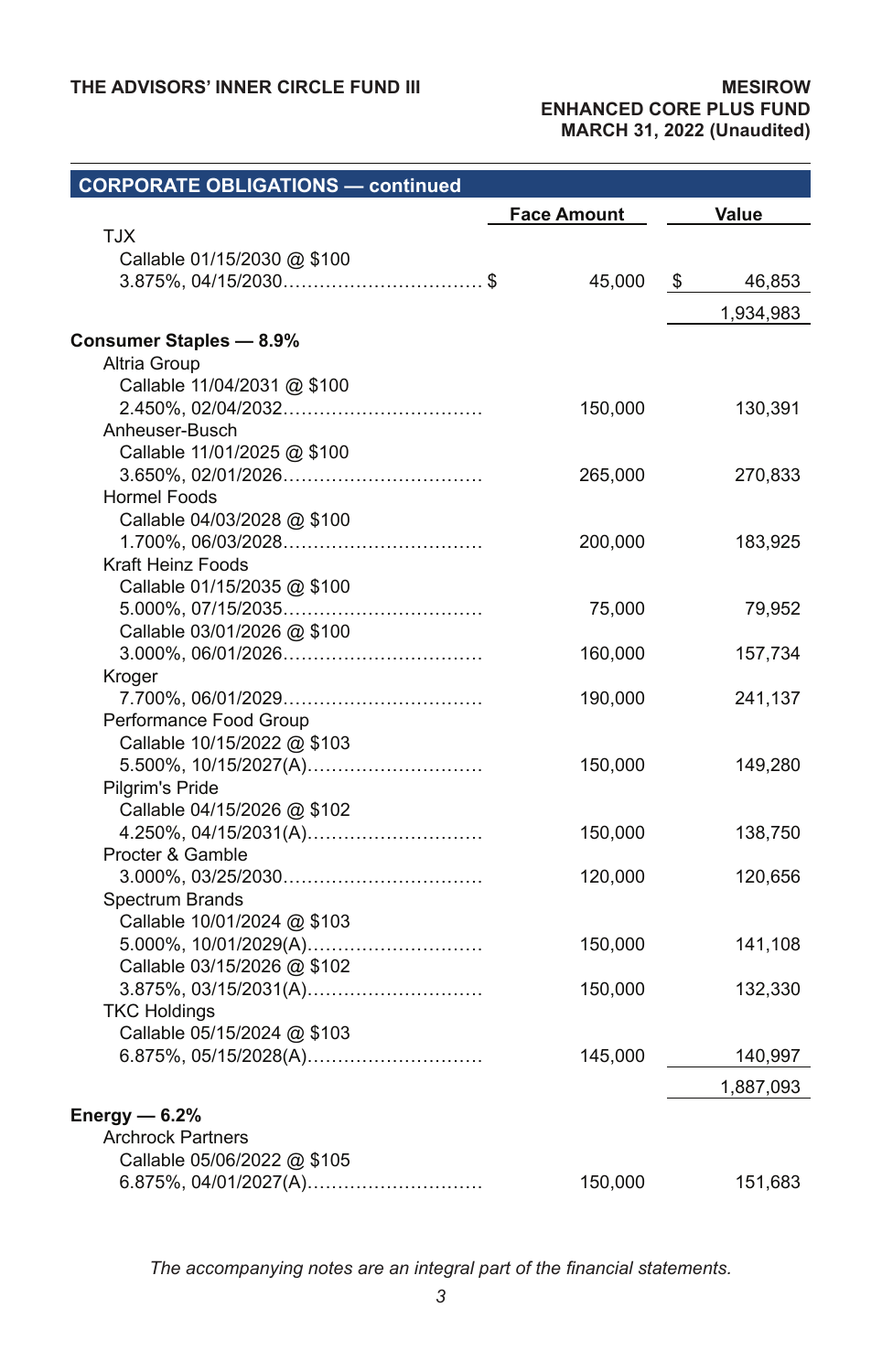### **CORPORATE OBLIGATIONS — continued Face Amount Value** BP Capital Markets America Callable 07/21/2025 @ \$100 3.796%, 09/21/2025................................. \$ 80,000 \$ 82,425 **ConocoPhillips** Callable 05/15/2044 @ \$100 4.300%, 11/15/2044................................. 15,000 16,232 Callable 09/15/2061 @ \$100 4.025%, 03/15/2062(A)............................. 90,000 91,244 **Enbridge** Callable 08/15/2029 @ \$100 3.125%, 11/15/2029................................. 95,000 92,064 Energy Transfer Callable 12/15/2024 @ \$100 4.050%, 03/15/2025................................. 100,000 101,417 Callable 02/15/2030 @ \$100 3.750%, 05/15/2030................................. 50,000 49,188 Energy Transfer Operating Callable 11/01/2023 @ \$100 7.600%, 02/01/2024................................. 70,000 74,693 Enterprise Products Operating Callable 08/15/2047 @ \$100 4.250%, 02/15/2048................................. 70,000 70,280 Kinder Morgan Callable 03/01/2025 @ \$100 4.300%, 06/01/2025................................. 200,000 205,419 Marathon Oil 6.600%, 10/01/2037................................. 45,000 54,712 Saudi Arabian Oil MTN 2.875%, 04/16/2024(A)............................. 200,000 199,267 Transcanada Trust Callable 09/15/2029 @ \$100 5.500%, U.S. SOFR + 4.416%, 09/15/2079(B)...................................... 135,000 134,730 1,323,354 **Financials — 20.1%** Allstate Callable 08/15/2023 @ \$100 5.750%, ICE LIBOR USD 3 Month + 2.938%, 08/15/2053(B)...................................... 180,000 179,100 Aon Callable 02/02/2029 @ \$100 3.750%, 05/02/2029................................. 100,000 102,249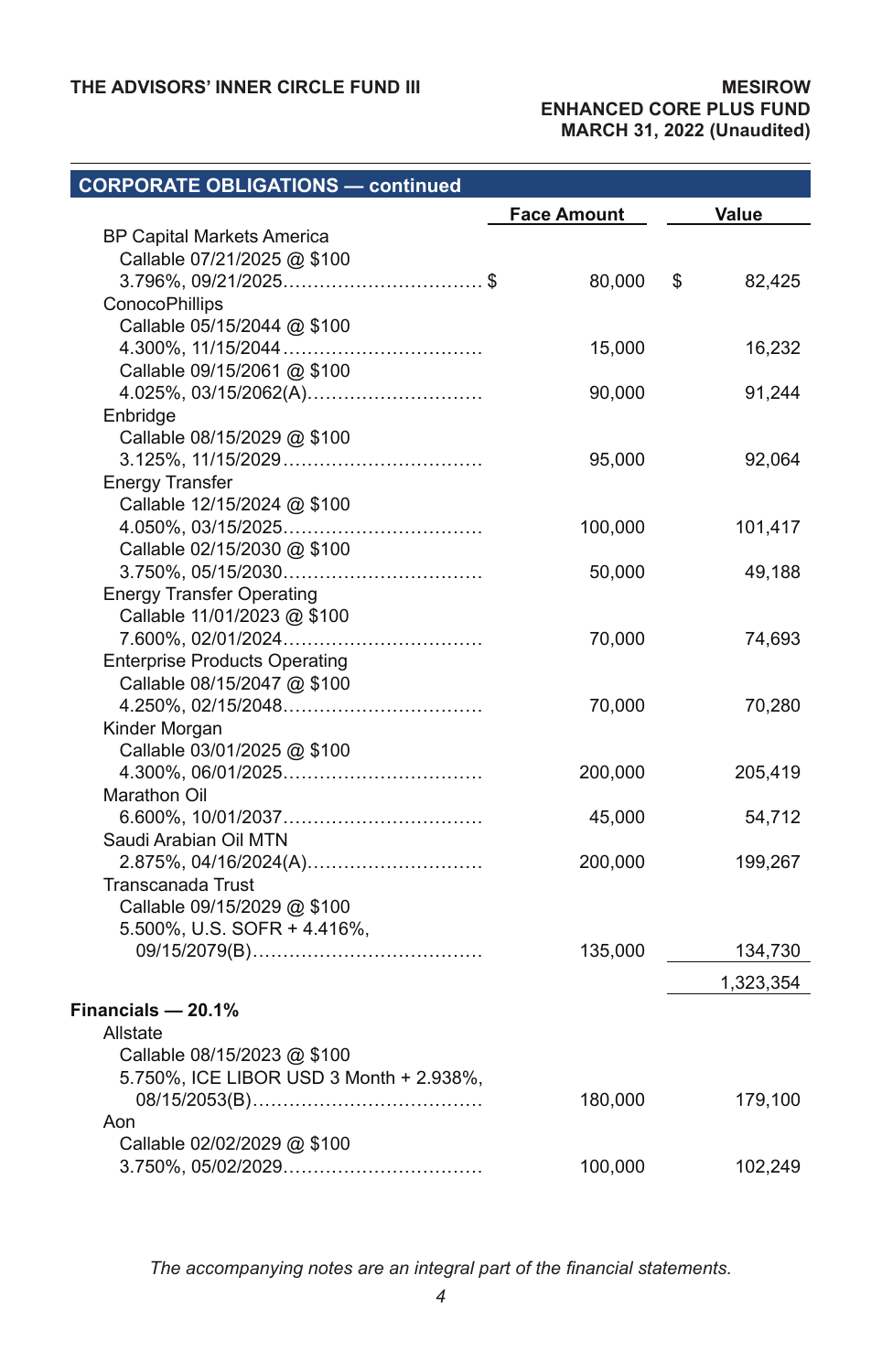### **CORPORATE OBLIGATIONS — continued Face Amount Value** Aon Global Callable 09/15/2025 @ \$100 3.875%, 12/15/2025................................. \$ 150,000 \$ 153,154 Bank of America 8.050%, 06/15/2027................................. 115,000 135,613 4.450%, 03/03/2026................................. 145,000 149,957 Bank of New York Mellon Callable 09/20/2026 @ \$100 4.625%, ICE LIBOR USD 3 Month + 3.131%(B) (C)...................................... 215,000 211,775 Berkshire Hathaway Finance Callable 07/15/2048 @ \$100 4.250%, 01/15/2049................................. 95,000 104,035 **BlackRock** 3.200%, 03/15/2027................................. 170,000 171,846 Charles Schwab Callable 06/01/2026 @ \$100 4.000%, US Treas Yield Curve Rate T Note Const Mat 5 Yr + 3.168%(B) (C) .............. 200,000 191,500 Citigroup 3.700%, 01/12/2026................................. 200,000 202,461 Goldman Sachs Capital I 6.345%, 02/15/2034................................. 110,000 129,249 Invesco Finance 3.750%, 01/15/2026................................. 53,000 54,033 Jefferies Group 4.150%, 01/23/2030................................. 160,000 162,546 JPMorgan Chase Callable 08/01/2024 @ \$100 5.000%, U.S. SOFR + 3.380%(B) (C) .......... 240,000 239,202 Lloyds Banking Group 3.750%, 01/11/2027................................. 200,000 199,454 MetLife Callable 08/13/2025 @ \$100 3.600%, 11/13/2025................................. 150,000 153,021 MetLife Capital Trust IV Callable 12/15/2032 @ \$100 7.875%, 12/15/2037(A)............................. 110,000 131,175 Morgan Stanley 3.625%, 01/20/2027................................. 260,000 262,235 Northern Trust Callable 10/01/2026 @ \$100 4.600%, ICE LIBOR USD 3 Month + 3.202%(B) (C)...................................... 185,000 185,462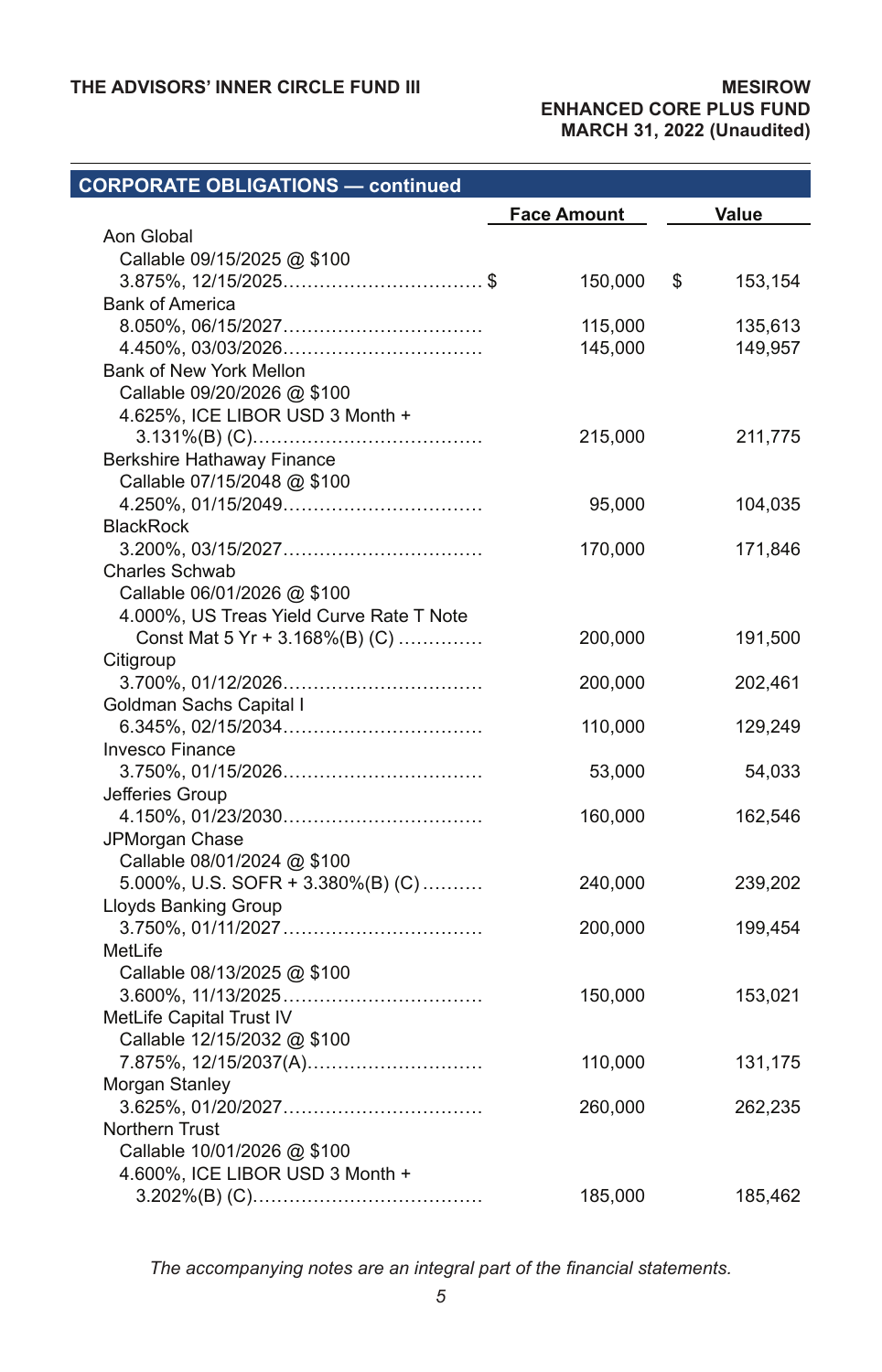# **CORPORATE OBLIGATIONS — continued**

|                                          | <b>Face Amount</b> | Value         |
|------------------------------------------|--------------------|---------------|
| Callable 02/01/2030 @ \$100              |                    |               |
| $1.950\%$ , 05/01/2030\$                 | 120,000            | 109,930<br>\$ |
| PNC Financial Services Group             |                    |               |
| Callable 11/01/2026 @ \$100              |                    |               |
| 5.000%, ICE LIBOR USD 3 Month +          |                    |               |
|                                          | 135,000            | 135,000       |
| Callable 04/19/2027 @ \$100              |                    |               |
|                                          | 120,000            | 120,200       |
| <b>Prudential Financial MTN</b>          |                    |               |
| Callable 09/13/2050 @ \$100              |                    |               |
|                                          | 90,000             | 87,919        |
| <b>Truist Financial</b>                  |                    |               |
| Callable 09/01/2024 @ \$100              |                    |               |
| 4.800%, US Treas Yield Curve Rate T Note |                    |               |
| Const Mat 5 Yr + 3.003%(B) (C)           | 140,000            | 137,550       |
| US Bancorp                               |                    |               |
| Callable 04/15/2027 @ \$100              |                    |               |
| 5.300%, ICE LIBOR USD 3 Month +          |                    |               |
|                                          | 135,000            | 133,121       |
| Callable 03/27/2026 @ \$100              |                    |               |
|                                          | 100,000            | 99,984        |
| <b>Wells Fargo</b>                       |                    |               |
| Callable 10/24/2028 @ \$100              |                    |               |
|                                          | 135,000            | 140,029       |
| Callable 03/15/2026 @ \$100              |                    |               |
| 3.900%, US Treas Yield Curve Rate T Note |                    |               |
| Const Mat 5 Yr + 3.453%(B) (C)           | 200,000            | 191,710       |
|                                          |                    | 4,273,510     |
| Health Care - 5.9%                       |                    |               |
| AbbVie                                   |                    |               |
| Callable 11/14/2044 @ \$100              |                    |               |
|                                          | 50,000             | 54,285        |
| Callable 09/15/2034 @ \$100              |                    |               |
|                                          | 55,000             | 59,043        |
| <b>AMN Healthcare</b>                    |                    |               |
| Callable 10/01/2022 @ \$102              |                    |               |
| 4.625%, 10/01/2027(A)                    | 150,000            | 145,847       |
| AstraZeneca                              |                    |               |
| Callable 03/12/2027 @ \$100              |                    |               |
|                                          | 190,000            | 191,212       |
| <b>CVS Health</b>                        |                    |               |
| Callable 01/20/2045 @ \$100              |                    |               |
|                                          | 110,000            | 124,169       |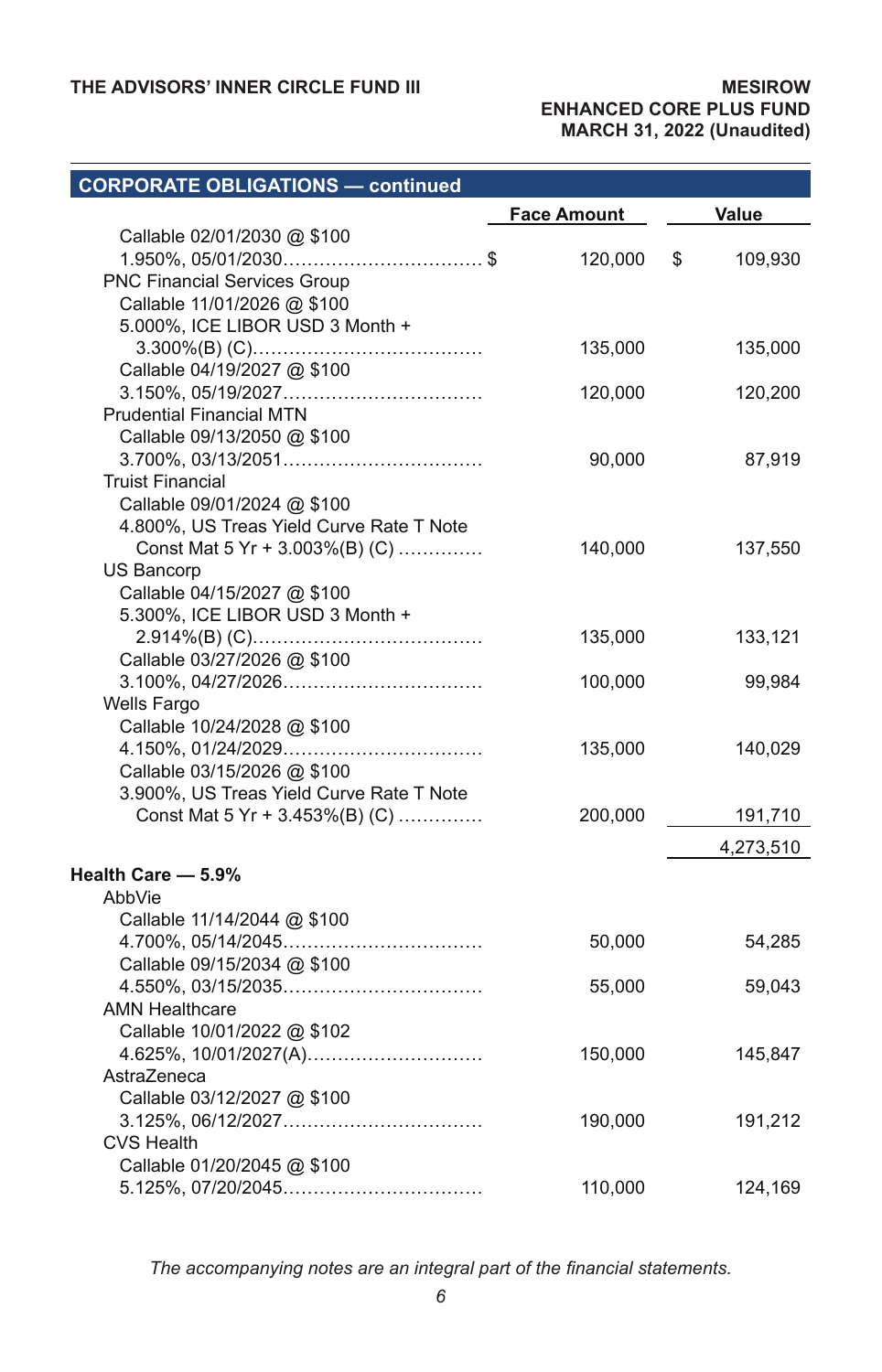### **CORPORATE OBLIGATIONS — continued Face Amount Value** Merck Callable 11/10/2024 @ \$100 2.750%, 02/10/2025................................. \$ 230,000 \$ 230,533 Organon Callable 04/30/2026 @ \$103 5.125%, 04/30/2031(A)............................. 150,000 144,750 Pfizer 4.125%, 12/15/2046................................. 60,000 66,936 Prestige Brands Callable 04/01/2026 @ \$102 3.750%, 04/01/2031(A)............................. 150,000 133,875 Zimmer Biomet Holdings Callable 08/24/2031 @ \$100 2.600%, 11/24/2031................................. 120,000 109,517 1,260,167 **Industrials — 12.9%** 3M Callable 10/15/2049 @ \$100 3.700%, 04/15/2050................................. 55,000 55,515 Callable 03/15/2025 @ \$100 2.650%, 04/15/2025................................. 125,000 124,111 AerCap Ireland Capital DAC Callable 08/29/2028 @ \$100 3.000%, 10/29/2028................................. 150,000 138,328 Arcosa Callable 04/15/2024 @ \$102 4.375%, 04/15/2029(A)............................. 150,000 142,312 BNSF Funding Trust I Callable 01/15/2026 @ \$100 6.613%, ICE LIBOR USD 3 Month + 2.350%, 12/15/2055(B)...................................... 130,000 137,800 Boeing Callable 12/01/2028 @ \$100 3.200%, 03/01/2029................................. 280,000 266,820 Canadian Pacific Railway Callable 09/02/2031 @ \$100 2.450%, 12/02/2031................................. 140,000 130,025 Cargo Aircraft Management Callable 02/01/2023 @ \$102 4.750%, 02/01/2028(A)............................. 150,000 146,412 **Caterpillar** Callable 01/09/2030 @ \$100 2.600%, 04/09/2030................................. 200,000 195,041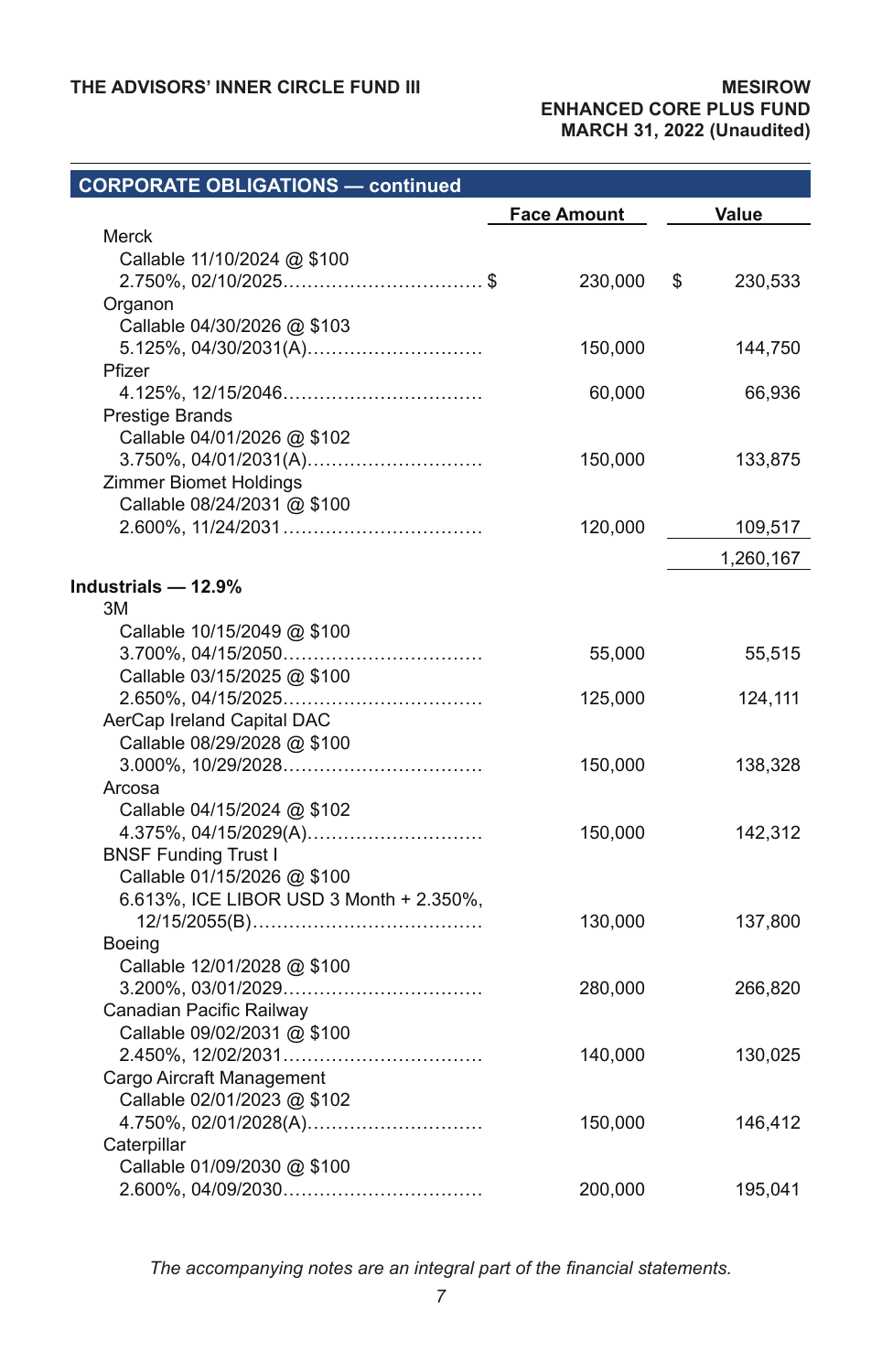### **CORPORATE OBLIGATIONS — continued Face Amount Value** CSX Callable 11/15/2029 @ \$100 2.400%, 02/15/2030................................. \$ 140,000 \$ 133,080 Fortress Transportation and Infrastructure Investors Callable 05/01/2024 @ \$103 5.500%, 05/01/2028(A)............................. 150,000 136,373 General Dynamics Callable 03/15/2025 @ \$100 3.500%, 05/15/2025................................. 120,000 122,124 General Electric MTN 6.750%, 03/15/2032................................. 105,000 132,273 New Enterprise Stone & Lime Callable 07/15/2024 @ \$103 5.250%, 07/15/2028(A)............................. 150,000 144,207 Raytheon Technologies Callable 08/16/2028 @ \$100 4.125%, 11/16/2028................................. 170,000 177,701 Callable 07/16/2023 @ \$100 3.650%, 08/16/2023................................. 7,000 7,091 Republic Services Callable 11/15/2030 @ \$100 1.450%, 02/15/2031................................. 200,000 169,889 Waste Management Callable 04/01/2029 @ \$100 2.000%, 06/01/2029................................. 200,000 186,015 Xylem Callable 11/30/2027 @ \$100 1.950%, 01/30/2028................................. 190,000 175,842 2,720,959 **Information Technology — 4.5%** Apple 3.200%, 05/13/2025................................. 180,000 182,772 ION Trading Technologies Sarl Callable 05/15/2024 @ \$103 5.750%, 05/15/2028(A)............................. 201,000 193,714 Magnum Holdings Callable 10/31/2023 @ \$103 5.375%, 10/31/2026(A)............................. 180,000 177,300 NCR Callable 09/01/2024 @ \$103 6.125%, 09/01/2029(A)............................. 150,000 150,375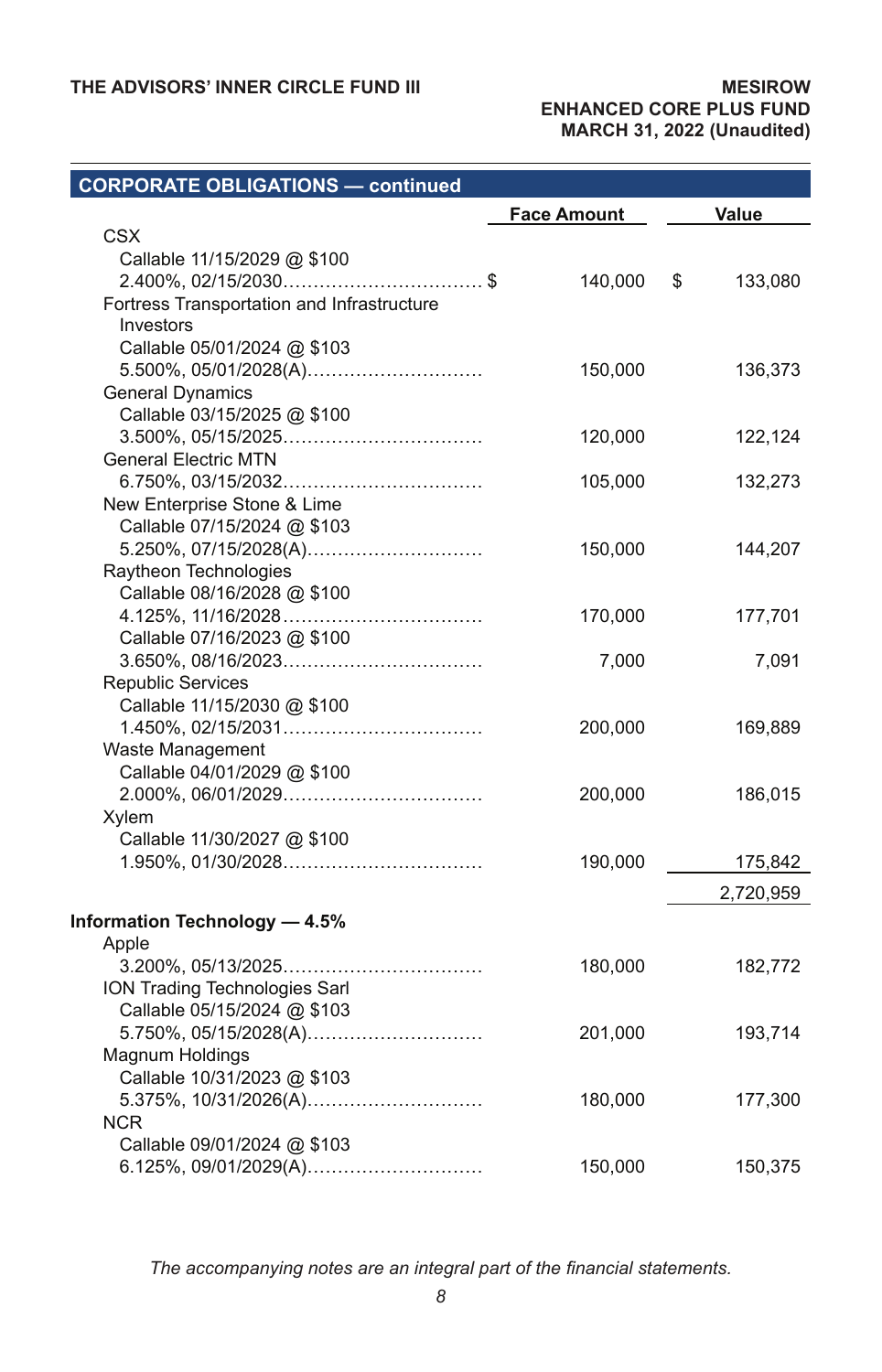| <b>CORPORATE OBLIGATIONS - continued</b>                                                                                         |                    |               |
|----------------------------------------------------------------------------------------------------------------------------------|--------------------|---------------|
|                                                                                                                                  | <b>Face Amount</b> | Value         |
| Salesforce<br>Callable 04/15/2031 @ \$100<br>$1.950\%$ , 07/15/2031\$<br><b>Xerox Holdings</b><br>Callable 07/15/2028 @ \$100    | 137,000            | \$<br>125,335 |
| 5.500%, 08/15/2028(A)                                                                                                            | 140,000            | 136,536       |
|                                                                                                                                  |                    | 966,032       |
| Materials - 5.4%<br>Allegheny Technologies<br>Callable 10/01/2026 @ \$103<br>Carpenter Technology<br>Callable 07/15/2023 @ \$103 | 140,000            | 131,282       |
| DuPont de Nemours<br>Callable 05/15/2048 @ \$100                                                                                 | 150,000            | 150,608       |
| Mercer International<br>Callable 02/01/2024 @ \$103                                                                              | 100,000            | 120,648       |
| Rain CII Carbon<br>Callable 05/06/2022 @ \$102                                                                                   | 160,000            | 154,400       |
| 7.250%, 04/01/2025(A)<br>Scotts Miracle-Gro<br>Callable 08/01/2026 @ \$102                                                       | 110,000            | 107,250       |
| TriMas<br>Callable 04/15/2024 @ \$102                                                                                            | 200,000            | 177,119       |
| 4.125%, 04/15/2029(A)<br><b>Vulcan Materials</b><br>Callable 03/01/2030 @ \$100                                                  | 150,000            | 136,875       |
|                                                                                                                                  | 185,000            | 183,485       |
|                                                                                                                                  |                    | 1,161,667     |
| Real Estate - 1.7%<br>Crown Castle International<br>Callable 04/01/2030 @ \$100<br>Weyerhaeuser                                  | 200,000            | 191,266       |
| Callable 08/15/2029 @ \$100                                                                                                      | 170,000            | 174,817       |
|                                                                                                                                  |                    | 366,083       |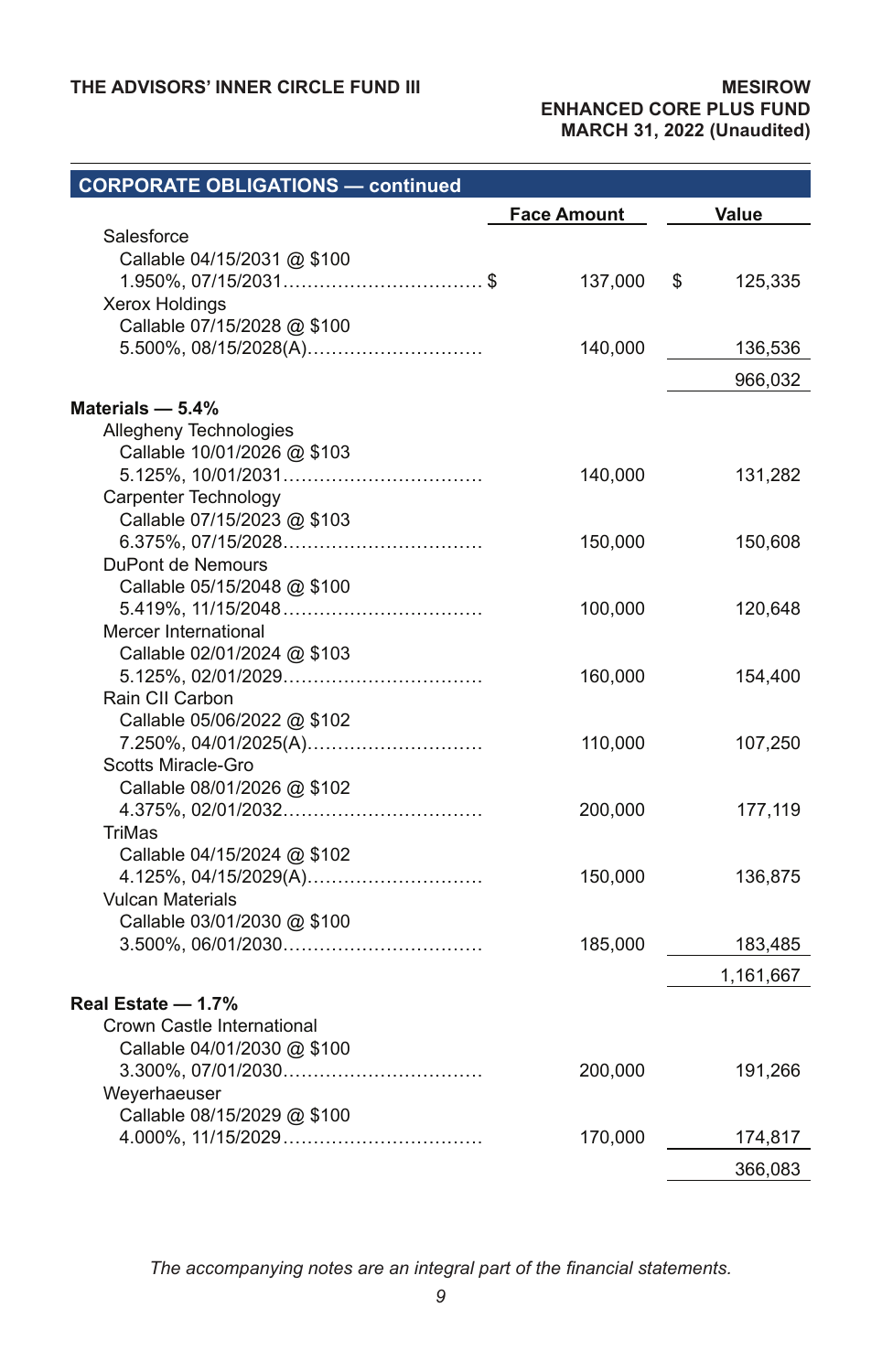| <b>CORPORATE OBLIGATIONS - continued</b>         |                    |                   |
|--------------------------------------------------|--------------------|-------------------|
|                                                  | <b>Face Amount</b> | Value             |
| Utilities - 2.3%                                 |                    |                   |
| Florida Power & Light                            |                    |                   |
| Callable 06/01/2025 @ \$100                      |                    |                   |
| $3.125\%$ , $12/01/2025$ \$                      | 160,000            | \$<br>161,121     |
| National Rural Utilities Cooperative Finance     |                    |                   |
| Callable 11/07/2027 @ \$100                      |                    |                   |
|                                                  | 160,000            | 159,762           |
| Southern California Edison                       |                    |                   |
| Callable 05/01/2029 @ \$100                      |                    |                   |
|                                                  | 180,000            | 171,290           |
|                                                  |                    | 492,173           |
| <b>TOTAL CORPORATE OBLIGATIONS</b>               |                    |                   |
|                                                  |                    | 17,495,818        |
| <b>U.S. TREASURY OBLIGATIONS - 8.5%</b>          |                    |                   |
|                                                  |                    |                   |
| U.S. Treasury Bonds                              |                    |                   |
|                                                  | 140,000            | 177,969           |
|                                                  | 125,000            | 122,275           |
|                                                  | 100,000            | 90,219            |
|                                                  | 100,000            | 76,969            |
|                                                  | 40,000             | 31,358            |
| U.S. Treasury Notes                              |                    |                   |
|                                                  | 400,000            | 389,750           |
|                                                  | 105,000            | 100,464           |
|                                                  | 100,000            | 88,551            |
|                                                  | 100,000            | 93,398            |
|                                                  | 285,000<br>110,000 | 265,451<br>95,911 |
|                                                  | 200,000            | 180,562           |
|                                                  | 100,000            | 89,277            |
|                                                  |                    |                   |
| <b>TOTAL U.S. TREASURY OBLIGATIONS</b>           |                    | 1,802,154         |
|                                                  |                    |                   |
| <b>LOAN OBLIGATIONS - 3.4%</b>                   |                    |                   |
|                                                  |                    |                   |
| Communication Services - 0.9%                    |                    |                   |
| Terrier Media Buyer, Inc., Term B Loan, 1st Lien |                    |                   |
| 3.957%, LIBOR + 3.500%, 12/17/2026               | 185,749            | 182,701           |
|                                                  |                    |                   |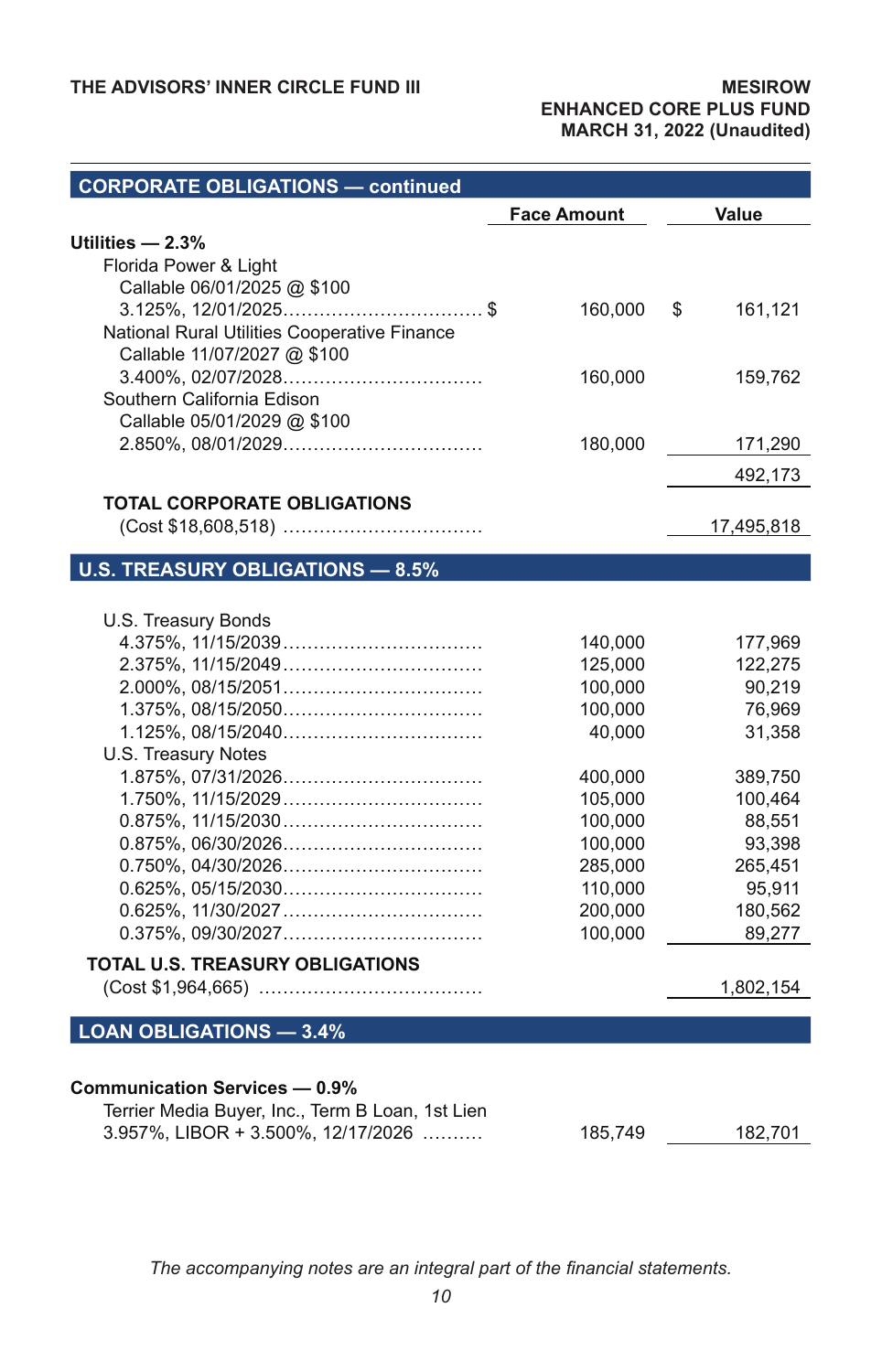| <b>LOAN OBLIGATIONS - continued</b>                                                                                            |                    |                               |
|--------------------------------------------------------------------------------------------------------------------------------|--------------------|-------------------------------|
|                                                                                                                                | <b>Face Amount</b> | Value                         |
| Financials $-$ 0.7%<br>Advisor Group Holdings, Inc., Term B-1 Loan,<br>1st Lien<br>4.957%, LIBOR + 4.500%, 07/31/2026  \$      | 146,625 \$         | 145,846                       |
| Industrials - 0.9%<br>Vertex Aerospace Services Corp. Initial Term<br>Loan, 1st Lien<br>$4.750\%$ , LIBOR + 4.000%, 12/06/2028 | 200,000            | 199,126                       |
| Materials $-0.9%$<br>Mauser Packaging Solutions Holding Company,<br>Initial Term Loan<br>3.481%, LIBOR + 3.250%, 04/03/2024    | 196,899            | 193,863                       |
| <b>TOTAL LOAN OBLIGATIONS</b>                                                                                                  |                    | 721,536                       |
| <b>MORTGAGE-BACKED SECURITIES - 3.3%</b>                                                                                       |                    |                               |
| <b>FNMA or FHLMC</b><br>2.500%, 05/01/2043                                                                                     | 475,000<br>250,000 | 463,523<br>238,021<br>701,544 |
| <b>TOTAL MORTGAGE-BACKED SECURITIES</b>                                                                                        |                    |                               |
|                                                                                                                                |                    | 701,544                       |
| <b>ASSET-BACKED SECURITY - 1.0%</b>                                                                                            |                    |                               |
| Citibank Credit Card Issuance Trust, Ser 2018-<br>A6, CI A6<br><b>TOTAL ASSET-BACKED SECURITY</b>                              | 200,000            | 202,052                       |
|                                                                                                                                |                    | 202,052                       |
| <b>MUNICIPAL BOND - 0.5%</b>                                                                                                   |                    |                               |
| New York City, Transitional Finance Authority,<br>Future Tax Secured Revenue, Ser B, RB<br>Callable 08/01/2028 @ \$100         | 105,000            | 107,001                       |
|                                                                                                                                |                    |                               |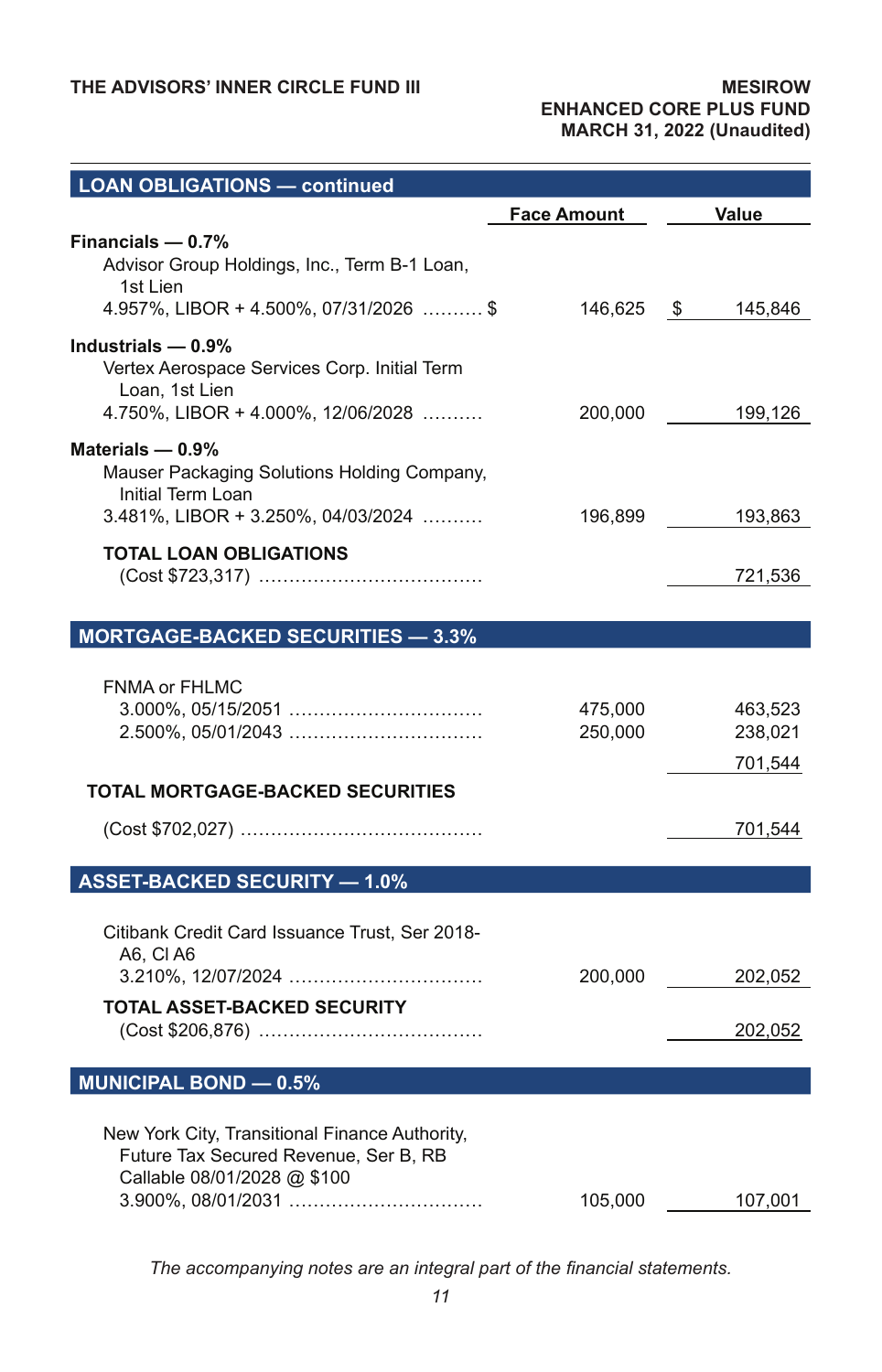| <b>MUNICIPAL BOND — continued</b> |                    |            |
|-----------------------------------|--------------------|------------|
|                                   | <b>Face Amount</b> | Value      |
| <b>TOTAL MUNICIPAL BOND</b>       |                    |            |
|                                   |                    | 107,001    |
| <b>TOTAL INVESTMENTS - 99.0%</b>  |                    |            |
|                                   |                    | 21,030,105 |

A list of the open forward contracts held by the Fund at March 31, 2022, is as follows:

|              |            |            |                            |            |                     | Unrealized     |
|--------------|------------|------------|----------------------------|------------|---------------------|----------------|
|              | Settlement |            |                            |            |                     | Appreciation/  |
| Counterparty | Date       |            | <b>Currency to Deliver</b> |            | Currency to Receive | (Depreciation) |
| <b>HSBC</b>  | 06/15/22   | <b>USD</b> | 20,000                     | PHP        | 1,040,319 \$        | (22)           |
| <b>HSBC</b>  | 06/15/22   | <b>USD</b> | 30,000                     | <b>ILS</b> | 96,761              | 390            |
| <b>HSBC</b>  | 06/15/22   | <b>USD</b> | 10,616                     | <b>IDR</b> | 153,898,136         | 88             |
| <b>HSBC</b>  | 06/15/22   | <b>USD</b> | 50,000                     | <b>IDR</b> | 717,523,650         | (97)           |
| <b>HSBC</b>  | 06/15/22   | <b>USD</b> | 73,019                     | <b>GBP</b> | 55,000              | (789)          |
| <b>HSBC</b>  | 06/15/22   | <b>ILS</b> | 95,336                     | <b>USD</b> | 30,000              | 57             |
| <b>HSBC</b>  | 06/15/22   | <b>USD</b> | 130,000                    | PHP        | 6,890,642           | 2,329          |
| <b>HSBC</b>  | 06/15/22   | <b>USD</b> | 132,115                    | COP        | 510,010,509         | 1,666          |
| <b>HSBC</b>  | 06/15/22   | <b>USD</b> | 49,000                     | <b>TRY</b> | 788,468             | 1,832          |
| <b>HSBC</b>  | 06/15/22   | <b>USD</b> | 85,062                     | <b>TRY</b> | 1,316,799           | (169)          |
| <b>HSBC</b>  | 06/15/22   | <b>USD</b> | 160,000                    | <b>TWD</b> | 4,466,686           | (3, 496)       |
| <b>HSBC</b>  | 06/15/22   | <b>USD</b> | 169,273                    | <b>MXN</b> | 3,606,810           | 9,682          |
| <b>HSBC</b>  | 06/15/22   | <b>USD</b> | 173,000                    | <b>ZAR</b> | 2,675,424           | 8,375          |
| <b>HSBC</b>  | 06/15/22   | <b>USD</b> | 180,000                    | <b>INR</b> | 13,904,656          | 1,374          |
| <b>HSBC</b>  | 06/15/22   | <b>USD</b> | 189,736                    | <b>THB</b> | 6,187,397           | (3, 456)       |
| <b>HSBC</b>  | 06/15/22   | <b>USD</b> | 201,475                    | <b>CLP</b> | 164,471,037         | 4,954          |
| <b>HSBC</b>  | 06/15/22   | <b>GBP</b> | 96.177                     | <b>USD</b> | 128,114             | 1,808          |
| <b>HSBC</b>  | 06/15/22   | <b>GBP</b> | 120,000                    | <b>USD</b> | 157,217             | (376)          |
| <b>HSBC</b>  | 06/15/22   | <b>USD</b> | 60.000                     | <b>CNH</b> | 384.036             | 174            |
| <b>HSBC</b>  | 06/15/22   | <b>USD</b> | 190,000                    | <b>CNH</b> | 1,208,801           | (593)          |
| <b>HSBC</b>  | 06/15/22   | <b>USD</b> | 292,204                    | <b>SEK</b> | 2,842,606           | 10,691         |
| <b>HSBC</b>  | 06/15/22   | <b>USD</b> | 292.349                    | <b>BRL</b> | 1,521,711           | 20,581         |
| <b>HSBC</b>  | 06/15/22   | <b>USD</b> | 319,763                    | SGD        | 434,431             | 763            |
| <b>HSBC</b>  | 06/15/22   | <b>AUD</b> | 350,000                    | <b>JPY</b> | 29,695,413          | (17, 835)      |
| <b>HSBC</b>  | 06/15/22   | <b>USD</b> | 270,000                    | <b>KRW</b> | 330,789,995         | 2,107          |
| <b>HSBC</b>  | 06/15/22   | <b>USD</b> | 82,797                     | <b>KRW</b> | 100,083,178         | (469)          |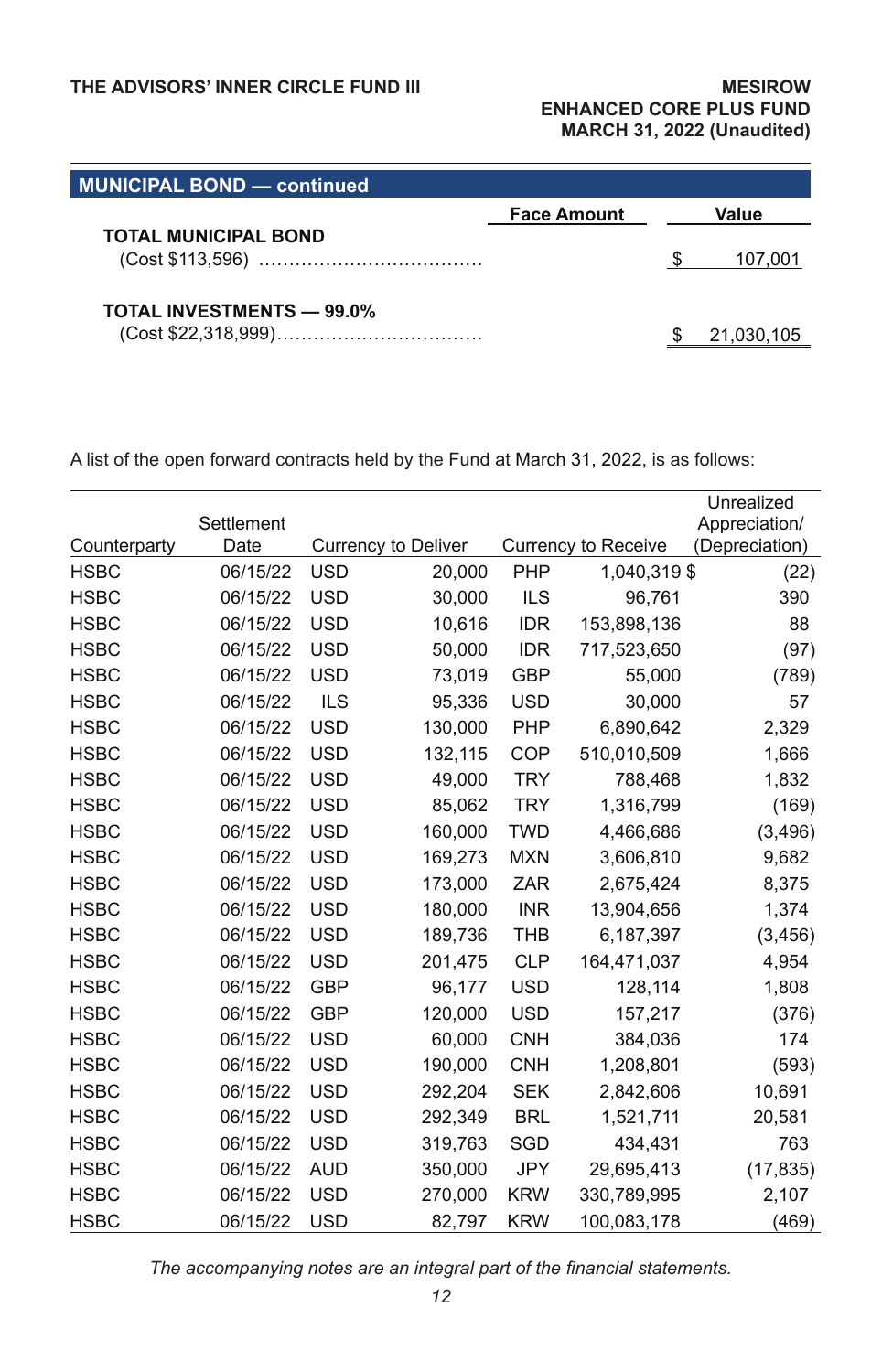|                             |                  |            |                            |            |                                   | Unrealized     |
|-----------------------------|------------------|------------|----------------------------|------------|-----------------------------------|----------------|
|                             | Settlement       |            |                            |            |                                   | Appreciation/  |
| Counterparty<br><b>HSBC</b> | Date<br>06/15/22 | <b>USD</b> | <b>Currency to Deliver</b> |            | Currency to Receive<br>465,313 \$ | (Depreciation) |
| <b>HSBC</b>                 |                  | USD        | 315,391                    | <b>NZD</b> |                                   | 6,685          |
| <b>HSBC</b>                 | 06/15/22         | <b>USD</b> | 76,163                     | <b>NZD</b> | 110,000<br>140,128,016            | (25)           |
|                             | 06/15/22         |            | 403,869                    | HUF        |                                   | 13,735         |
| <b>HSBC</b>                 | 06/15/22         | SGD        | 509,303                    | <b>USD</b> | 375,000                           | (767)          |
| <b>HSBC</b>                 | 06/15/22         | <b>USD</b> | 566,856                    | <b>AUD</b> | 770,000                           | 10,064         |
| <b>HSBC</b>                 | 06/15/22         | <b>USD</b> | 627,656                    | <b>PLN</b> | 2,803,216                         | 34,636         |
| <b>HSBC</b>                 | 06/15/22         | <b>USD</b> | 630,000                    | <b>JPY</b> | 74,113,941                        | (20, 023)      |
| HSBC                        | 06/15/22         | <b>USD</b> | 665,000                    | <b>RON</b> | 3,046,108                         | 10,051         |
| <b>HSBC</b>                 | 06/15/22         | <b>NZD</b> | 700,000                    | USD        | 477,113                           | (7, 406)       |
| <b>HSBC</b>                 | 06/15/22         | <b>AUD</b> | 720,435                    | USD        | 526,655                           | (13, 129)      |
| <b>HSBC</b>                 | 06/15/22         | <b>USD</b> | 770,230                    | CZK        | 18,182,116                        | 46,570         |
| <b>HSBC</b>                 | 06/15/22         | USD        | 620,000                    | CAD        | 785,565                           | 8,259          |
| <b>HSBC</b>                 | 06/15/22         | <b>USD</b> | 170,000                    | CAD        | 212,465                           | (80)           |
| <b>HSBC</b>                 | 06/15/22         | CAD        | 212,170                    | <b>USD</b> | 170,000                           | 316            |
| <b>HSBC</b>                 | 06/15/22         | CAD        | 604,523                    | USD        | 478,416                           | (5,053)        |
| <b>HSBC</b>                 | 06/15/22         | CHF        | 304,944                    | <b>USD</b> | 332,699                           | 1,646          |
| <b>HSBC</b>                 | 06/15/22         | <b>CHF</b> | 531,392                    | <b>USD</b> | 574,000                           | (2,890)        |
| HSBC                        | 06/15/22         | <b>USD</b> | 706,265                    | <b>NOK</b> | 6,293,991                         | 8,306          |
| <b>HSBC</b>                 | 06/15/22         | <b>USD</b> | 140,000                    | <b>NOK</b> | 1,210,828                         | (2, 532)       |
| HSBC                        | 06/15/22         | <b>USD</b> | 593,000                    | <b>CHF</b> | 552,293                           | 6,581          |
| <b>HSBC</b>                 | 06/15/22         | USD        | 471,000                    | <b>CHF</b> | 431,360                           | (2,707)        |
| <b>HSBC</b>                 | 06/15/22         | <b>EUR</b> | 896,396                    | <b>USD</b> | 996,994                           | 2,547          |
| <b>HSBC</b>                 | 06/15/22         | <b>EUR</b> | 220,000                    | <b>USD</b> | 242,511                           | (1, 554)       |
| <b>HSBC</b>                 | 06/15/22         | <b>BRL</b> | 1,132,914                  | <b>USD</b> | 210,000                           | (22, 976)      |
| <b>HSBC</b>                 | 06/15/22         | <b>USD</b> | 803,768                    | EUR        | 730,000                           | 6,082          |
| <b>HSBC</b>                 | 06/15/22         | <b>USD</b> | 412,330                    | <b>EUR</b> | 370,000                           | (1, 858)       |
| <b>HSBC</b>                 | 06/15/22         | <b>TRY</b> | 1,260,365                  | <b>USD</b> | 79,000                            | (2, 255)       |
| <b>HSBC</b>                 | 06/15/22         | <b>CNH</b> | 1,009,072                  | <b>USD</b> | 158,512                           | 401            |
| <b>HSBC</b>                 | 06/15/22         | <b>CNH</b> | 705,722                    | USD        | 110,000                           | (580)          |
| HSBC                        | 06/15/22         | <b>SEK</b> | 2,205,858                  | USD        | 228,243                           | (6,803)        |
| <b>HSBC</b>                 | 06/15/22         | ZAR        | 2,337,479                  | <b>USD</b> | 151,099                           | (7, 365)       |
| <b>HSBC</b>                 | 06/15/22         | THB        | 2,617,940                  | <b>USD</b> | 80,000                            | 1,183          |
| <b>HSBC</b>                 | 06/15/22         | <b>PLN</b> | 2,813,409                  | <b>USD</b> | 627,000                           | (37,700)       |
| <b>HSBC</b>                 | 06/15/22         | <b>RON</b> | 3,310,742                  | <b>USD</b> | 725,000                           | (8,697)        |
| <b>HSBC</b>                 | 06/15/22         | <b>MXN</b> | 201,473                    | <b>USD</b> | 10,000                            | 4              |
| <b>HSBC</b>                 | 06/15/22         | <b>MXN</b> | 3,503,301                  | <b>USD</b> | 165,000                           | (8, 819)       |
| <b>HSBC</b>                 | 06/15/22         | <b>THB</b> | 4,694,201                  | <b>USD</b> | 140,000                           | (1, 326)       |
| <b>HSBC</b>                 | 06/15/22         | <b>TWD</b> | 8,111,590                  | <b>USD</b> | 290,669                           | 6,455          |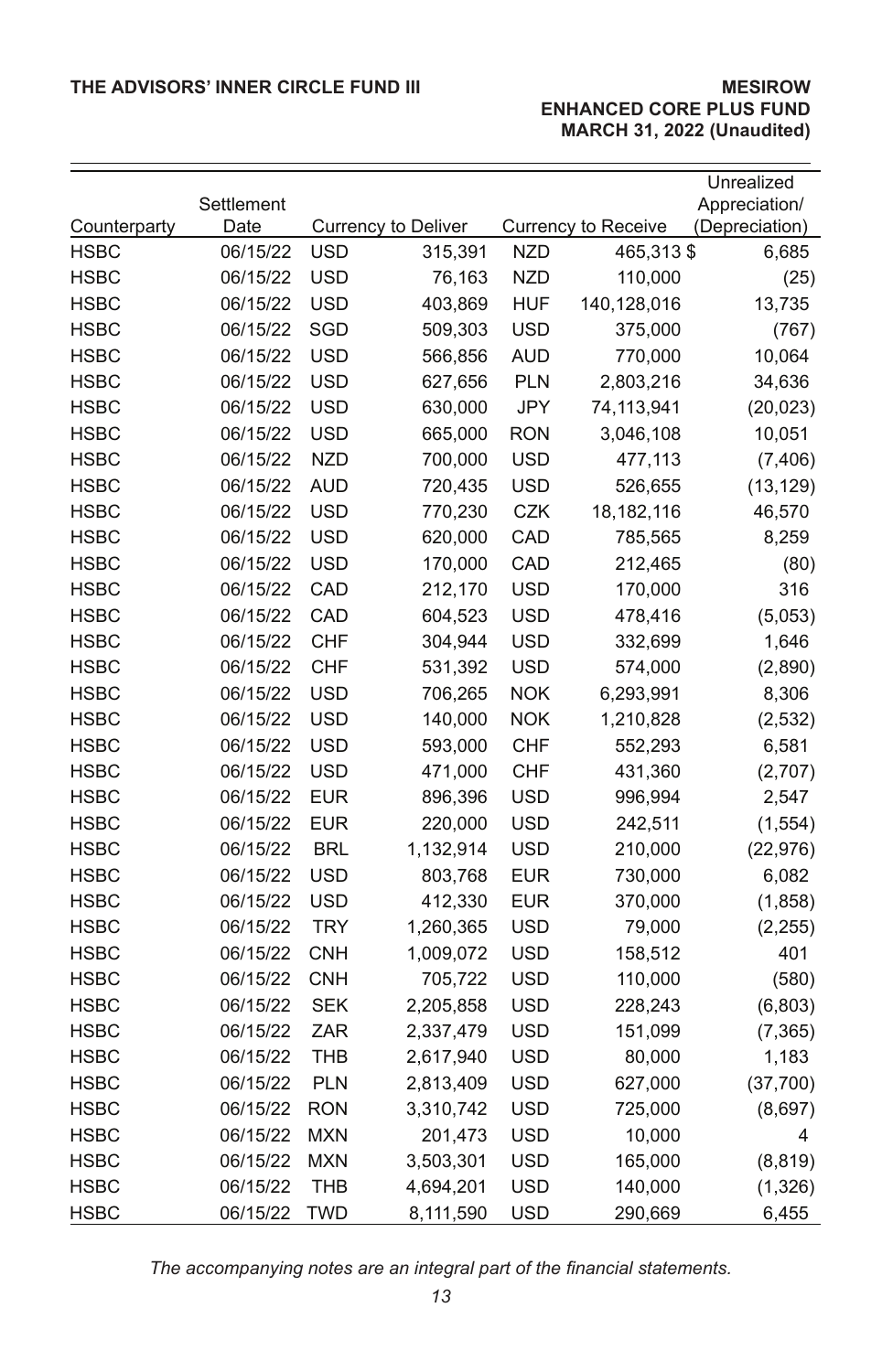|              |                    |            |                     |            |                     | Unrealized                      |
|--------------|--------------------|------------|---------------------|------------|---------------------|---------------------------------|
| Counterparty | Settlement<br>Date |            | Currency to Deliver |            | Currency to Receive | Appreciation/<br>(Depreciation) |
|              |                    |            |                     |            |                     |                                 |
| <b>HSBC</b>  | 06/15/22           | <b>NOK</b> | 1,401,339           | USD        | 160,000\$           | 903                             |
| <b>HSBC</b>  | 06/15/22           | <b>NOK</b> | 6,863,912           | USD        | 772,000             | (7, 275)                        |
| <b>HSBC</b>  | 06/15/22           | <b>PHP</b> | 15,605,944          | <b>USD</b> | 295,665             | (4,034)                         |
| <b>HSBC</b>  | 06/15/22           | CZK        | 17,675,575          | <b>USD</b> | 750,000             | (44,044)                        |
| <b>HSBC</b>  | 06/15/22           | <b>INR</b> | 27.184.170          | <b>USD</b> | 353.321             | (1,273)                         |
| <b>HSBC</b>  | 06/15/22           | JPY        | 29,667,193          | <b>AUD</b> | 350,000             | 18,067                          |
| <b>HSBC</b>  | 06/15/22           | COP        | 39,275,586          | <b>USD</b> | 10.000              | (302)                           |
| <b>HSBC</b>  | 06/15/22           | JPY        | 86,506,692          | <b>USD</b> | 748,754             | 36,781                          |
| <b>HSBC</b>  | 06/15/22           | <b>HUF</b> | 127.847.130         | <b>USD</b> | 362,000             | (19,005)                        |
| <b>HSBC</b>  | 06/15/22           | <b>CLP</b> | 130,973,219         | <b>USD</b> | 160,000             | (4,386)                         |
| <b>HSBC</b>  | 06/15/22           | <b>KRW</b> | 218,039,411         | <b>USD</b> | 180,000             | 642                             |
| <b>HSBC</b>  | 06/15/22           | <b>KRW</b> | 307,289,896         | <b>USD</b> | 250,000             | (2,776)                         |
| <b>HSBC</b>  | 06/15/22           | <b>IDR</b> | 3.314.179.282       | <b>USD</b> | 230.000             | (498)                           |
|              |                    |            |                     |            |                     | 21,345<br>\$                    |

For the period ended March 31, 2022, the average forward currency contracts to deliver and to receive were \$(126,238) and \$126,242, respectively.

*Percentages are based on Net Assets of \$21,249,684.*

- (A) Securities sold within terms of a private placement memorandum, exempt from registration under Section 144A of the Securities Act of 1933, as amended, and may be sold only to dealers in that program or other "accredited investors". The total value of such securities as of March 31, 2022 was \$4,486,055 and represents 21.1% of Net Assets.
- (B) Variable or floating rate security. The rate shown is the effective interest rate as of period end. The rates on certain securities are not based on published reference rates and spreads and are either determined by the issuer or agent based on current market conditions; by using a formula based on the rates of underlying loans; or by adjusting periodically based on prevailing interest rates.
- (C) Perpetual security with no stated maturity date.
- AUD Australian Dollar
- BRL Brazilian Real
- CAD Canadian Dollar
- CHF Swiss Franc
- Cl Class
- CLP Chilean Peso
- CNH Chinese Yuan Offshore
- COP Colombian Peso
- CZK Czech Koruna
- EUR Euro
- FNMA Federal National Mortgage Association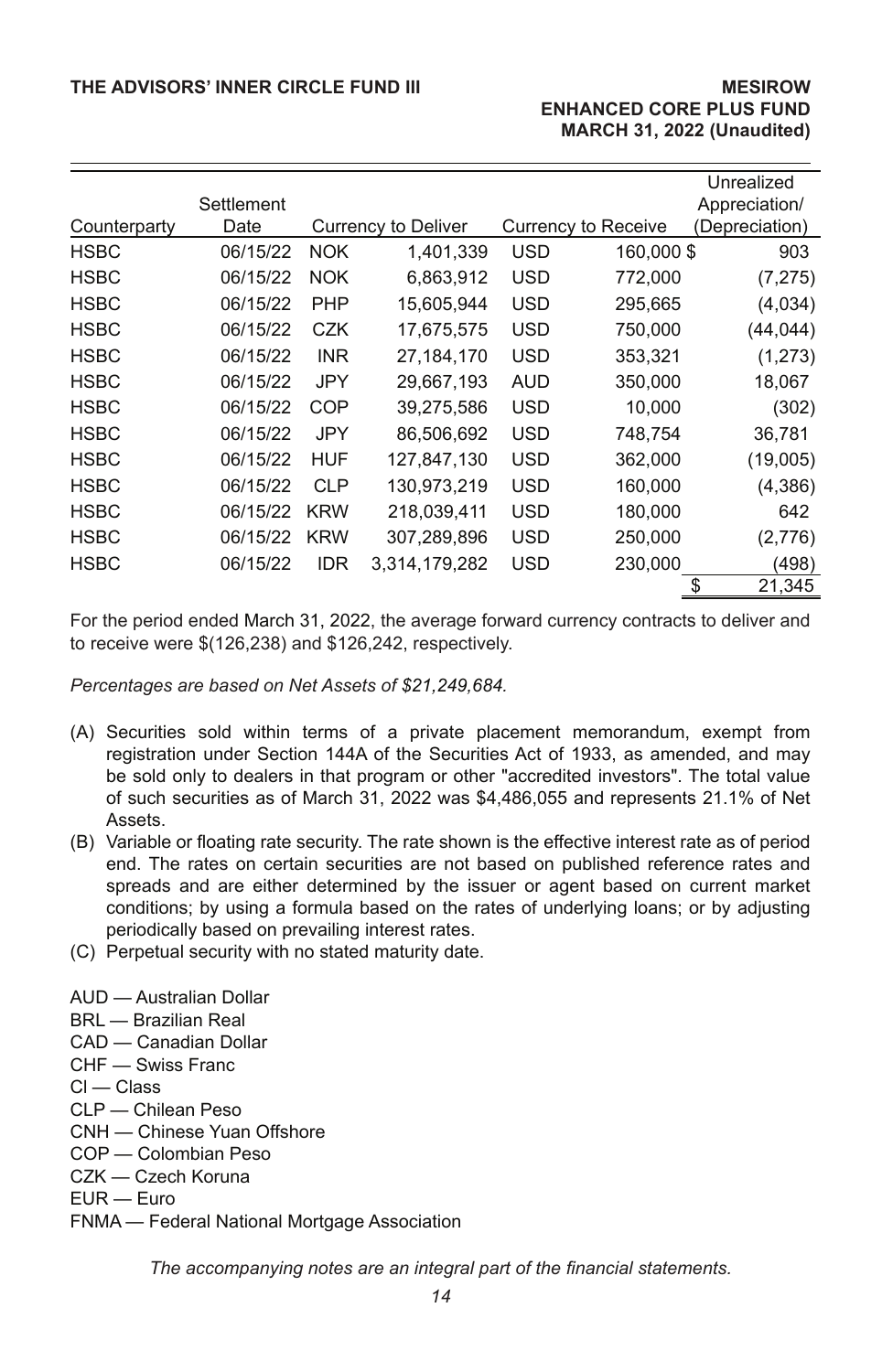FHLMC — Federal Home Loan Mortgage Corporation GBP — British Pound Sterling HUF — Hungarian Forint ICE— Intercontinental Exchange IDR — Indonesian Rupiah ILS — Israeli New Shekel INR — Indian Rupee JPY — Japanese Yen KRW — Korean Won LIBOR — London Interbank Offered Rate LLC — Limited Liability Company MTN — Medium Term Note MXN — Mexican Peso NOK — Norwegian Krone NZD — New Zealand Dollar PHP— Philippine Peso PIK — Payment-in-Kind PLN — Polish Zloty RB — Revenue Bond RON — Romanian Leu SGD — Singapore Dollar SEK — Swedish Krona Ser — Series SOFR — Secured Overnight Financing Rate THB — Thai Baht TRY — Turkish Lira TWD — Taiwan Dollar USD — United States Dollar VAR — Variable Rate ZAR — South African Rand

As of March 31, 2022, all of the Fund's investments in securities and other financial instruments were considered Level 2, in accordance with the authoritative guidance of fair value measurements and disclosure under U.S. generally accepted accounting principles.

For more information on valuation inputs, see Note 2 – Significant Accounting Policies in the Notes to Financial Statements.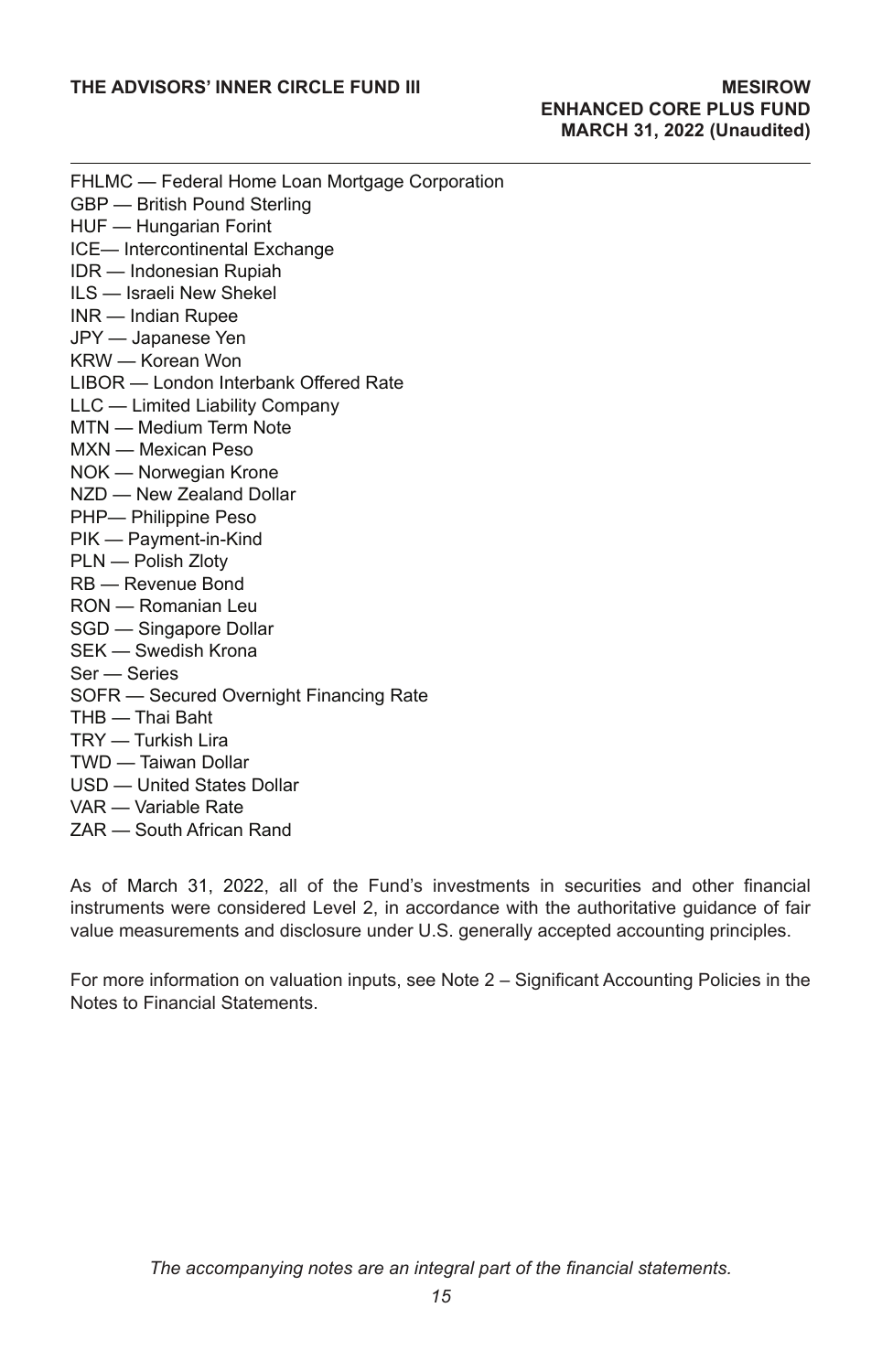

†Percentages are based on total investments.

| <b>SCHEDULE OF INVESTMENTS</b>        |                    |           |
|---------------------------------------|--------------------|-----------|
| <b>CORPORATE OBLIGATIONS - 73.1%</b>  | <b>Face Amount</b> | Value     |
| Communication Services - 6.5%         |                    |           |
| Beasley Mezzanine Holdings            |                    |           |
| Callable 02/01/2023 @ \$104           |                    |           |
| $8.625\%$ , 02/01/2026(A)\$           | 1,237,000 \$       | 1,175,150 |
| Interface                             |                    |           |
| Callable 12/01/2023 @ \$103           |                    |           |
|                                       | 823,000            | 799,339   |
| Salem Media Group                     |                    |           |
| Callable 05/06/2022 @ \$102           |                    |           |
|                                       | 127,000            | 125,095   |
| Spanish Broadcasting System           |                    |           |
| Callable 09/01/2023 @ \$105           |                    |           |
|                                       | 1,190,000          | 1,195,950 |
| Urban One                             |                    |           |
| Callable 02/01/2024 @ \$104           |                    |           |
|                                       | 1,123,000          | 1,127,211 |
|                                       |                    | 4,422,745 |
| <b>Consumer Discretionary - 18.9%</b> |                    |           |
| Arrow Bidco                           |                    |           |
| Callable 05/06/2022 @ \$102           |                    |           |
|                                       | 867,000            | 882,173   |
| <b>Brightline Trains Florida</b>      |                    |           |
|                                       | 980.000            | 945.700   |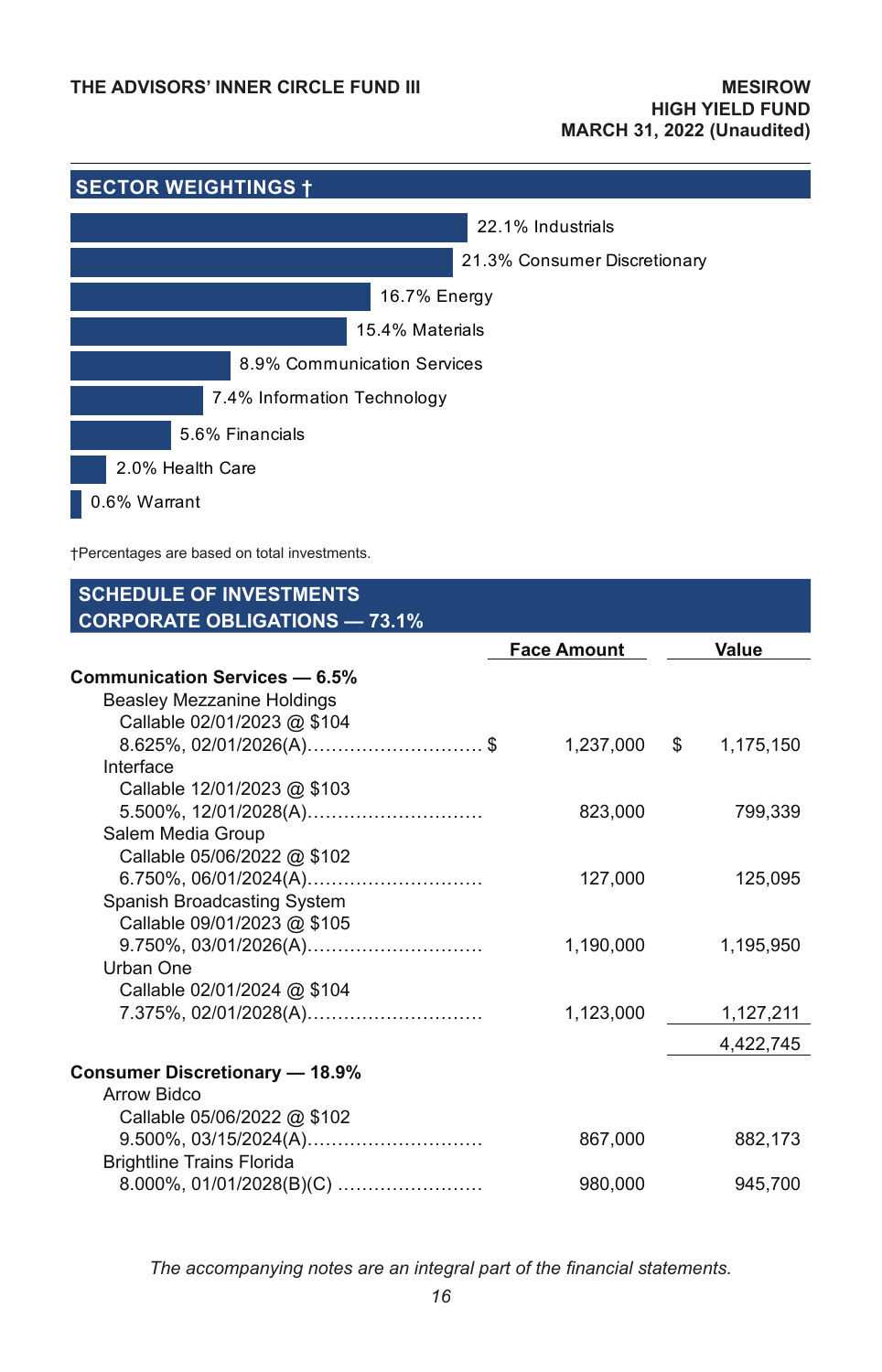### **CORPORATE OBLIGATIONS — continued Face Amount Value** Cimpress Callable 05/06/2022 @ \$105 7.000%, 06/15/2026(A)............................. \$ 1,050,000 \$ 1,005,690 CoreCivic Callable 04/15/2024 @ \$104 8.250%, 04/15/2026................................. 945,000 973,350 Callable 07/15/2027 @ \$100 4.750%, 10/15/2027................................. 410,000 356,700 HLF Financing Sarl Callable 06/01/2024 @ \$102 4.875%, 06/01/2029(A)............................. 854,000 749,103 Mattel Callable 05/01/2041 @ \$100 5.450%, 11/01/2041................................. 732,000 779,214 Party City Holdings Callable 08/15/2023 @ \$104 8.750%, 02/15/2026(A)............................. 1,167,000 1,112,647 Premier Entertainment Sub Callable 09/01/2026 @ \$103 5.875%, 09/01/2031(A)............................. 1,272,000 1,085,843 Rent-A-Center Callable 02/15/2024 @ \$103 6.375%, 02/15/2029(A)............................. 1,066,000 975,390 Scientific Games Holdings Callable 03/01/2025 @ \$103 6.625%, 03/01/2030(A)............................. 910,000 897,060 **Staples** Callable 05/06/2022 @ \$105 10.750%, 04/15/2027(A)........................... 190,000 169,100 Callable 05/06/2022 @ \$104 7.500%, 04/15/2026(A)............................. 1,069,000 1,038,111 SWF Escrow Issuer Callable 10/01/2024 @ \$103 6.500%, 10/01/2029(A)............................. 520,000 449,384 TKC Holdings Callable 05/15/2024 @ \$105 10.500%, 05/15/2029(A)........................... 1,163,000 1,186,260 Vista Outdoor Callable 03/15/2024 @ \$102 4.500%, 03/15/2029(A)............................. 243,000 223,560 12,829,285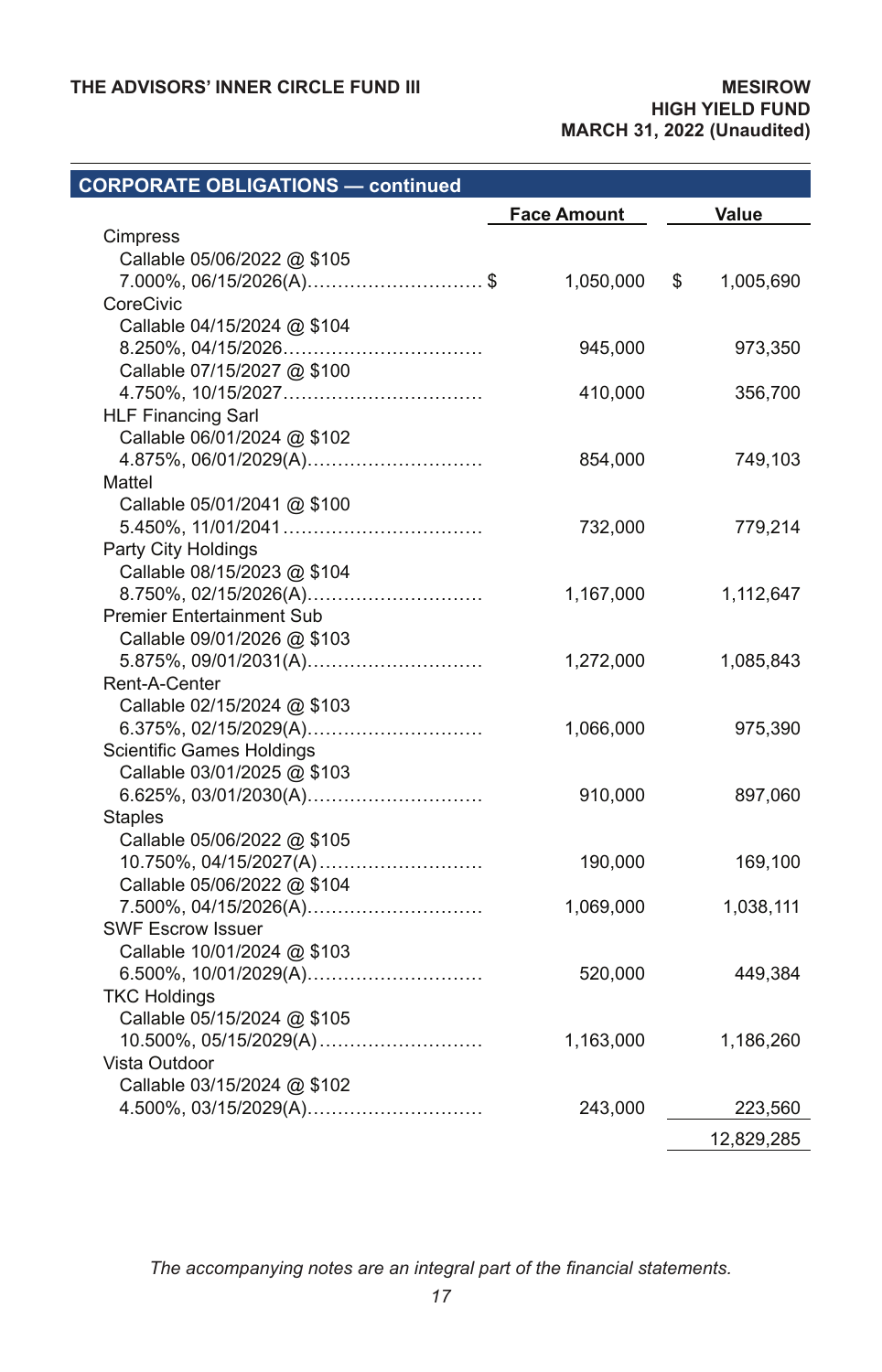| <b>CORPORATE OBLIGATIONS - continued</b> |                    |               |
|------------------------------------------|--------------------|---------------|
|                                          | <b>Face Amount</b> | Value         |
| Energy $-$ 14.9%                         |                    |               |
| <b>Bristow Group</b>                     |                    |               |
| Callable 03/01/2024 @ \$103              |                    |               |
| 6.875%, 03/01/2028(A)\$                  | 336,000            | \$<br>340,200 |
| CSI Compressco                           |                    |               |
| Callable 05/06/2022 @ \$104              |                    |               |
| 7.500%, 04/01/2025(A)                    | 950,000            | 935,750       |
| Ensign Drilling                          |                    |               |
| Callable 05/06/2022 @ \$102              |                    |               |
|                                          | 796,000            | 785,795       |
| <b>Exterran Energy Solutions</b>         |                    |               |
| Callable 05/06/2022 @ \$102              |                    |               |
|                                          | 370,000            | 373,099       |
| <b>GAC Holdco</b>                        |                    |               |
| Callable 08/15/2023 @ \$106              |                    |               |
|                                          | 1,120,000          | 1,187,200     |
| <b>Global Partners</b>                   |                    |               |
| Callable 08/01/2022 @ \$104              |                    |               |
|                                          | 590,000            | 590,000       |
| <b>ITT Holdings</b>                      |                    |               |
| Callable 08/01/2024 @ \$103              |                    |               |
| 6.500%, 08/01/2029(A)                    | 686,000            | 633,672       |
| <b>NGL Energy Operating</b>              |                    |               |
| Callable 02/01/2023 @ \$104              |                    |               |
| 7.500%, 02/01/2026(A)                    | 1,224,000          | 1,204,037     |
| Solaris Midstream Holdings               |                    |               |
| Callable 04/01/2023 @ \$104              |                    |               |
| 7.625%, 04/01/2026(A)                    | 923,000            | 952,997       |
| Summit Midstream Holdings                |                    |               |
| Callable 10/15/2023 @ \$104              |                    |               |
|                                          | 524,000            | 499,650       |
| Callable 05/06/2022 @ \$101              |                    |               |
|                                          | 755,000            | 617,235       |
| TransMontaigne Partners                  |                    |               |
| Callable 04/21/2022 @ \$103              |                    |               |
|                                          | 629,000            | 621,571       |
| Transocean Poseidon                      |                    |               |
| Callable 05/06/2022 @ \$105              |                    |               |
|                                          | 606,563            | 600,497       |
| <b>USA Compression Partners</b>          |                    |               |
| Callable 09/01/2022 @ \$105              |                    |               |
|                                          | 270,000            | 271,037       |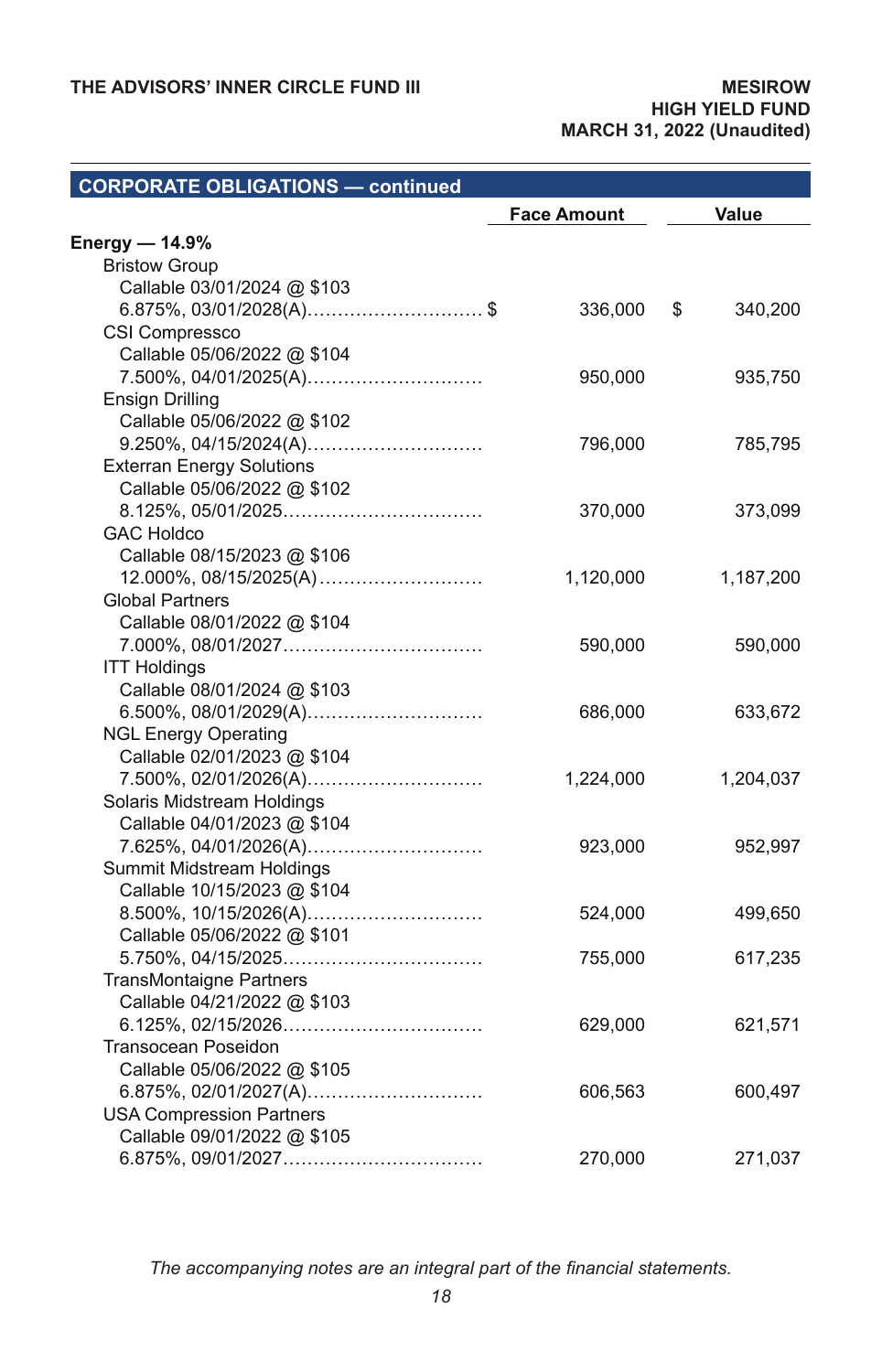| <b>CORPORATE OBLIGATIONS - continued</b>              |                    |               |
|-------------------------------------------------------|--------------------|---------------|
|                                                       | <b>Face Amount</b> | Value         |
| Welltec International ApS                             |                    |               |
| Callable 10/15/2023 @ \$104                           |                    |               |
| 8.250%, $10/15/2026(A)$ \$                            | 533,000            | \$<br>546,112 |
|                                                       |                    | 10,158,852    |
| Financials $-3.0\%$                                   |                    |               |
| Midcap Financial Issuer Trust                         |                    |               |
| Callable 05/01/2024 @ \$103                           |                    |               |
|                                                       | 924,000            | 869,040       |
| PROG Holdings                                         |                    |               |
| Callable 11/15/2024 @ \$103                           |                    |               |
|                                                       | 1,250,000          | 1,159,375     |
|                                                       |                    | 2,028,415     |
|                                                       |                    |               |
| Industrials - 13.6%                                   |                    |               |
| Altera Infrastructure<br>Callable 04/21/2022 @ \$102  |                    |               |
| 8.500%, 07/15/2023(A)                                 | 679,000            | 373,450       |
| Arcosa                                                |                    |               |
| Callable 04/15/2024 @ \$102                           |                    |               |
| 4.375%, 04/15/2029(A)                                 | 110,000            | 104,362       |
| <b>Artera Services</b>                                |                    |               |
| Callable 02/04/2023 @ \$105                           |                    |               |
|                                                       | 327,000            | 326,760       |
| F-Brasile                                             |                    |               |
| Callable 08/15/2022 @ \$104                           |                    |               |
| 7.375%, 08/15/2026(A)                                 | 1,302,000          | 1,171,800     |
| Fortress Transportation and Infrastructure            |                    |               |
| Investors                                             |                    |               |
| Callable 05/01/2024 @ \$103                           |                    |               |
|                                                       | 551,000            | 500,942       |
| Granite US Holdings                                   |                    |               |
| Callable 10/01/2022 @ \$106                           |                    |               |
| 11.000%, 10/01/2027(A)                                | 580,000            | 611,900       |
| Innovate                                              |                    |               |
| Callable 02/01/2023 @ \$104                           |                    |               |
|                                                       | 510,000            | 497,311       |
| JPW Industries Holding                                |                    |               |
| Callable 05/06/2022 @ \$105                           |                    |               |
|                                                       | 1,054,000          | 1,072,445     |
| Navios South American Logistics                       |                    |               |
| Callable 08/01/2022 @ \$108                           |                    |               |
| 10.750%, 07/01/2025(A)<br>New Enterprise Stone & Lime | 714,000            | 747,915       |
| Callable 07/15/2023 @ \$105                           |                    |               |
| 9.750%, 07/15/2028(A)                                 | 500,000            | 504,375       |
|                                                       |                    |               |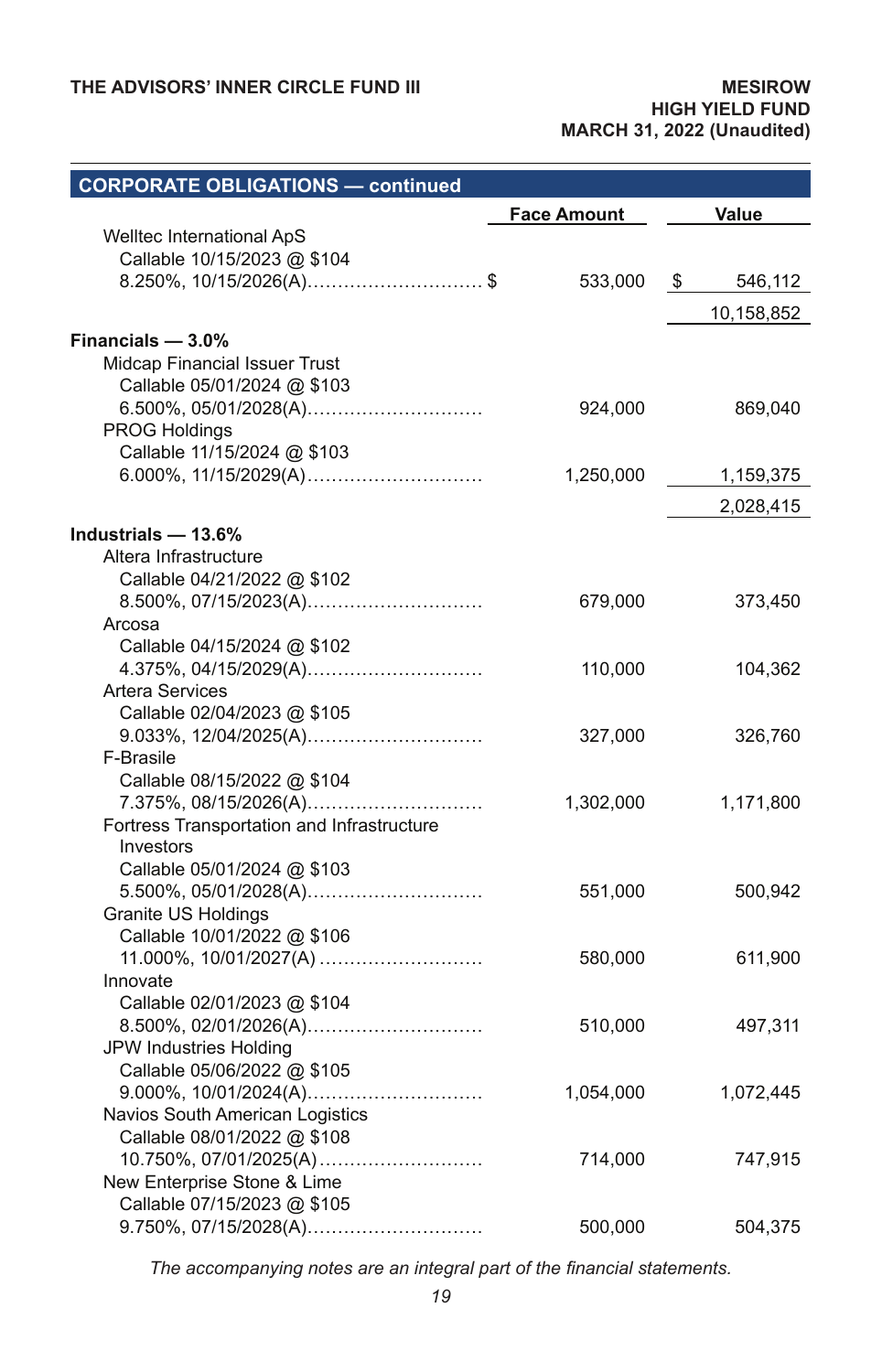| <b>CORPORATE OBLIGATIONS - continued</b>          |                    |               |
|---------------------------------------------------|--------------------|---------------|
|                                                   | <b>Face Amount</b> | Value         |
| Park River Holdings                               |                    |               |
| Callable 08/01/2024 @ \$103                       |                    |               |
| 6.750%, $08/01/2029(A)$ \$                        | 730,000            | \$<br>609,192 |
| Park-Ohio Industries                              |                    |               |
| Callable 05/06/2022 @ \$103                       |                    |               |
|                                                   | 591,000            | 494,962       |
| PM General Purchaser                              |                    |               |
| Callable 10/01/2023 @ \$105                       |                    |               |
| 9.500%, 10/01/2028(A)                             | 1,231,000          | 1,209,618     |
| Railworks Holdings                                |                    |               |
| Callable 11/15/2024 @ \$104                       |                    |               |
| 8.250%, 11/15/2028(A)<br><b>Triumph Group</b>     | 727,000            | 746,495       |
| Callable 05/06/2022 @ \$104                       |                    |               |
|                                                   | 288,000            | 290,125       |
|                                                   |                    |               |
|                                                   |                    | 9,261,652     |
| Information Technology - 2.9%                     |                    |               |
| <b>Conduent Business Services</b>                 |                    |               |
| Callable 11/01/2024 @ \$103                       |                    |               |
|                                                   | 1,121,000          | 1,056,542     |
| Exela Intermediate<br>Callable 12/01/2022 @ \$100 |                    |               |
| 11.500%, 07/15/2026(A)                            | 157,000            | 74,183        |
| Plantronics                                       |                    |               |
| Callable 03/01/2024 @ \$102                       |                    |               |
| 4.750%, 03/01/2029(A)                             | 234,000            | 240,987       |
| Virtusa                                           |                    |               |
| Callable 12/15/2023 @ \$104                       |                    |               |
| 7.125%, 12/15/2028(A)                             | 637,000            | 592,410       |
|                                                   |                    | 1,964,122     |
|                                                   |                    |               |
| Materials - 13.3%                                 |                    |               |
| Cerdia Finanz GmbH                                |                    |               |
| Callable 02/15/2024 @ \$105                       |                    |               |
| <b>Consolidated Energy Finance</b>                | 1,090,000          | 953,042       |
| Callable 10/15/2024 @ \$103                       |                    |               |
|                                                   | 1,118,000          | 1,034,150     |
| Conuma Coal Resources                             |                    |               |
| Callable 05/06/2022 @ \$100                       |                    |               |
|                                                   | 460,000            | 460,000       |
| GPD                                               |                    |               |
| Callable 05/06/2022 @ \$105                       |                    |               |
| 10.125%, 04/01/2026(A)                            | 712,000            | 740,480       |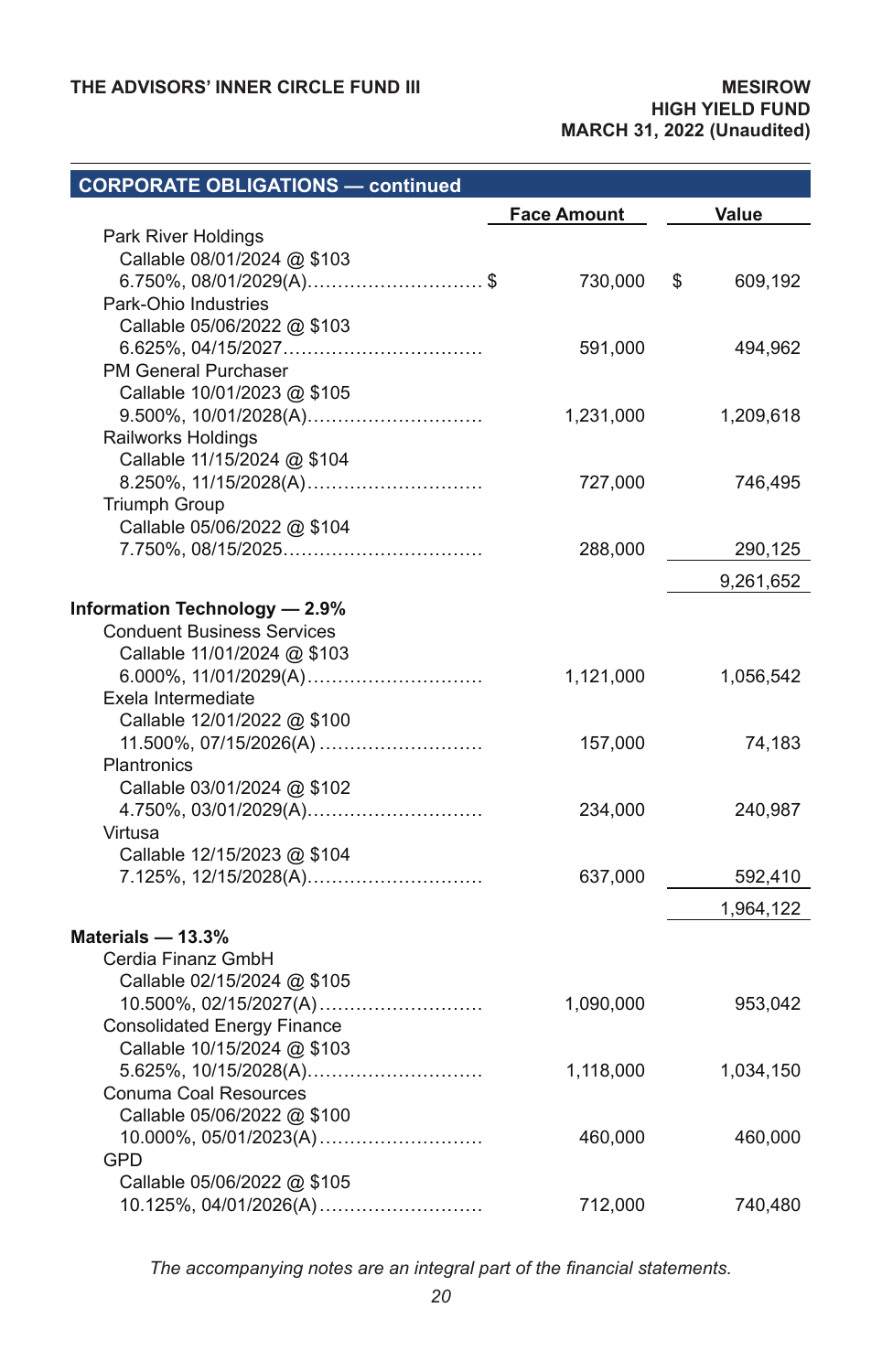# **CORPORATE OBLIGATIONS — continued**

|                                                | <b>Face Amount</b> | Value         |
|------------------------------------------------|--------------------|---------------|
| <b>JW Aluminum Continuous Cast</b>             |                    |               |
| Callable 04/21/2022 @ \$108                    |                    |               |
| $10.250\%$ , $06/01/2026(A)$ \$                | 580,000            | \$<br>604,650 |
| <b>Natural Resource Partners</b>               |                    |               |
| Callable 05/06/2022 @ \$105                    |                    |               |
|                                                | 931,000            | 951,947       |
| Rain CII Carbon<br>Callable 05/06/2022 @ \$102 |                    |               |
| 7.250%, 04/01/2025(A)                          | 552,000            | 538,200       |
| Schweitzer-Mauduit International               |                    |               |
| Callable 05/06/2022 @ \$105                    |                    |               |
| 6.875%, 10/01/2026(A)                          | 990,000            | 935,748       |
| SunCoke Energy                                 |                    |               |
| Callable 06/30/2024 @ \$102                    |                    |               |
|                                                | 362,000            | 341,283       |
| Unifrax Escrow Issuer                          |                    |               |
| Callable 09/30/2024 @ \$104                    |                    |               |
| 7.500%, 09/30/2029(A)                          | 1,191,000          | 1,059,110     |
| Venator Finance Sarl                           |                    |               |
| Callable 05/06/2022 @ \$103                    |                    |               |
| 5.750%, 07/15/2025(A)                          | 740,000            | 594,886       |
| <b>Warrior Met Coal</b>                        |                    |               |
| Callable 12/01/2024 @ \$104                    |                    |               |
| 7.875%, 12/01/2028(A)                          | 762,000            | 801,053       |
|                                                |                    | 9,014,549     |
| <b>TOTAL CORPORATE OBLIGATIONS</b>             |                    |               |
|                                                |                    | 49,679,620    |
|                                                |                    |               |
| <b>LOAN OBLIGATIONS - 22.5%</b>                |                    |               |
| <b>Communication Services - 2.1%</b>           |                    |               |
| Direct TV Financing, LLC, Term Loan, 1st Lien  |                    |               |
| 5.750%, LIBOR + 5.000%, 07/22/2027             | 334,250            | 333,511       |
| Research Now Group, Inc., Initial Term Loan,   |                    |               |
| 1st Lien                                       |                    |               |
| 6.500%, LIBOR + 5.500%, 12/20/2024             | 1,092,589          | 1,070,967     |
|                                                |                    | 1,404,478     |
| <b>Consumer Discretionary - 1.6%</b>           |                    |               |
| PSS Industrial Group Corp., Term Loan, 1st     |                    |               |
| Lien                                           |                    |               |
| 11.500%, LIBOR + 8.000%, 04/10/2025            | 534,197            | 237,717       |
| Wahoo Fitness, LLC, Term Loan, 1st Lien        |                    |               |
| 6.750%, LIBOR + 5.750%, 08/11/2028             | 864,563            | 838,627       |
|                                                |                    | 1,076,344     |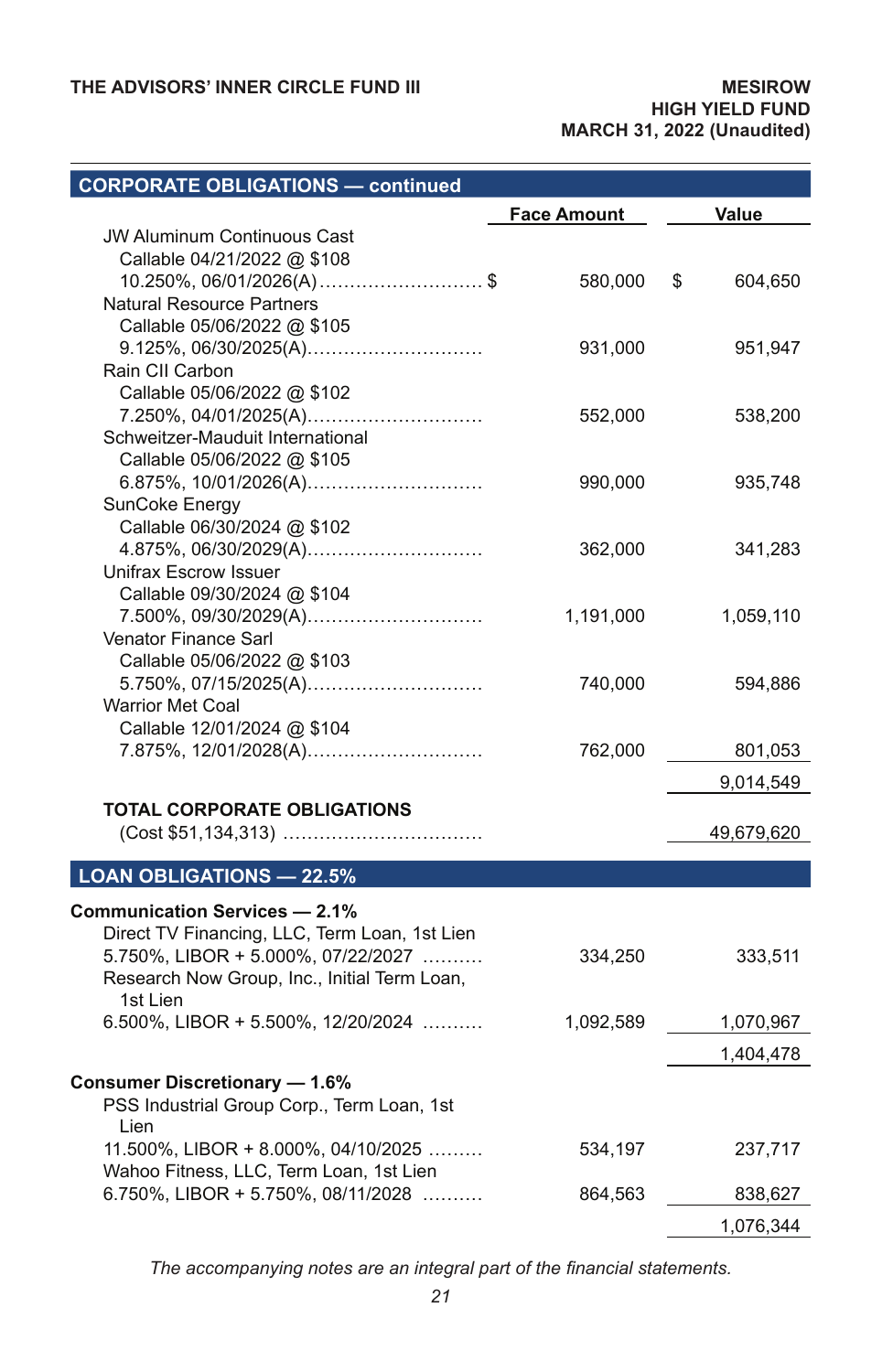| <b>LOAN OBLIGATIONS — continued</b>                                                  |                    |               |
|--------------------------------------------------------------------------------------|--------------------|---------------|
|                                                                                      | <b>Face Amount</b> | Value         |
| Energy — 1.2%                                                                        |                    |               |
| WaterBridge Midstream Operating, LLC, Initial<br>Term Loan, 1st Lien                 |                    |               |
| 6.750%, LIBOR + 5.750%, 06/18/2026  \$                                               | 830,638            | 799,489<br>\$ |
| Financials - 2.4%<br>RLG Holdings, Term Loan, 2nd Lien                               |                    |               |
| 8.250%, LIBOR + 7.500%, 07/02/2029<br>Runner Buyer Inc., Initial Term Loan, 1st Lien | 996,000            | 986,040       |
| 6.250%, LIBOR + 5.500%, 10/08/2028                                                   | 670,000            | 639,850       |
|                                                                                      |                    | 1,625,890     |
| Health Care - 1.9%                                                                   |                    |               |
| Carestream Dental Technology, Parent Limited,<br>Tranche B Term Loan, 2nd Lien       |                    |               |
| $9.006\%$ , LIBOR + 8.000%, 09/01/2025                                               | 1,360,000          | 1,332,800     |
| Industrials $-7.6%$                                                                  |                    |               |
| ARC Falcon I, Term Loan, 2nd Lien                                                    |                    |               |
| 7.500%, LIBOR + 7.000%, 09/22/2029                                                   | 740,000            | 714,100       |
| ASP LS Acquisition, Initial Term Loan, 1st Lien                                      |                    |               |
| 5.250%, LIBOR + 4.500%, 05/07/2028<br>DXP Enterprises, Inc., Initial Term Loan, 1st  | 497,500            | 494,391       |
| Lien                                                                                 |                    |               |
| 5.750%, LIBOR + 4.750%, 12/16/2027                                                   | 533,250            | 527,587       |
| FCG Acquisitions, Inc., Initial Term Loan, 2nd                                       |                    |               |
| Lien                                                                                 |                    |               |
| 7.250%, LIBOR + 6.750%, 03/30/2029 (B)(C).                                           | 212,800            | 208,544       |
| Forming Machining Industries Holdings, LLC,<br>Initial Term Loan, 1st Lien           |                    |               |
| 5.256%, LIBOR + 4.250%, 10/09/2025                                                   | 245,558            | 227,755       |
| Forming Machining Industries Holdings, LLC,                                          |                    |               |
| Initial Term Loan, 2nd Lien                                                          |                    |               |
| $9.256\%$ , LIBOR + 8.250%, 10/09/2026                                               | 500,000            | 375,000       |
| LaserShip, Inc., Initial Loan, 2nd Lien<br>8.250%, LIBOR + 7.500%, 05/07/2029        | 230,000            | 228,562       |
| NA Rail Hold Co. LLC, Tranche B-2 Term Loan,                                         |                    |               |
| 1st Lien                                                                             |                    |               |
| 5.006%, LIBOR + 4.000%, 10/19/2026                                                   | 362,600            | 362,147       |
| One Stop Mailing, LLC, Term Loan, 1st Lien                                           |                    |               |
| 7.250%, LIBOR + 6.250%, 04/29/2027                                                   | 1,009,436          | 999,341       |
| Veregy Consolidated, Inc., Initial Term Loan,<br>1st Lien                            |                    |               |
| 7.000%, LIBOR + 6.000%, 11/02/2027                                                   | 839,375            | 814,194       |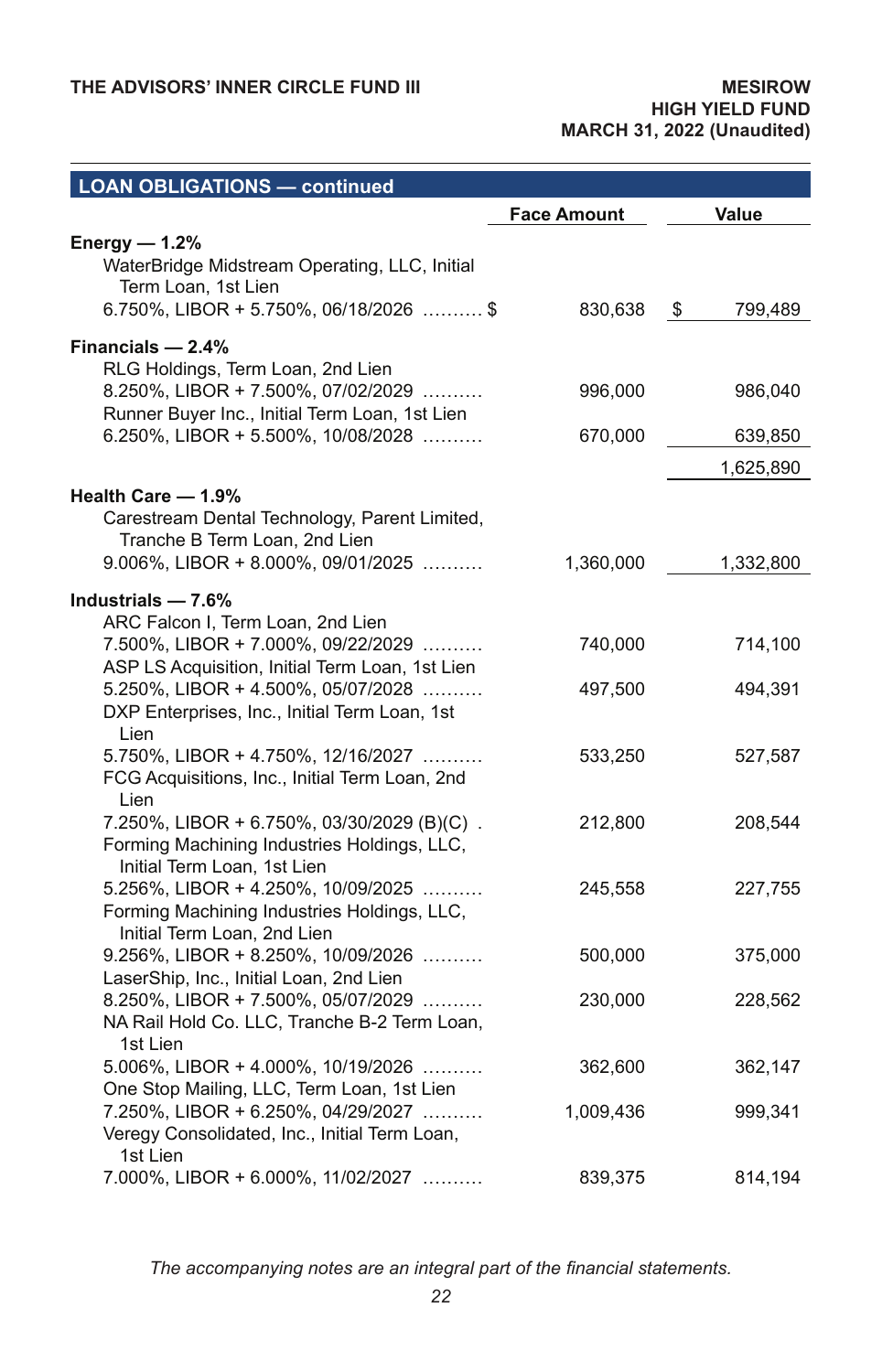| <b>LOAN OBLIGATIONS - continued</b>                                                 |                    |               |
|-------------------------------------------------------------------------------------|--------------------|---------------|
|                                                                                     | <b>Face Amount</b> | Value         |
| Industrials - continued                                                             |                    |               |
| Werner Finco LP (Werner Finco, Inc.), Initial                                       |                    |               |
| Term Loan, 1st Lien                                                                 |                    |               |
| 5.006%, LIBOR + 4.000%, 07/24/2024  \$                                              | 244,872            | \$<br>242,220 |
|                                                                                     |                    | 5,193,841     |
| Information Technology - 4.2%                                                       |                    |               |
| ConvergeOne Holdings, Corp., Initial Term                                           |                    |               |
| Loan, 2nd Lien                                                                      |                    |               |
| 8.957%, LIBOR + 8.500%, 01/14/2027                                                  | 140,000            | 126,000       |
| Dodge Data & Analytics, Term Loan 2nd Lien<br>$9.051\%$ , SOFR + 8.250%, 02/10/2030 |                    |               |
| Emerald EMS, Term Loan, 1st Lien                                                    | 1,000,000          | 955,000       |
| 7.160%, LIBOR + 6.250%, 12/29/2027                                                  | 650,000            | 630,500       |
| Exela Intermediate LLC, 2018 Term Loan, 1st                                         |                    |               |
| Lien                                                                                |                    |               |
| 7.500%, LIBOR + 6.500%, 07/12/2023<br>McAfee, Term Loan, 1st Lien                   | 393,948            | 274,452       |
| 5.750%, LIBOR + 5.000%, 07/27/2028                                                  | 862,838            | 854,856       |
|                                                                                     |                    |               |
|                                                                                     |                    | 2,840,808     |
| Materials $- 1.5%$                                                                  |                    |               |
| Alchemy US Holdco 1, LLC, Initial Term Loan,<br>1st Lien                            |                    |               |
| $5.957\%$ , LIBOR + 5.500%, 10/10/2025                                              | 577,721            | 573,030       |
| Hyperion Materials and Technologies, Term                                           |                    |               |
| Loan, 1st Lien                                                                      |                    |               |
| $5.008\%$ , LIBOR + 4.500%, 08/28/2026                                              | 488,775            | 483,584       |
|                                                                                     |                    | 1,056,614     |
| <b>TOTAL LOAN OBLIGATIONS</b>                                                       |                    |               |
|                                                                                     |                    | 15,330,264    |
|                                                                                     |                    |               |
| $\overline{\text{WARRANT}} - 0.6\%$                                                 |                    |               |
|                                                                                     | Number of          |               |

|                      | Warrants |         |
|----------------------|----------|---------|
| Energy $- 0.6\%$     | 1.120    | 375.200 |
| <b>TOTAL WARRANT</b> |          |         |
|                      |          | 375.200 |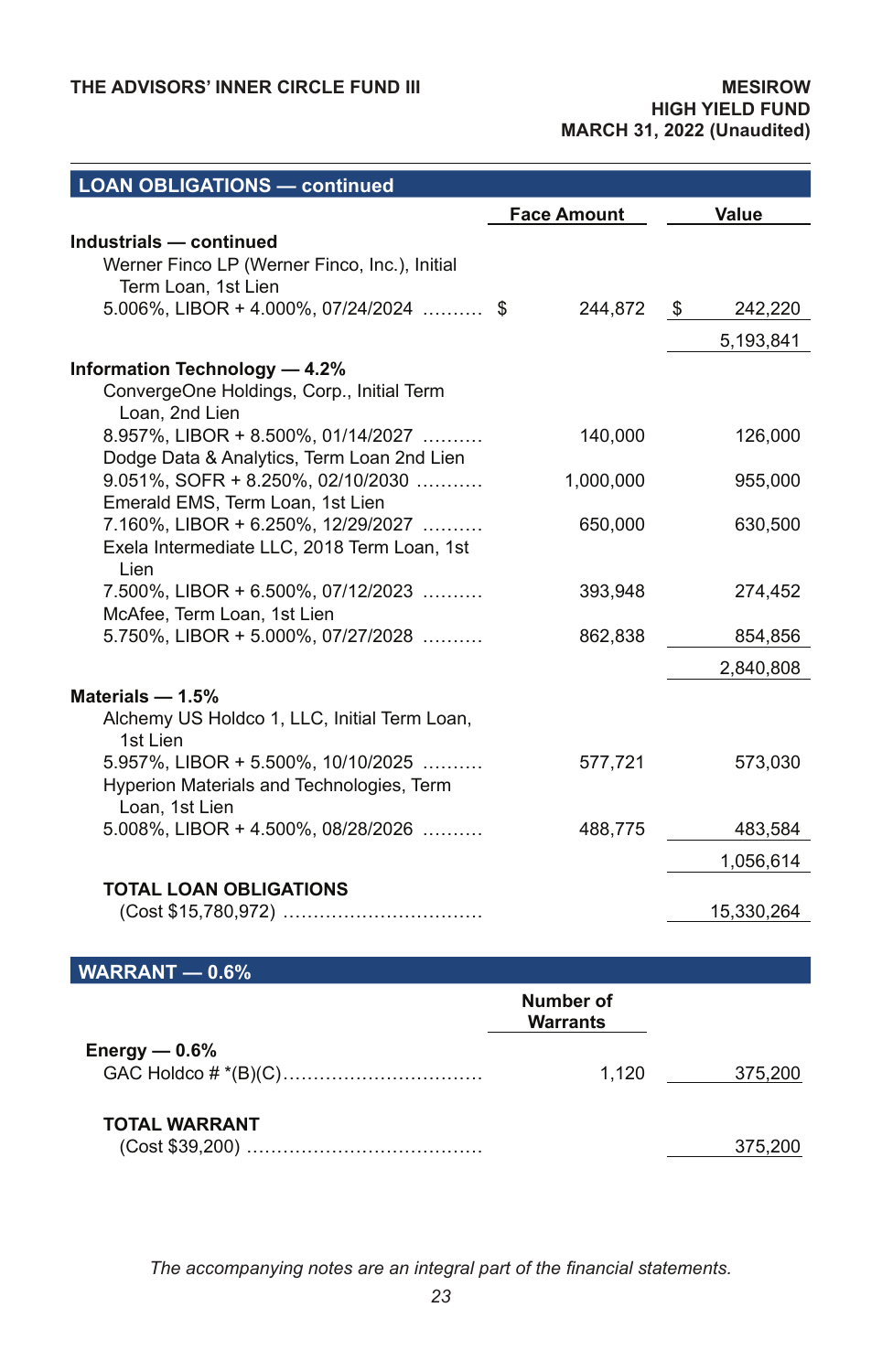| COMMON STOCK $-$ 0.1%                        |               |              |
|----------------------------------------------|---------------|--------------|
|                                              | <b>Shares</b> | Value        |
| Consumer Discretionary - 0.1%                |               |              |
| 24 Hour Fitness Worldwide, Inc. *(B)(C)(D)   | 90.461        | \$<br>45.230 |
|                                              | 11,517        | 41,231       |
| <b>TOTAL COMMON STOCK</b>                    |               |              |
|                                              |               | 86.461       |
|                                              |               |              |
| <b>PREFERRED STOCK - 0.0%</b>                |               |              |
| 24 Hour Fitness Worldwide, Inc. # *(B)(C)(D) | 22.590        | 22.590       |
| TOTAL PREFERRED STOCK                        |               |              |
|                                              |               | 22.590       |
| <b>TOTAL INVESTMENTS - 96.3%</b>             |               |              |
|                                              |               | 65.494.135   |

*Percentages are based on Net Assets of \$67,977,865.*

- Non-income producing security.
- # There is currently no interest rate available.
- (A) Securities sold within terms of a private placement memorandum, exempt from registration under Section 144A of the Securities Act of 1933, as amended, and may be sold only to dealers in that program or other "accredited investors". The total value of such securities as of March 31, 2022 was \$43,366,627 and represents 63.8% of Net Assets.
- (B) Security fair valued using methods determined in good faith by the Valuation Committee of the Board of Trustees. The total market value of such securities as of March 31, 2022 was \$1,597,264 and represented 2.3% of Net Assets.
- (C) Level 3 security in accordance with fair value hierarchy.
- (D) Securities considered restricted. The total market value of such securities as of March 31, 2022 was and represented \$67,820 and represented0.1% of the Net Assets.
- ICE International Currency Exchange
- LIBOR London Interbank Offered Rate
- LLC Limited Liability Company
- L.P. Limited Partnership
- SOFR Secured Overnight Financing Rate
- USD United States Dollar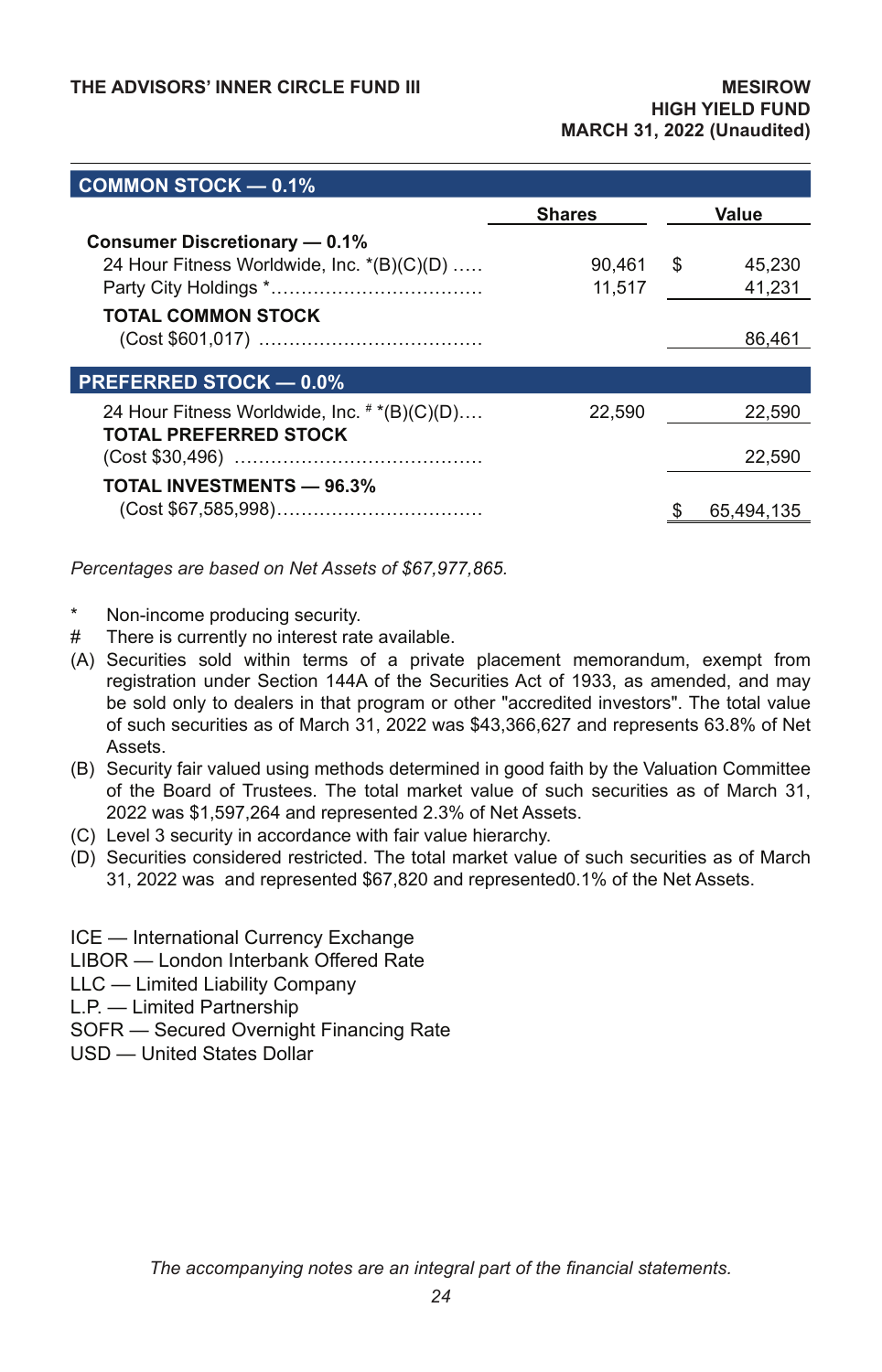The following table summarizes the inputs used as of March 31, 2022 in valuing the Fund's investments carried at value:

| Investments in Securities | Level 1                             |   | Level 2    | Level 3       |   | Total      |
|---------------------------|-------------------------------------|---|------------|---------------|---|------------|
| Corporate Obligations     | \$<br>$\overbrace{\phantom{12333}}$ | S | 48,733,920 | \$<br>945.700 | S | 49.679.620 |
| Loan Obligations          |                                     |   | 15,121,720 | 208.544       |   | 15,330,264 |
| Warrant                   |                                     |   |            | 375,200       |   | 375.200    |
| Common Stock              | 41,231                              |   |            | 45.230        |   | 86,461     |
| <b>Preferred Stock</b>    |                                     |   |            | 22.590        |   | 22.590     |
| Total Investments in      |                                     |   |            |               |   |            |
| Securities                | 41.231                              |   | 63,855,640 | 1.597.264     |   | 65.494.135 |

The following is a reconciliation of the investments in which significant unobservable inputs (Level 3) were used in determining fair value:

|                                                                                                             | Corporate   | Loan        |           | Common       | Preferred    |               |
|-------------------------------------------------------------------------------------------------------------|-------------|-------------|-----------|--------------|--------------|---------------|
|                                                                                                             | Obligations | Obligations | Warrant   | <b>Stock</b> | <b>Stock</b> | <b>Totals</b> |
| Beginning<br>balance as of                                                                                  |             |             |           |              |              |               |
| October 1, 2021<br>Accrued                                                                                  | \$985,880   | \$          | \$        | \$135,691    | \$56,475     | \$1,178,046   |
| discounts/<br>premiums                                                                                      |             |             |           |              |              |               |
| Realized gain/<br>(loss)                                                                                    |             |             |           |              |              |               |
| Change in<br>unrealized<br>appreciation/                                                                    |             |             |           |              |              |               |
| (depreciation)                                                                                              | (40, 180)   |             |           | (90, 461)    | (33, 885)    | (164, 526)    |
| Purchases                                                                                                   |             |             |           |              |              |               |
| Sales                                                                                                       |             |             |           |              |              |               |
| Transfers into<br>Level 3                                                                                   |             | 208,544     | 375,200   |              |              | 583,744       |
| Transfers out of<br>Level 3                                                                                 |             |             |           |              |              |               |
| Ending balance<br>as of March 31,                                                                           |             |             |           |              |              |               |
| 2022<br>Change in                                                                                           | \$945,700   | \$208,544   | \$375,200 | \$45,230     | \$22,590     | \$1,597,264   |
| unrealized<br>gains (losses)<br>included in<br>earnings related<br>to securities still<br>held at reporting |             |             |           |              |              |               |
| period date                                                                                                 | \$(40,180)  | \$.         |           | \$(90,461)   | \$(33,885)   | \$(164,526)   |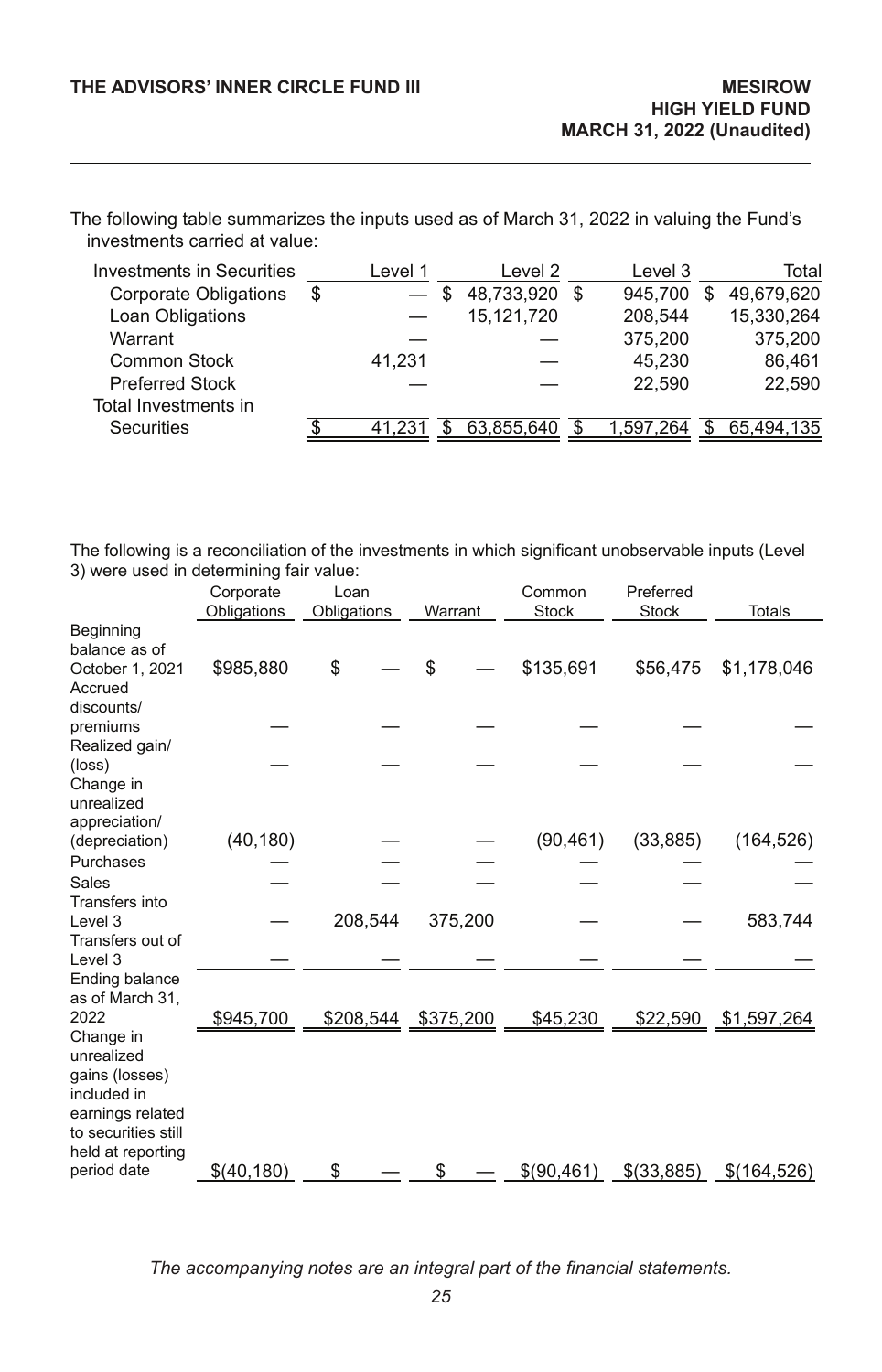For the period ended March 31, 2022, Level 3 securities held in the Fund with a total value of \$1,597,264 have been valued using third party broker quoted pricing information without adiustments.

For more information on valuation inputs, see Note 2 – Significant Accounting Policies in the Notes to Financial Statements.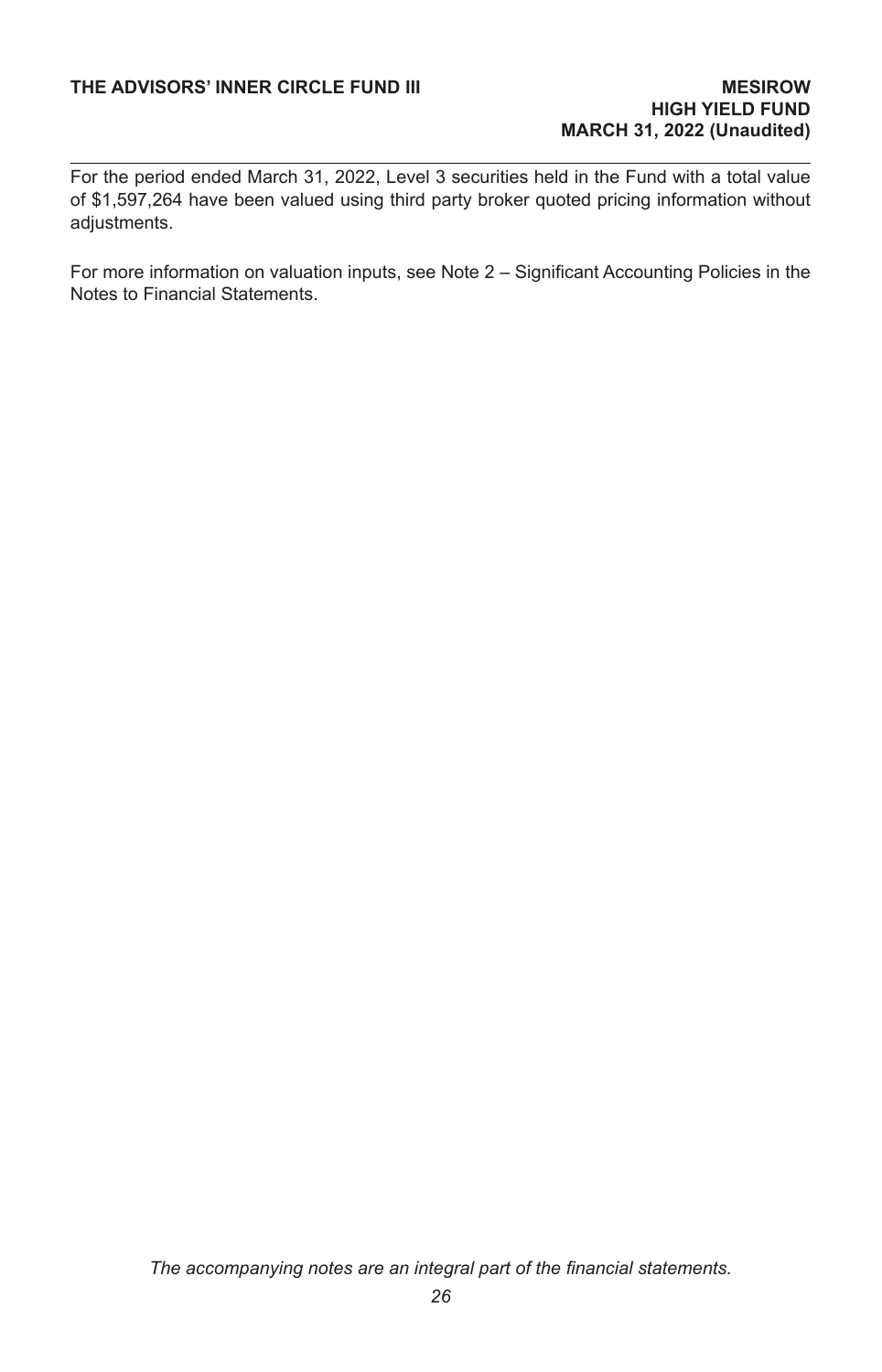| <b>SECTOR WEIGHTINGS +</b>   |  |  |  |  |  |
|------------------------------|--|--|--|--|--|
| 17.2% Industrials            |  |  |  |  |  |
| 16.4% Financials             |  |  |  |  |  |
| 14.1% Health Care            |  |  |  |  |  |
| 12.4% Information Technology |  |  |  |  |  |
| 10.7% Real Estate            |  |  |  |  |  |
| 9.9% Consumer Discretionary  |  |  |  |  |  |
| 6.4% Energy                  |  |  |  |  |  |
| 3.6% Utilities               |  |  |  |  |  |
| 3.3% Materials               |  |  |  |  |  |
| 2.5% Exchange Traded Funds   |  |  |  |  |  |
| 2.4% Communication Services  |  |  |  |  |  |
| 1.1% Consumer Staples        |  |  |  |  |  |

†Percentages are based on total investments.

### **SCHEDULE OF INVESTMENTS COMMON STOCK — 92.7% Shares Value Communication Services — 2.3%** Nexstar Media Group, Cl A .......................... 1,065 \$ 200,731 QuinStreet \*.............................................. 8,095 93,902 294,633 **Consumer Discretionary — 9.4%** Bloomin' Brands ........................................ 3,330 73,060 Gentherm \*............................................... 1,540 112,482 Kontoor Brands ........................................ 3,450 142,657 Marriott Vacations Worldwide ....................... 825 130,102 Ollie's Bargain Outlet Holdings \*.................... 2,205 94,727 Petco Health & Wellness, Cl A \* .................... 8,045 157,441 Signet Jewelers ........................................ 2,000 145,400 TravelCenters of America \* .......................... 3,850 165,396 Wyndham Hotels & Resorts ......................... 2,378 201,393 1,222,658 **Consumer Staples — 1.1%** BJ's Wholesale Club Holdings \* .................... 2,055 138,939 **Energy — 6.1%** ChampionX .............................................. 4,320 105,754 EQT ....................................................... 6,495 223,493 Green Plains \*........................................... 5,045 156,446 Ovintiv .................................................... 3,420 184,919 Patterson-UTI Energy ................................ 7,590 117,493 788,105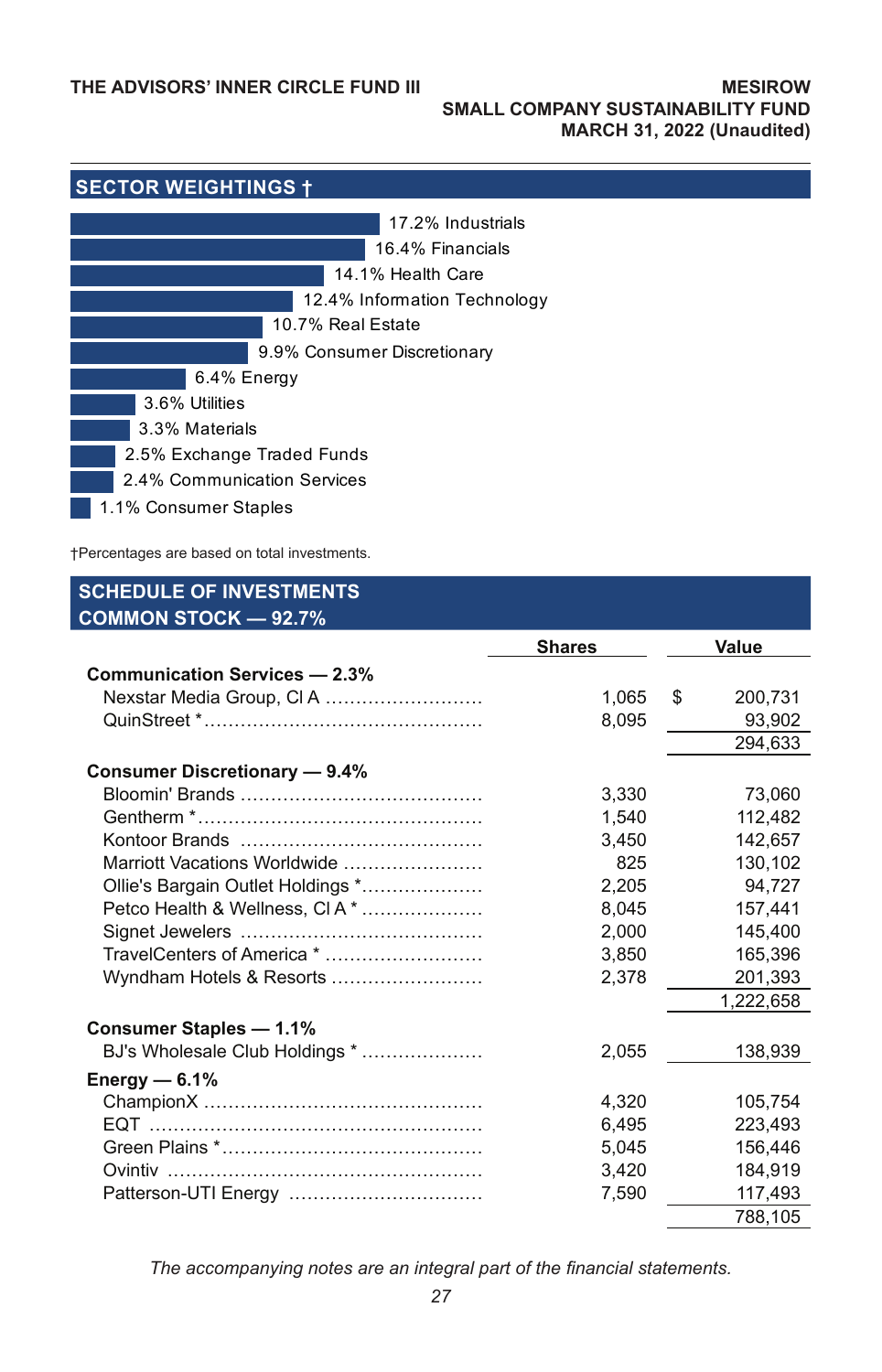### **THE ADVISORS' INNER CIRCLE FUND III**

#### **MESIROW SMALL COMPANY SUSTAINABILITY FUND MARCH 31, 2022 (Unaudited)**

| <b>COMMON STOCK - continued</b>  |               |               |
|----------------------------------|---------------|---------------|
|                                  | <b>Shares</b> | Value         |
| Financials - 15.6%               |               |               |
| Atlantic Union Bankshares        | 4,170         | \$<br>152,997 |
|                                  | 5,830         | 170,586       |
|                                  | 2,725         | 142,109       |
| Heartland Financial USA          | 3,500         | 167,405       |
|                                  | 2,895         | 124,861       |
|                                  | 2,185         | 123,649       |
|                                  | 3,395         | 75,403        |
| Reinsurance Group of America     | 2,060         | 225,488       |
| Southside Bancshares             | 3,705         | 151,275       |
|                                  | 2,085         | 170,115       |
|                                  | 3,790         | 151,714       |
| United Community Banks           | 5,065         | 176,262       |
|                                  | 5,745         | 188,551       |
|                                  |               | 2,020,415     |
| Health Care - 13.4%              |               |               |
|                                  | 930           | 160,230       |
| Amphastar Pharmaceuticals *      | 4,475         | 160,652       |
|                                  | 4,725         | 158,288       |
| Emergent BioSolutions *          | 3,150         | 129,339       |
|                                  | 4,780         | 264,382       |
|                                  | 6,600         | 154,968       |
| NextGen Healthcare *             |               |               |
|                                  | 3,340         | 69,839        |
|                                  | 4,425         | 194,789       |
|                                  | 3,150         | 240,408       |
| Supernus Pharmaceuticals *       | 6,260         | 202,323       |
|                                  |               | 1,735,218     |
| Industrials - 16.2%              |               |               |
|                                  | 1,685         | 140,933       |
|                                  | 1,745         | 166,229       |
|                                  | 9,325         | 187,805       |
|                                  | 1,620         | 158,323       |
|                                  | 4,850         | 139,146       |
|                                  | 1,800         | 138,978       |
|                                  | 1,965         | 141,853       |
|                                  | 3,665         | 144,621       |
|                                  | 780           | 116,048       |
| Spirit AeroSystems Holdings, CIA | 3,150         | 154,004       |
|                                  | 2,460         | 121,549       |
| Textainer Group Holdings         | 4,045         | 153,993       |
|                                  | 4,895         | 141,417       |
| Zurn Water Solutions             | 5,620         | 198,948       |
|                                  |               | 2,103,847     |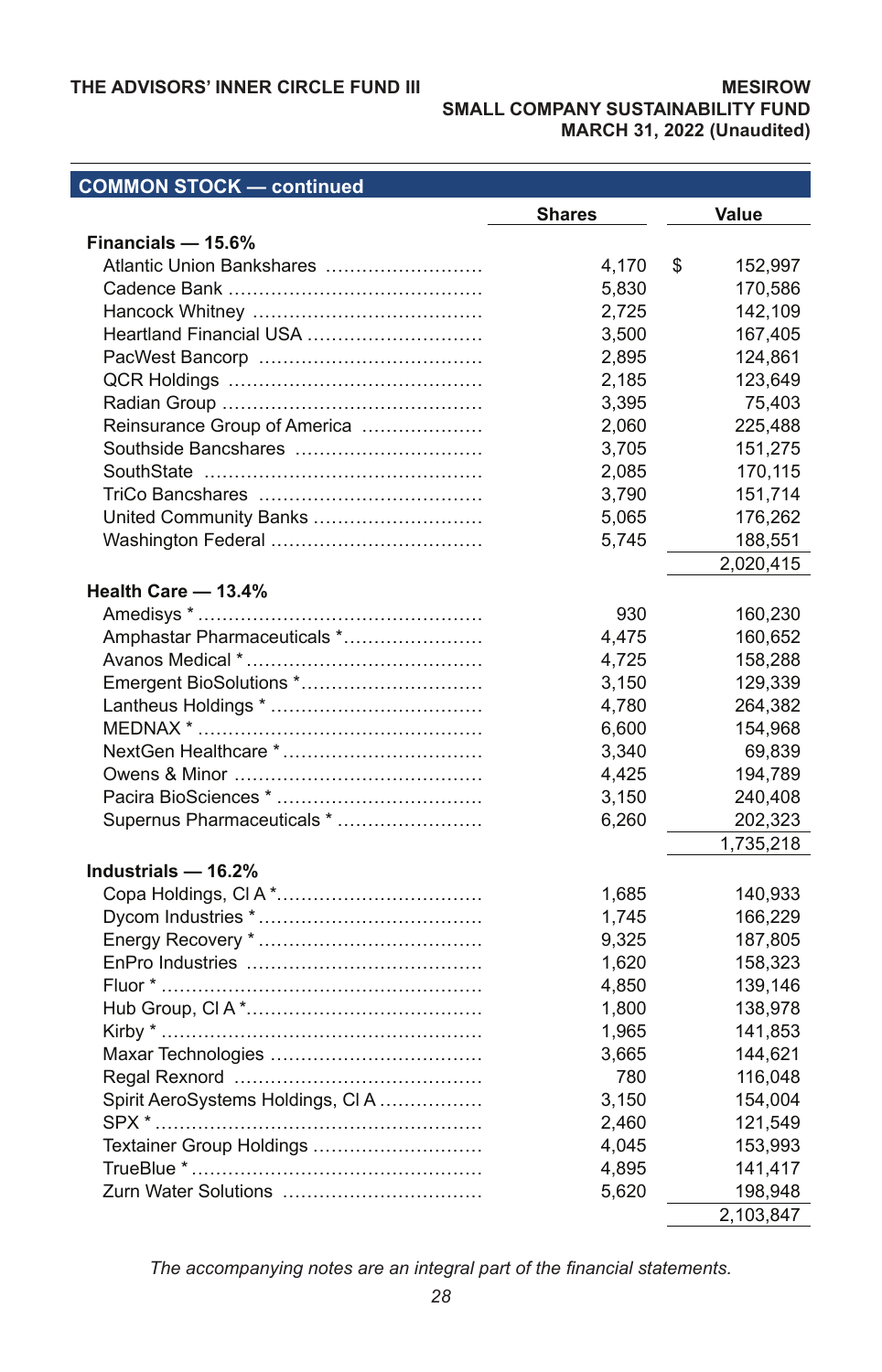### **THE ADVISORS' INNER CIRCLE FUND III**

#### **MESIROW SMALL COMPANY SUSTAINABILITY FUND MARCH 31, 2022 (Unaudited)**

| <b>COMMON STOCK - continued</b>     |               |                  |
|-------------------------------------|---------------|------------------|
|                                     | <b>Shares</b> | Value            |
| Information Technology - 11.8%      |               |                  |
|                                     | 14,865        | 207,367<br>\$    |
|                                     | 2,255         | 124,927          |
|                                     | 7,110         | 189,979          |
|                                     | 8,490         | 170,309          |
|                                     | 3,315         | 134,556          |
|                                     | 6,555         | 209,039          |
|                                     | 2,395         | 166,069          |
|                                     | 6,180         | 132,746          |
|                                     | 3,755         | 194,134          |
|                                     |               | 1,529,126        |
| Materials $-3.2%$                   |               |                  |
| Allegheny Technologies *            | 6,705         | 179,962          |
|                                     | 2,595         | 124,560          |
|                                     | 5,365         | 106,173          |
|                                     |               | 410,695          |
|                                     |               |                  |
| Real Estate - 10.2%                 |               |                  |
|                                     | 5,490         | 127,313          |
| DiamondRock Hospitality ‡ *         | 19,540        | 197,354          |
| Four Corners Property Trust ‡       | 6,215         | 168,053          |
| Kite Realty Group Trust ‡           | 8,560         | 194,911          |
|                                     | 3,365         | 198,569          |
| Physicians Realty Trust ‡           | 13,220        | 231,879          |
|                                     | 13,835        | 206,003          |
|                                     |               | 1,324,082        |
| Utilities $-3.4%$                   |               |                  |
|                                     | 2,315         | 144,641          |
|                                     | 1,770         | 156,185          |
| Portland General Electric           | 2,540         | 140,081          |
|                                     |               | 440,907          |
| <b>TOTAL COMMON STOCK</b>           |               |                  |
|                                     |               | 12,008,625       |
|                                     |               |                  |
| <b>EXCHANGE TRADED FUNDS - 2.4%</b> |               |                  |
| iShares Russell 2000 Value ETF      | 760           | 122,664          |
| SPDR S&P Biotech ETF *              | 2,120         | 190,546          |
| <b>TOTAL EXCHANGE TRADED FUNDS</b>  |               |                  |
|                                     |               | 313,210          |
| <b>TOTAL INVESTMENTS - 95.1%</b>    |               |                  |
|                                     |               |                  |
|                                     |               | \$<br>12,321,835 |

*Percentages are based on Net Assets of \$12,953,114.*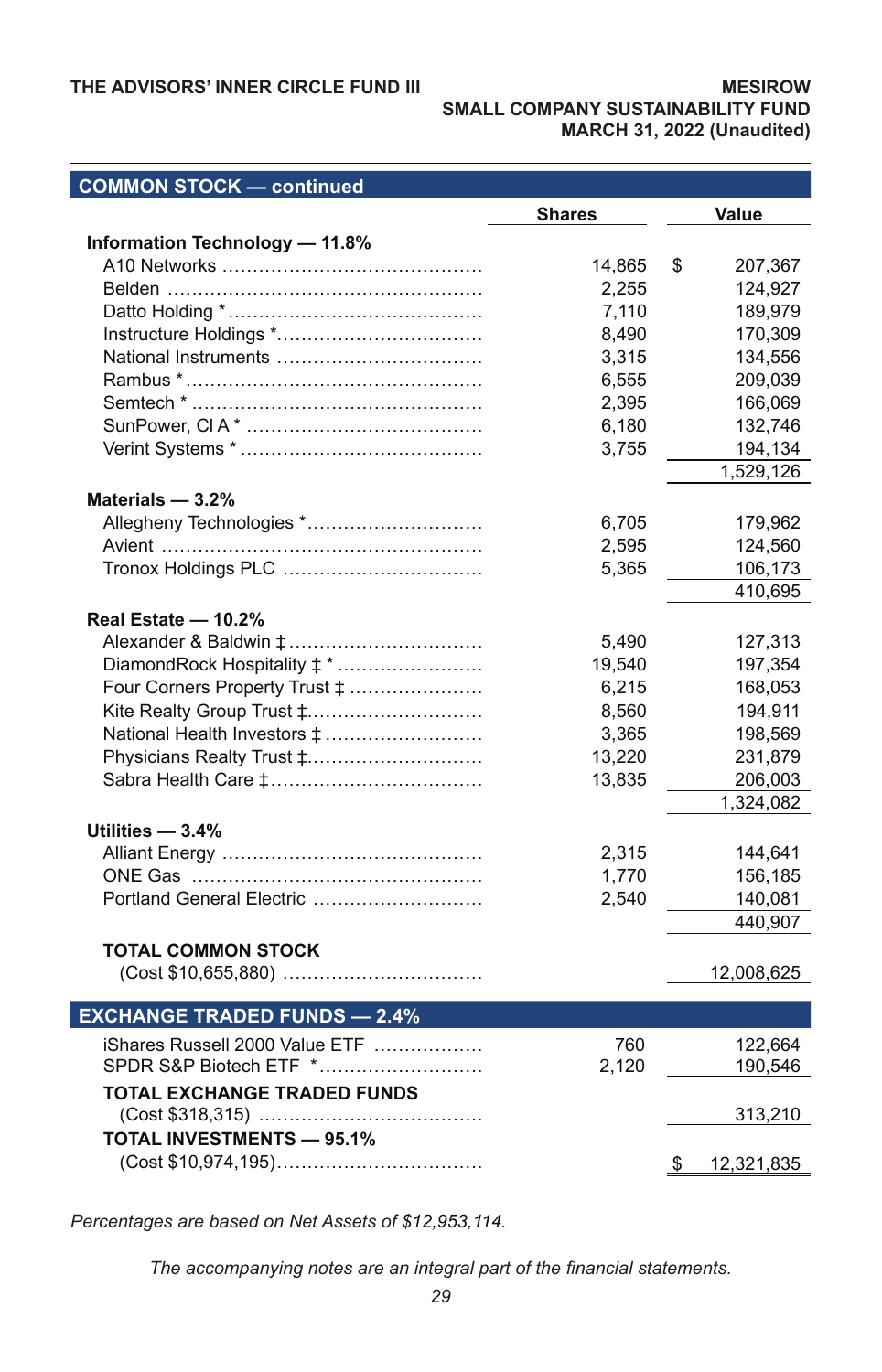- \* Non-income producing security.
- ‡ Real Estate Investment Trust
- Cl Class
- ETF Exchange Traded Fund
- PLC Public Limited Company

As of March 31, 2022, all of the Fund's investments were considered Level 1, in accordance with the authoritative guidance of fair value measurements and disclosure under U.S. generally accepted accounting principles.

For more information on valuation inputs, see Note 2 – Significant Accounting Policies in the Notes to Financial Statements.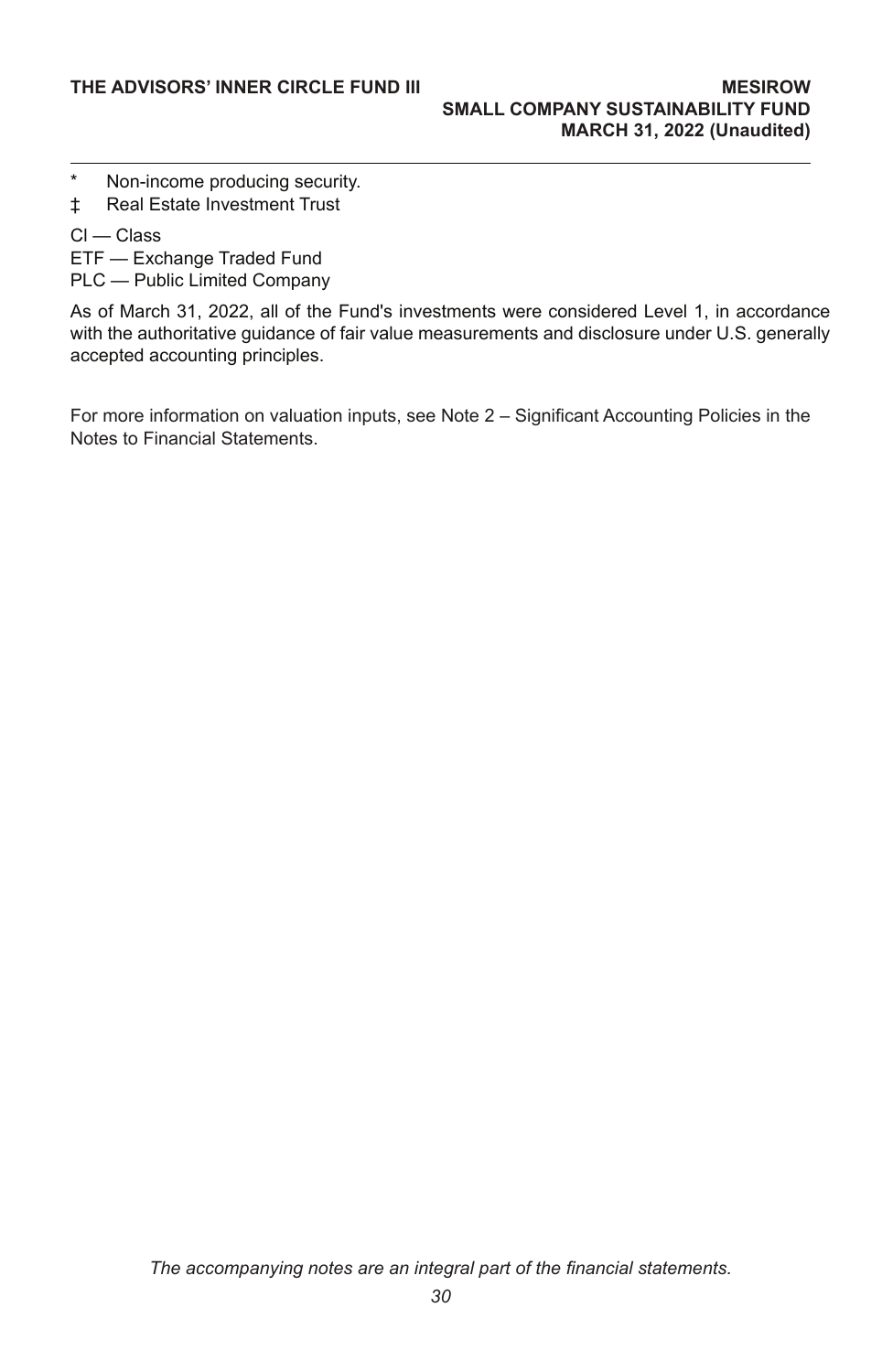# **STATEMENTS OF ASSETS AND LIABILITIES**

|                                                                                                                                            | <b>Enhanced</b><br><b>Core Plus</b><br>Fund | <b>High Yield</b><br>Fund  |    | Small<br>Company<br><b>Sustainability</b><br>Fund |
|--------------------------------------------------------------------------------------------------------------------------------------------|---------------------------------------------|----------------------------|----|---------------------------------------------------|
| Assets:                                                                                                                                    |                                             |                            |    |                                                   |
| Investments, at Value (Cost \$22,318,999,<br>\$67,585,998 and \$10,974,195, respectively)  \$<br>Receivable for Investment Securities Sold | 21,030,105<br>860,310                       | \$<br>65,494,135<br>52,021 | \$ | 12,321,835<br>336,616                             |
| Unrealized Appreciation on Forward Foreign                                                                                                 | 653,093                                     | 1,682,956                  |    | 551,748                                           |
| Currency Contracts<br>Interest and Dividend Receivable                                                                                     | 286,785<br>206,444                          | 1,177,264                  |    | 14,458                                            |
| Receivable Due from Investment Adviser<br>Receivable Due from Trustee                                                                      | 15,299<br>154                               | 733                        |    | 10,760<br>43                                      |
| Receivable for Capital Shares Sold<br>Receivable Due from CCO                                                                              |                                             | 39,500                     |    | 335                                               |
|                                                                                                                                            | 19,502                                      | 28,103                     |    | 24,365                                            |
|                                                                                                                                            | 23,071,692                                  | 68,474,712                 |    | 13,260,160                                        |
| Liabilities:                                                                                                                               |                                             |                            |    |                                                   |
| Payable for Investment Securities Purchased<br>Unrealized Depreciation on Forward Foreign                                                  | 1,521,888                                   | 441,065                    |    | 276,337                                           |
| Currency Contracts                                                                                                                         | 265,440                                     |                            |    |                                                   |
| Audit Fees Payable                                                                                                                         | 13,512                                      | 13,512                     |    | 12,016                                            |
| Payable Due to Administrator                                                                                                               | 9,767                                       | 9,767                      |    | 9,767                                             |
| Chief Compliance Officer Fees Payable                                                                                                      | 149                                         | 2,804                      |    |                                                   |
| Distribution Fees Payable (Investor Shares)                                                                                                | 47                                          | 1,069                      |    | 5                                                 |
| Unfunded Bank Loans                                                                                                                        |                                             | 8,122<br>3,344             |    |                                                   |
| Other Accrued Expenses                                                                                                                     | 11,205                                      | 17,164                     |    | 8,921                                             |
|                                                                                                                                            | 1,822,008                                   | 496,847                    |    | 307,046                                           |
|                                                                                                                                            | 21,249,684                                  | 67,977,865                 |    | 12,953,114                                        |
| <b>Net Assets Consist of:</b>                                                                                                              |                                             |                            |    |                                                   |
|                                                                                                                                            | 22,735,532                                  | \$<br>69,772,738           | \$ | 11,165,163                                        |
| Total Distributable Earnings/(Loss)                                                                                                        | (1,485,848)                                 | (1,794,873)                |    | 1,787,951                                         |
|                                                                                                                                            | 21,249,684                                  | \$<br>67,977,865           | S  | 12,953,114                                        |
| <b>Institutional Shares</b>                                                                                                                |                                             |                            |    |                                                   |
| Shares Issued and Outstanding                                                                                                              | 21,028,341 \$                               | 62,347,960 \$              |    | 12,926,507                                        |
| (unlimited authorization $-$ no par value)<br>Net Asset Value, Offering and Redemption Price                                               | 2,218,934                                   | 6,459,838                  |    | 1,098,462                                         |
|                                                                                                                                            | $9.48$ \$                                   | $9.65$ \$                  |    | 11.77                                             |
| <b>Investor Shares</b>                                                                                                                     |                                             |                            |    |                                                   |
| Shares Issued and Outstanding                                                                                                              | 221,343 \$                                  | 5,629,905 \$               |    | 26,607                                            |
| (unlimited authorization - no par value)<br>Net Asset Value, Offering and Redemption Price                                                 | 23,374                                      | 583,966                    |    | 2,253                                             |
|                                                                                                                                            | $9.47$ \$                                   | $9.64$ \$                  |    | 11.81                                             |

Amounts designated as "—" are \$0.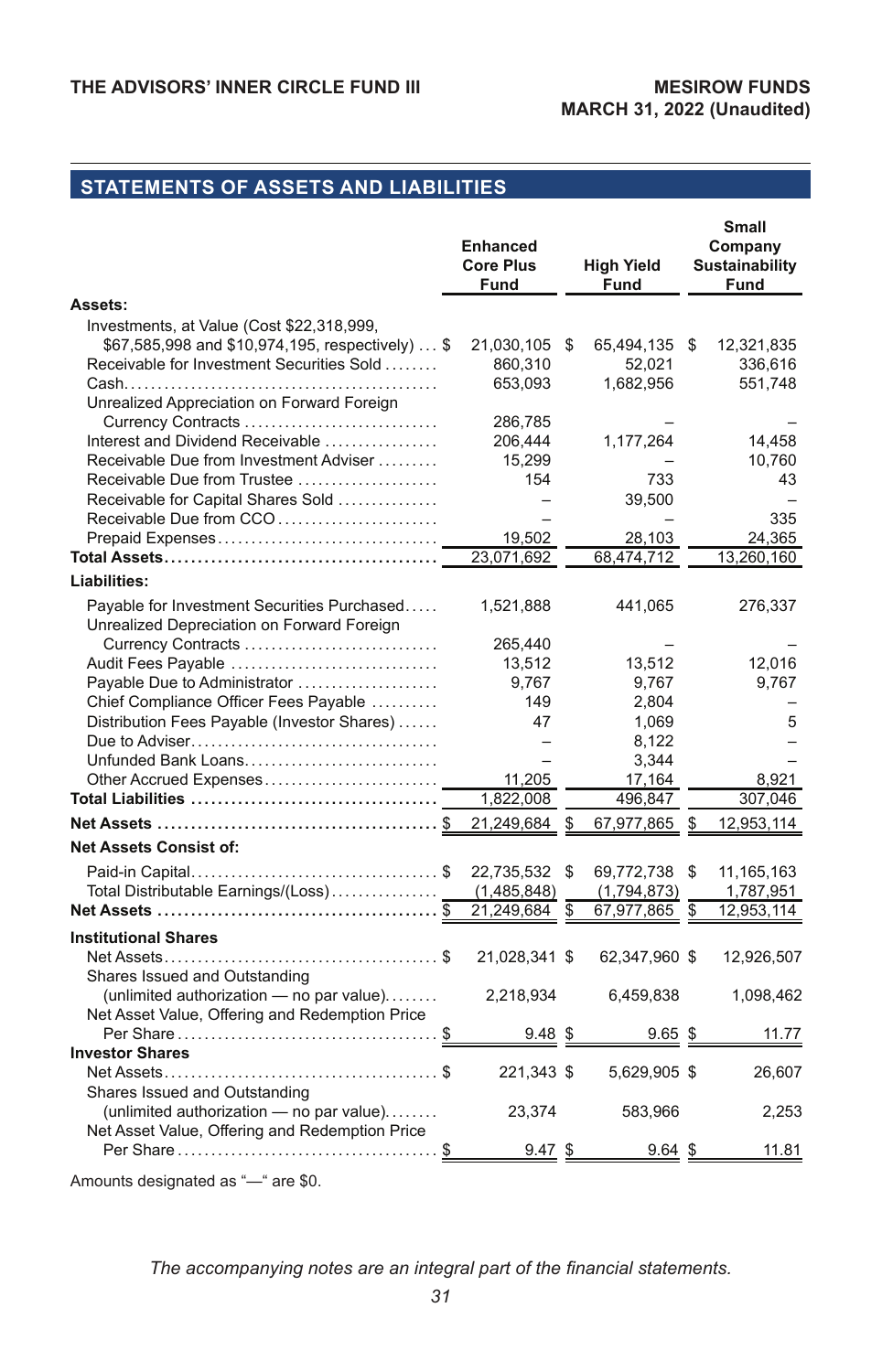### **MESIROW FUNDS FOR THE PERIOD ENDED MARCH 31, 2022 (Unaudited)**

# **STATEMENTS OF OPERATIONS**

|                                                                              | <b>Enhanced Core</b><br><b>Plus Fund</b> | <b>High Yield</b><br>Fund | <b>Small</b><br>Company<br>Sustainability<br>Fund |
|------------------------------------------------------------------------------|------------------------------------------|---------------------------|---------------------------------------------------|
| <b>Investment Income:</b>                                                    |                                          |                           |                                                   |
| Interest Income                                                              | \$<br>330,800                            | \$<br>3,248,564           | \$<br>7                                           |
| Dividend Income                                                              |                                          |                           | 79.340                                            |
| Total Investment Income                                                      | 330,800                                  | 3,248,564                 | 79,347                                            |
| <b>Expenses:</b>                                                             |                                          |                           |                                                   |
| Administration Fees (Note 4)                                                 | 57,343                                   | 57,343                    | 57,343                                            |
| Investment Advisory Fees (Note 5)                                            | 41,674                                   | 204,283                   | 47,888                                            |
|                                                                              | 3,213                                    | 10,596                    | 1,829                                             |
| Chief Compliance Officer Fees (Note 3)                                       | 1,535                                    | 4,542                     | 983                                               |
| Distribution Fees (Investor Shares)                                          | 287                                      | 7,419                     | 34                                                |
| Transfer Agent Fees (Note 4)                                                 | 25.533                                   | 33,559                    | 23,912                                            |
| Registration Fees                                                            | 14,706                                   | 17,896                    | 16,138                                            |
|                                                                              | 13,946                                   | 13,946                    | 12,451                                            |
|                                                                              | 7,450                                    | 24,282                    | 4,203                                             |
|                                                                              | 4,821                                    | 14,750                    | 2,773                                             |
| Custodian Fees (Note 4)                                                      | 493                                      | 1,092                     | 1.074                                             |
| Other Expenses                                                               | 14,685                                   | 29,952                    | 4,072                                             |
|                                                                              | 185,686                                  | 419,660                   | 172,700                                           |
| Less:                                                                        |                                          |                           |                                                   |
| Waiver of Investment Advisory Fees (Note 5).                                 | (41, 674)                                | (133, 693)                | (47, 888)                                         |
| Reimbursement by Investment Adviser                                          | (82,902)                                 |                           | (62, 199)                                         |
| Fees Paid Indirectly (Note 4)                                                | (4)                                      | (6)                       | (4)                                               |
| Net Expenses                                                                 | 61,106                                   | 285,961                   | 62,609                                            |
| Net Investment Income                                                        | 269,694                                  | 2,962,603                 | 16,738                                            |
| Net Realized Gain/(Loss) on:                                                 |                                          |                           |                                                   |
| $Investments \ldots \ldots \ldots \ldots \ldots \ldots \ldots \ldots \ldots$ | (53, 299)                                | 288,169                   | 660,748                                           |
| Forward Foreign Currency Contracts                                           | 204,369                                  |                           |                                                   |
| Foreign Currency Transactions                                                | (398, 635)                               |                           |                                                   |
| Net Realized Gain/(Loss)                                                     | (247, 565)                               | 288,169                   | 660,748                                           |
| Net Change in Unrealized Appreciation/<br>(Depreciation) on:                 |                                          |                           |                                                   |
| $Investments \ldots \ldots \ldots \ldots$<br>.                               | (1,579,099)                              | (4,389,928)               | (80, 964)                                         |
| Forward Foreign Currency Contracts                                           | 24,862                                   |                           |                                                   |
| Net Change in Unrealized Depreciation                                        | (1, 554, 237)                            | (4,389,928)               | (80, 964)                                         |
| Net Realized and Unrealized Gain (Loss) on                                   |                                          |                           |                                                   |
| <b>Investments, Forward Foreign Currency</b>                                 |                                          |                           |                                                   |
| <b>Contracts and Foreign Currency</b>                                        |                                          |                           |                                                   |
| Transactions                                                                 | (1,801,802)                              | (4, 101, 759)             | 579,784                                           |
| Net Increase (Decrease) in Net Assets                                        |                                          |                           |                                                   |
| Resulting from Operations                                                    | \$<br>(1,532,108)                        | \$<br>(1, 139, 156)       | \$<br>596,522                                     |

Amounts designated as "—" are \$0 or have been rounded to \$0.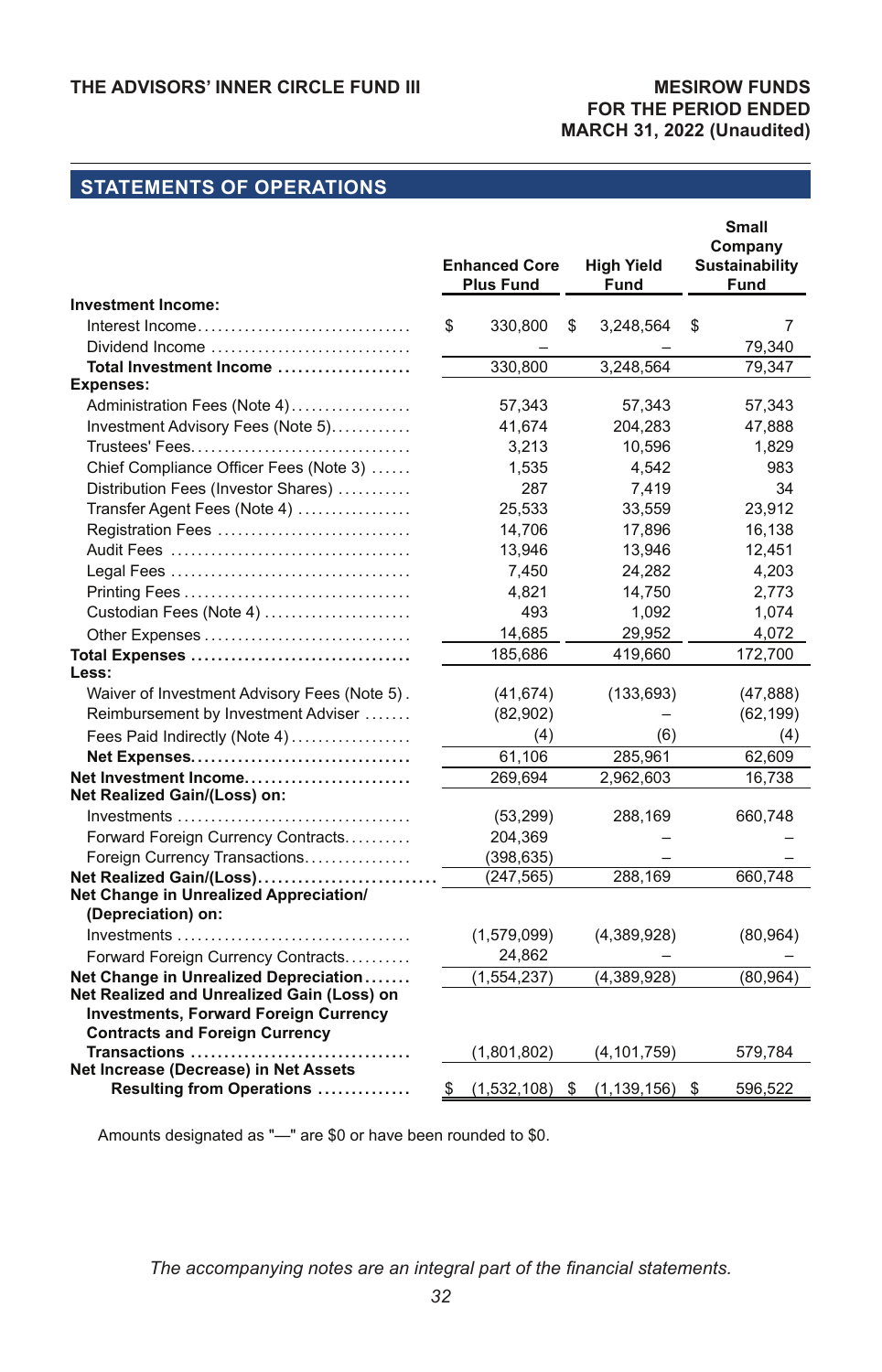# **STATEMENTS OF CHANGES IN NET ASSETS**

|                                                                                                        | Six<br><b>Months</b><br><b>Ended</b><br>March 31.<br>2022<br>(Unaudited) |    | Year<br><b>Ended</b><br><b>September</b><br>30, 2021 |
|--------------------------------------------------------------------------------------------------------|--------------------------------------------------------------------------|----|------------------------------------------------------|
| <b>Operations:</b>                                                                                     |                                                                          |    |                                                      |
| Net Realized Gain (Loss) on Investments, Forward Foreign                                               | \$<br>269,694                                                            | S  | 448,822                                              |
| Currency Contracts and Foreign Currency Transactions                                                   |                                                                          |    |                                                      |
| Net Change in Unrealized Depreciation on Investments,                                                  | (247, 565)                                                               |    | 119,206                                              |
| Forward Foreign Currency Contracts and Foreign                                                         |                                                                          |    |                                                      |
|                                                                                                        | (1, 554, 237)                                                            |    | (156, 428)                                           |
| Net Increase (Decrease) in Net Assets Resulting from                                                   |                                                                          |    |                                                      |
|                                                                                                        | (1,532,108)                                                              |    | 411,600                                              |
| <b>Distributions:</b>                                                                                  |                                                                          |    |                                                      |
|                                                                                                        | (392, 998)                                                               |    | (425, 483)                                           |
|                                                                                                        | (3,851)                                                                  |    | (2,590)                                              |
|                                                                                                        | (396, 849)                                                               |    | (428, 073)                                           |
| Capital Share Transactions:(1)<br>Institutional Shares:<br>Reinvestment of Dividends and Distributions | 2,950<br>144,917<br>(128, 135)                                           |    | 6,720,416<br>120,515<br>(127, 046)                   |
| Increase from Institutional Shares Capital Share                                                       |                                                                          |    |                                                      |
| <b>Investor Shares:</b>                                                                                | 19,732                                                                   |    | 6,713,885                                            |
|                                                                                                        | 24,143                                                                   |    | 150,924                                              |
| Reinvestment of Dividends and Distributions                                                            | 3,852                                                                    |    | 2,590                                                |
|                                                                                                        | (4, 464)                                                                 |    | (1,645)                                              |
| Increase from Investor Shares Capital Share Transactions                                               | 23,531                                                                   |    | 151,869                                              |
| Net Increase in Net Assets from Capital Share                                                          |                                                                          |    |                                                      |
|                                                                                                        | 43,263                                                                   |    | 6,865,754                                            |
| Total Increase (Decrease) in Net Assets                                                                | (1,885,694)                                                              |    | 6,849,281                                            |
| <b>Net Assets:</b>                                                                                     |                                                                          |    |                                                      |
|                                                                                                        | 23, 135, 378                                                             |    | 16,286,097                                           |
|                                                                                                        | \$<br>21,249,684                                                         | \$ | 23,135,378                                           |

(1) For share transactions, see Note 6 in the Notes to Financial Statements.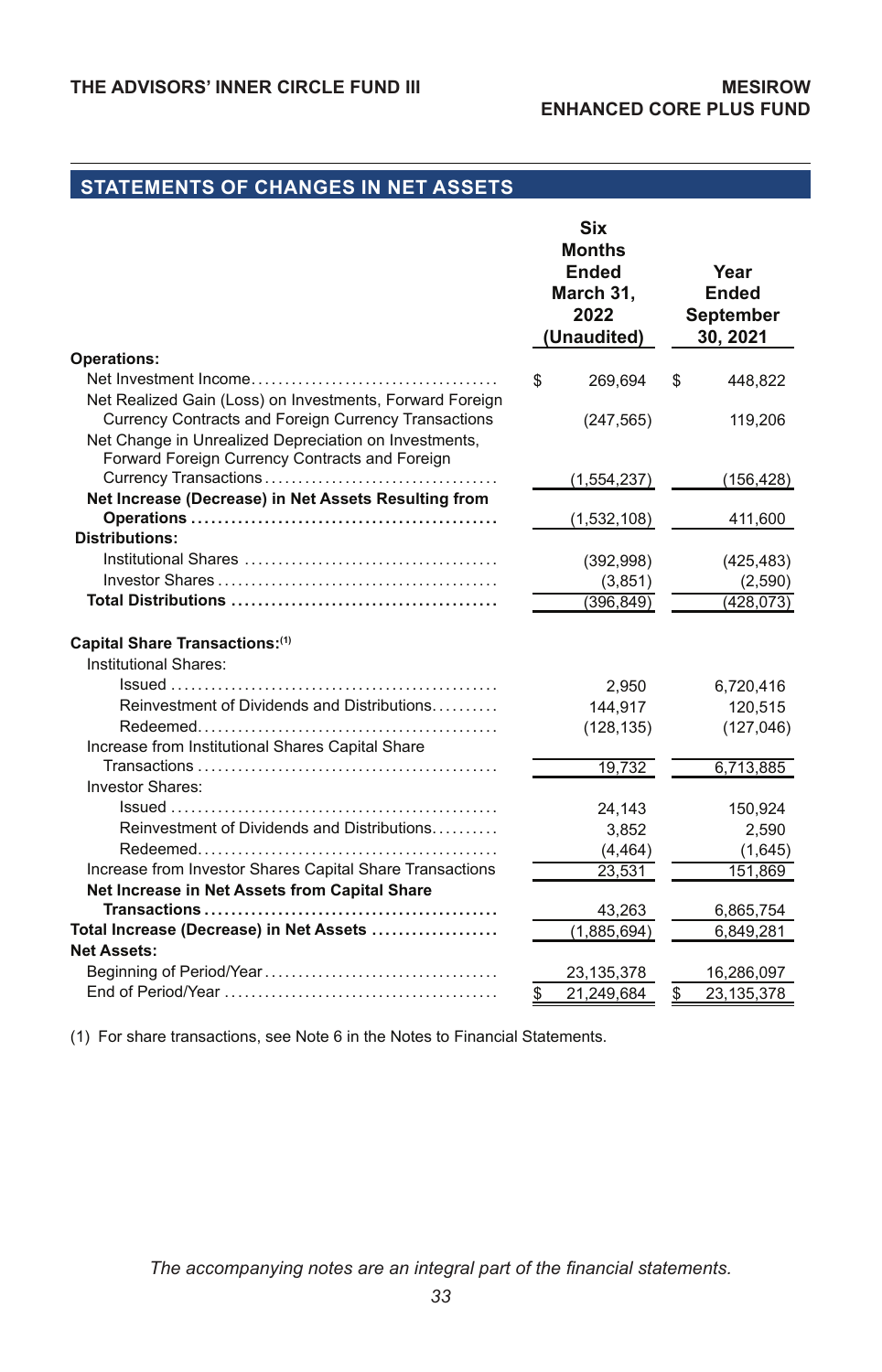# **STATEMENTS OF CHANGES IN NET ASSETS**

| <b>Operations:</b>                                            | Six<br><b>Months</b><br>Ended<br>March 31.<br>2022<br>(Unaudited) | Year<br><b>Ended</b><br><b>September</b><br>30, 2021 |
|---------------------------------------------------------------|-------------------------------------------------------------------|------------------------------------------------------|
|                                                               | \$<br>2,962,603                                                   | \$<br>4,551,764                                      |
| Net Realized Gain on Investments                              | 288,169                                                           | 1,116,567                                            |
| Net Change in Unrealized Appreciation (Depreciation) on       |                                                                   |                                                      |
|                                                               | (4,389,928)                                                       | 4,462,363                                            |
| Net Increase (Decrease) in Net Assets Resulting from          |                                                                   |                                                      |
|                                                               | (1, 139, 156)                                                     | 10,130,694                                           |
| <b>Distributions:</b>                                         |                                                                   |                                                      |
|                                                               | (3,692,242)                                                       | (4,345,671)                                          |
|                                                               | (312, 728)                                                        | (200, 899)                                           |
|                                                               | (4,004,970)                                                       | (4, 546, 570)                                        |
| Capital Share Transactions:(1)<br>Institutional Shares:       |                                                                   |                                                      |
|                                                               | 15,393,442                                                        | 20,149,452                                           |
| Reinvestment of Dividends and Distributions                   | 2,477,832                                                         | 2,696,854                                            |
|                                                               |                                                                   | 1,585                                                |
|                                                               | (17, 627, 593)                                                    | (8,374,009)                                          |
| Increase from Institutional Shares Capital Share              |                                                                   |                                                      |
|                                                               | 243,681                                                           | 14,473,882                                           |
| <b>Investor Shares:</b>                                       |                                                                   |                                                      |
|                                                               | 3,648,468                                                         | 5,483,006                                            |
| Reinvestment of Dividends and Distributions                   | 312,728                                                           | 200,899                                              |
|                                                               |                                                                   | 836                                                  |
|                                                               | (3,677,489)                                                       | (779, 113)                                           |
| Increase from Investor Shares Capital Share Transactions      | 283,707                                                           | 4,905,628                                            |
| Net Increase in Net Assets from Capital Share                 |                                                                   |                                                      |
|                                                               | 527,388                                                           | 19,379,510                                           |
| Total Increase (Decrease) in Net Assets<br><b>Net Assets:</b> | (4,616,738)                                                       | 24,963,634                                           |
|                                                               |                                                                   | 47,630,969                                           |
|                                                               | \$<br>72,594,603<br>67,977,865                                    | \$<br>72,594,603                                     |
|                                                               |                                                                   |                                                      |

(1) For share transactions, see Note 6 in the Notes to Financial Statements.

(2) For redemption fees, see Note 2 in the Notes to Financial Statements. Amounts designated as "—" are \$0.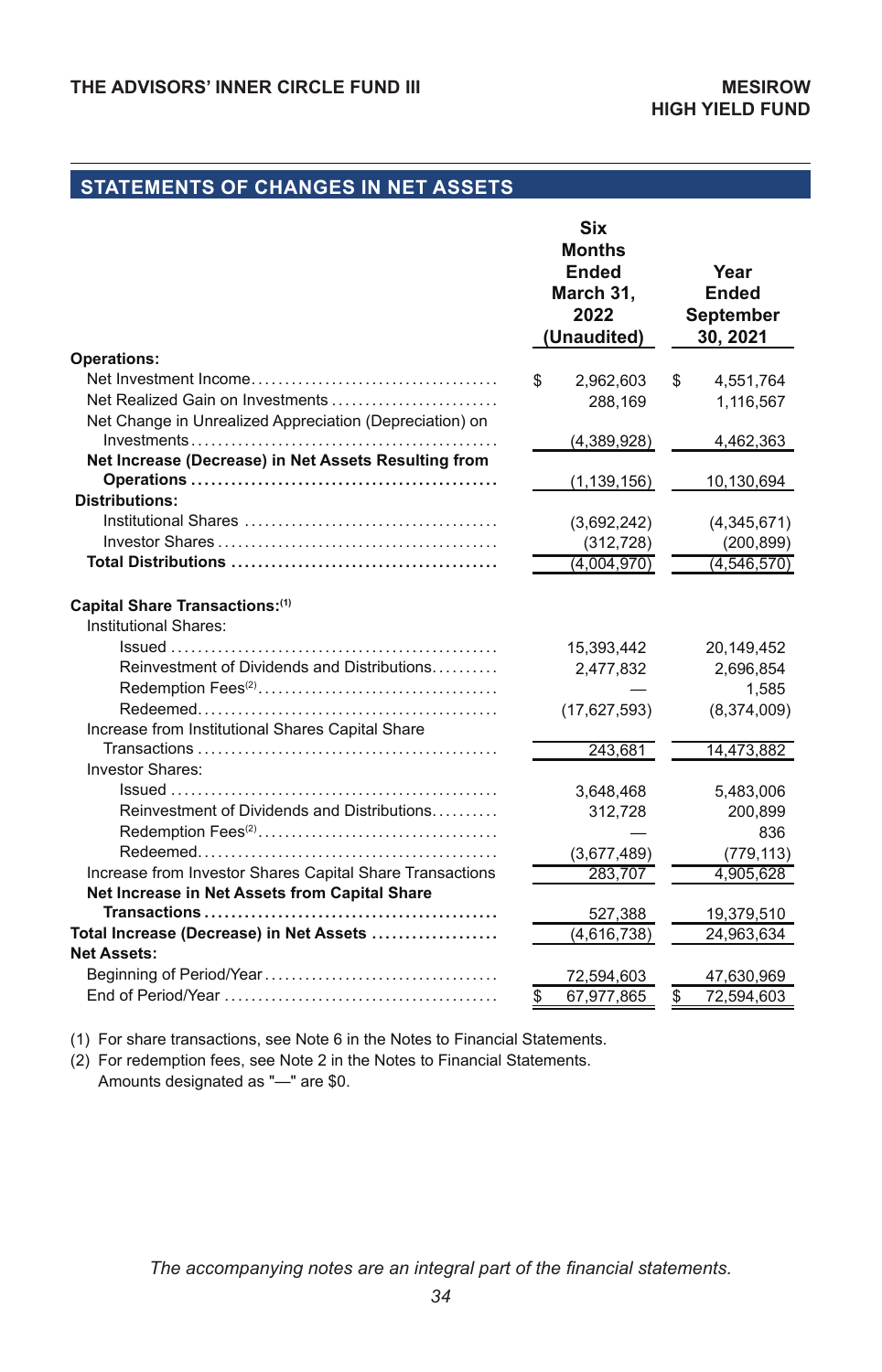# **STATEMENTS OF CHANGES IN NET ASSETS**

| <b>Months</b><br>Ended<br>Year<br><b>Ended</b><br>March 31,<br>2022<br>September<br>(Unaudited)<br>30, 2021<br><b>Operations:</b><br>16,738<br>35,297<br>\$<br>\$<br>660,748<br>2,825,569<br>Net Change in Unrealized Appreciation (Depreciation) on<br>(80, 964)<br>1,698,845<br>Net Increase in Net Assets Resulting from Operations.<br>596,522<br>4,559,711<br><b>Distributions:</b><br>(2,522,649)<br>(46, 674)<br>(5, 393)<br>(3)<br>(2,528,042)<br>(46.677)<br>Capital Share Transactions:(1)<br>Institutional Shares:<br>74,267<br>132,825<br>Reinvestment of Dividends and Distributions<br>46,674<br>2,522,649<br>(63, 219)<br>(464, 888)<br>Increase (Decrease) from Institutional Shares Capital Share<br>2,533,697<br>(285, 389)<br><b>Investor Shares:</b><br>10,532<br>33,130<br>Reinvestment of Dividends and Distributions<br>5,393<br>3<br>(8,345)<br>(11, 497)<br>Increase from Investor Shares Capital Share Transactions<br>7,580<br>21,636<br>Net Increase (Decrease) in Net Assets from Capital<br>2,541,277<br>(263, 753)<br>609,757<br>4,249,281<br><b>Net Assets:</b><br>12,343,357<br>8,094,076<br>12,953,114<br>12,343,357<br>S<br>S |  | Six |  |
|------------------------------------------------------------------------------------------------------------------------------------------------------------------------------------------------------------------------------------------------------------------------------------------------------------------------------------------------------------------------------------------------------------------------------------------------------------------------------------------------------------------------------------------------------------------------------------------------------------------------------------------------------------------------------------------------------------------------------------------------------------------------------------------------------------------------------------------------------------------------------------------------------------------------------------------------------------------------------------------------------------------------------------------------------------------------------------------------------------------------------------------------------------------|--|-----|--|
|                                                                                                                                                                                                                                                                                                                                                                                                                                                                                                                                                                                                                                                                                                                                                                                                                                                                                                                                                                                                                                                                                                                                                                  |  |     |  |
|                                                                                                                                                                                                                                                                                                                                                                                                                                                                                                                                                                                                                                                                                                                                                                                                                                                                                                                                                                                                                                                                                                                                                                  |  |     |  |
|                                                                                                                                                                                                                                                                                                                                                                                                                                                                                                                                                                                                                                                                                                                                                                                                                                                                                                                                                                                                                                                                                                                                                                  |  |     |  |
|                                                                                                                                                                                                                                                                                                                                                                                                                                                                                                                                                                                                                                                                                                                                                                                                                                                                                                                                                                                                                                                                                                                                                                  |  |     |  |
|                                                                                                                                                                                                                                                                                                                                                                                                                                                                                                                                                                                                                                                                                                                                                                                                                                                                                                                                                                                                                                                                                                                                                                  |  |     |  |
|                                                                                                                                                                                                                                                                                                                                                                                                                                                                                                                                                                                                                                                                                                                                                                                                                                                                                                                                                                                                                                                                                                                                                                  |  |     |  |
|                                                                                                                                                                                                                                                                                                                                                                                                                                                                                                                                                                                                                                                                                                                                                                                                                                                                                                                                                                                                                                                                                                                                                                  |  |     |  |
|                                                                                                                                                                                                                                                                                                                                                                                                                                                                                                                                                                                                                                                                                                                                                                                                                                                                                                                                                                                                                                                                                                                                                                  |  |     |  |
|                                                                                                                                                                                                                                                                                                                                                                                                                                                                                                                                                                                                                                                                                                                                                                                                                                                                                                                                                                                                                                                                                                                                                                  |  |     |  |
|                                                                                                                                                                                                                                                                                                                                                                                                                                                                                                                                                                                                                                                                                                                                                                                                                                                                                                                                                                                                                                                                                                                                                                  |  |     |  |
|                                                                                                                                                                                                                                                                                                                                                                                                                                                                                                                                                                                                                                                                                                                                                                                                                                                                                                                                                                                                                                                                                                                                                                  |  |     |  |
|                                                                                                                                                                                                                                                                                                                                                                                                                                                                                                                                                                                                                                                                                                                                                                                                                                                                                                                                                                                                                                                                                                                                                                  |  |     |  |
|                                                                                                                                                                                                                                                                                                                                                                                                                                                                                                                                                                                                                                                                                                                                                                                                                                                                                                                                                                                                                                                                                                                                                                  |  |     |  |
|                                                                                                                                                                                                                                                                                                                                                                                                                                                                                                                                                                                                                                                                                                                                                                                                                                                                                                                                                                                                                                                                                                                                                                  |  |     |  |
|                                                                                                                                                                                                                                                                                                                                                                                                                                                                                                                                                                                                                                                                                                                                                                                                                                                                                                                                                                                                                                                                                                                                                                  |  |     |  |
|                                                                                                                                                                                                                                                                                                                                                                                                                                                                                                                                                                                                                                                                                                                                                                                                                                                                                                                                                                                                                                                                                                                                                                  |  |     |  |
|                                                                                                                                                                                                                                                                                                                                                                                                                                                                                                                                                                                                                                                                                                                                                                                                                                                                                                                                                                                                                                                                                                                                                                  |  |     |  |
|                                                                                                                                                                                                                                                                                                                                                                                                                                                                                                                                                                                                                                                                                                                                                                                                                                                                                                                                                                                                                                                                                                                                                                  |  |     |  |
|                                                                                                                                                                                                                                                                                                                                                                                                                                                                                                                                                                                                                                                                                                                                                                                                                                                                                                                                                                                                                                                                                                                                                                  |  |     |  |
|                                                                                                                                                                                                                                                                                                                                                                                                                                                                                                                                                                                                                                                                                                                                                                                                                                                                                                                                                                                                                                                                                                                                                                  |  |     |  |
|                                                                                                                                                                                                                                                                                                                                                                                                                                                                                                                                                                                                                                                                                                                                                                                                                                                                                                                                                                                                                                                                                                                                                                  |  |     |  |
|                                                                                                                                                                                                                                                                                                                                                                                                                                                                                                                                                                                                                                                                                                                                                                                                                                                                                                                                                                                                                                                                                                                                                                  |  |     |  |
|                                                                                                                                                                                                                                                                                                                                                                                                                                                                                                                                                                                                                                                                                                                                                                                                                                                                                                                                                                                                                                                                                                                                                                  |  |     |  |
|                                                                                                                                                                                                                                                                                                                                                                                                                                                                                                                                                                                                                                                                                                                                                                                                                                                                                                                                                                                                                                                                                                                                                                  |  |     |  |
|                                                                                                                                                                                                                                                                                                                                                                                                                                                                                                                                                                                                                                                                                                                                                                                                                                                                                                                                                                                                                                                                                                                                                                  |  |     |  |
|                                                                                                                                                                                                                                                                                                                                                                                                                                                                                                                                                                                                                                                                                                                                                                                                                                                                                                                                                                                                                                                                                                                                                                  |  |     |  |
|                                                                                                                                                                                                                                                                                                                                                                                                                                                                                                                                                                                                                                                                                                                                                                                                                                                                                                                                                                                                                                                                                                                                                                  |  |     |  |
|                                                                                                                                                                                                                                                                                                                                                                                                                                                                                                                                                                                                                                                                                                                                                                                                                                                                                                                                                                                                                                                                                                                                                                  |  |     |  |
|                                                                                                                                                                                                                                                                                                                                                                                                                                                                                                                                                                                                                                                                                                                                                                                                                                                                                                                                                                                                                                                                                                                                                                  |  |     |  |
|                                                                                                                                                                                                                                                                                                                                                                                                                                                                                                                                                                                                                                                                                                                                                                                                                                                                                                                                                                                                                                                                                                                                                                  |  |     |  |
|                                                                                                                                                                                                                                                                                                                                                                                                                                                                                                                                                                                                                                                                                                                                                                                                                                                                                                                                                                                                                                                                                                                                                                  |  |     |  |
|                                                                                                                                                                                                                                                                                                                                                                                                                                                                                                                                                                                                                                                                                                                                                                                                                                                                                                                                                                                                                                                                                                                                                                  |  |     |  |
|                                                                                                                                                                                                                                                                                                                                                                                                                                                                                                                                                                                                                                                                                                                                                                                                                                                                                                                                                                                                                                                                                                                                                                  |  |     |  |
|                                                                                                                                                                                                                                                                                                                                                                                                                                                                                                                                                                                                                                                                                                                                                                                                                                                                                                                                                                                                                                                                                                                                                                  |  |     |  |

(1) For share transactions, see Note 6 in the Notes to Financial Statements.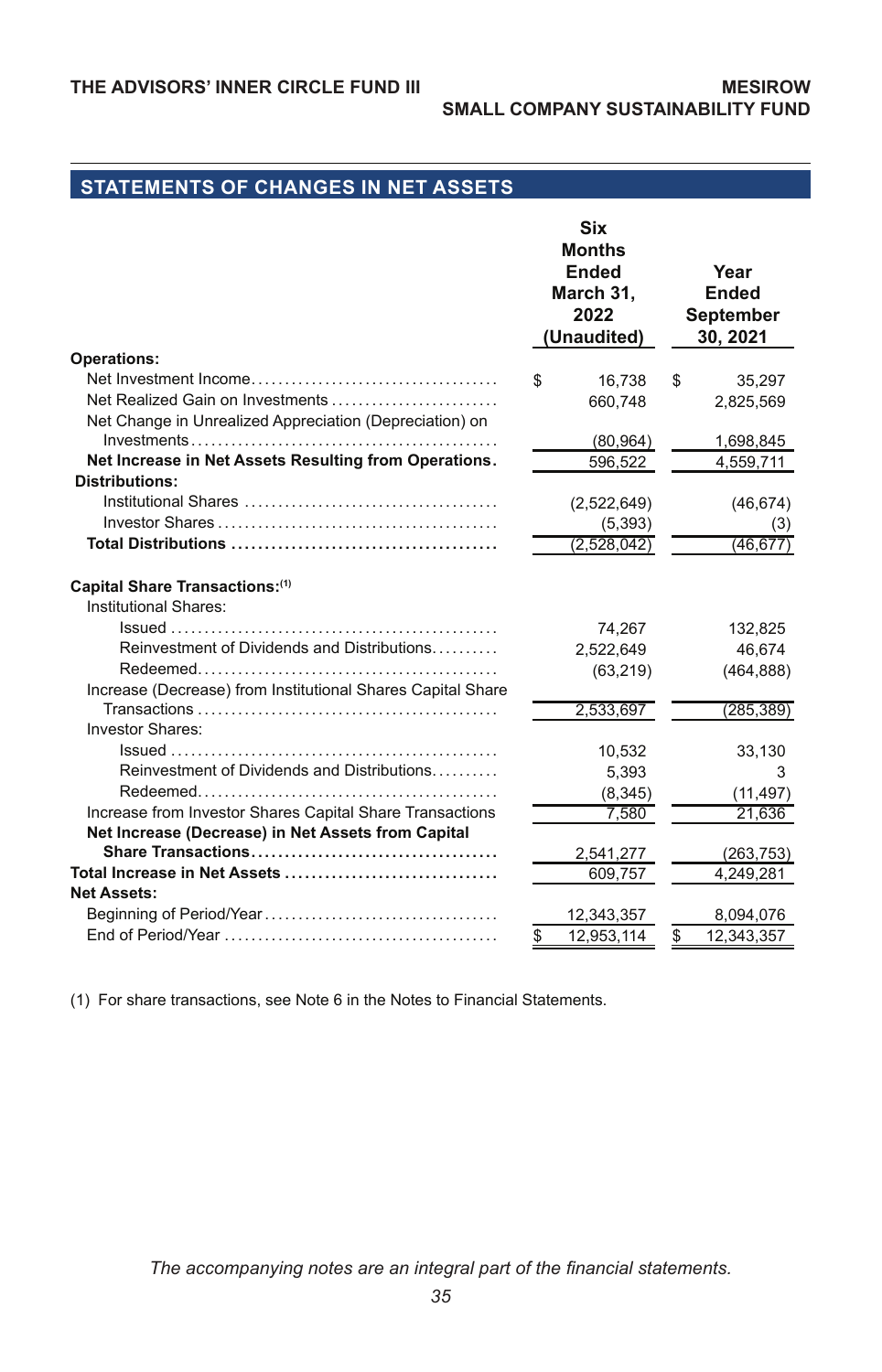#### **Selected Per Share Data & Ratios For a Share Outstanding Throughout Each Period/Year**

|                                                                                        | <b>Six</b><br><b>Months</b><br><b>Ended</b> | Year<br>Ended         | Year<br>Ended          |
|----------------------------------------------------------------------------------------|---------------------------------------------|-----------------------|------------------------|
| <b>Institutional Shares</b>                                                            | March 31, 2022<br>(Unaudited)               | September 30,<br>2021 | September 30,<br>2020* |
| Net Asset Value, Beginning of Period/Year  \$                                          | 10.33                                       | \$<br>10.30           | \$<br>10.00            |
| Income (Loss) from Operations:                                                         |                                             |                       |                        |
| Net Investment Income <sup>(1)</sup>                                                   | 0.12                                        | 0.24                  | 0.25                   |
| Net Realized and Unrealized Gain (Loss)                                                | (0.80)                                      | 0.01                  | 0.28                   |
| Total from Operations                                                                  | (0.68)                                      | 0.25                  | 0.53                   |
| Dividends and Distributions:                                                           |                                             |                       |                        |
| Net Investment Income                                                                  | (0.11)                                      | (0.22)                | (0.23)                 |
| Net Realized Gain                                                                      | (0.06)                                      |                       | _^                     |
| Total Dividends and Distributions                                                      | (0.17)                                      | (0.22)                | (0.23)                 |
| Net Asset Value, End of Period/Year\$                                                  | 9.48                                        | \$<br>10.33           | \$<br>10.30            |
|                                                                                        | (6.59)%                                     | 2.41%                 | 5.38%                  |
| <b>Ratios and Supplemental Data</b>                                                    |                                             |                       |                        |
| Net Assets, End of Period/Year (Thousands) \$                                          | 21,028 \$                                   | 22,917 \$             | 16,219                 |
| Ratio of Expenses to Average Net Assets                                                | $0.54\%**$                                  | 0.54%                 | $0.54\%**$             |
| Ratio of Expenses to Average Net Assets<br>(Excluding Waivers, Reimbursements and Fees |                                             |                       |                        |
|                                                                                        | $1.65\%**$                                  | 1.88%                 | $2.87\%**$             |
| Ratio of Net Investment Income to Average Net                                          |                                             |                       |                        |
|                                                                                        | 2.40%**                                     | 2.28%                 | 2.53%**                |
| Portfolio Turnover Rate                                                                | $30\%***$                                   | 72%                   | 116%***                |

Commenced operations on October 1, 2019.

\*\* Annualized.

\*\*\* Not Annualized.

Amount represents less than \$0.005 per share.

† Return is for the period indicated and has not been annualized. Total return would have been lower had certain expenses not been waived and assumed by the Adviser during the period. Returns shown do not reflect the deduction of taxes that a shareholder would pay on Fund distributions or the redemption of Fund shares.

(1) Per share calculations were performed using average shares for the period.

Amounts designated as "—" are \$0 or have been rounded to \$0.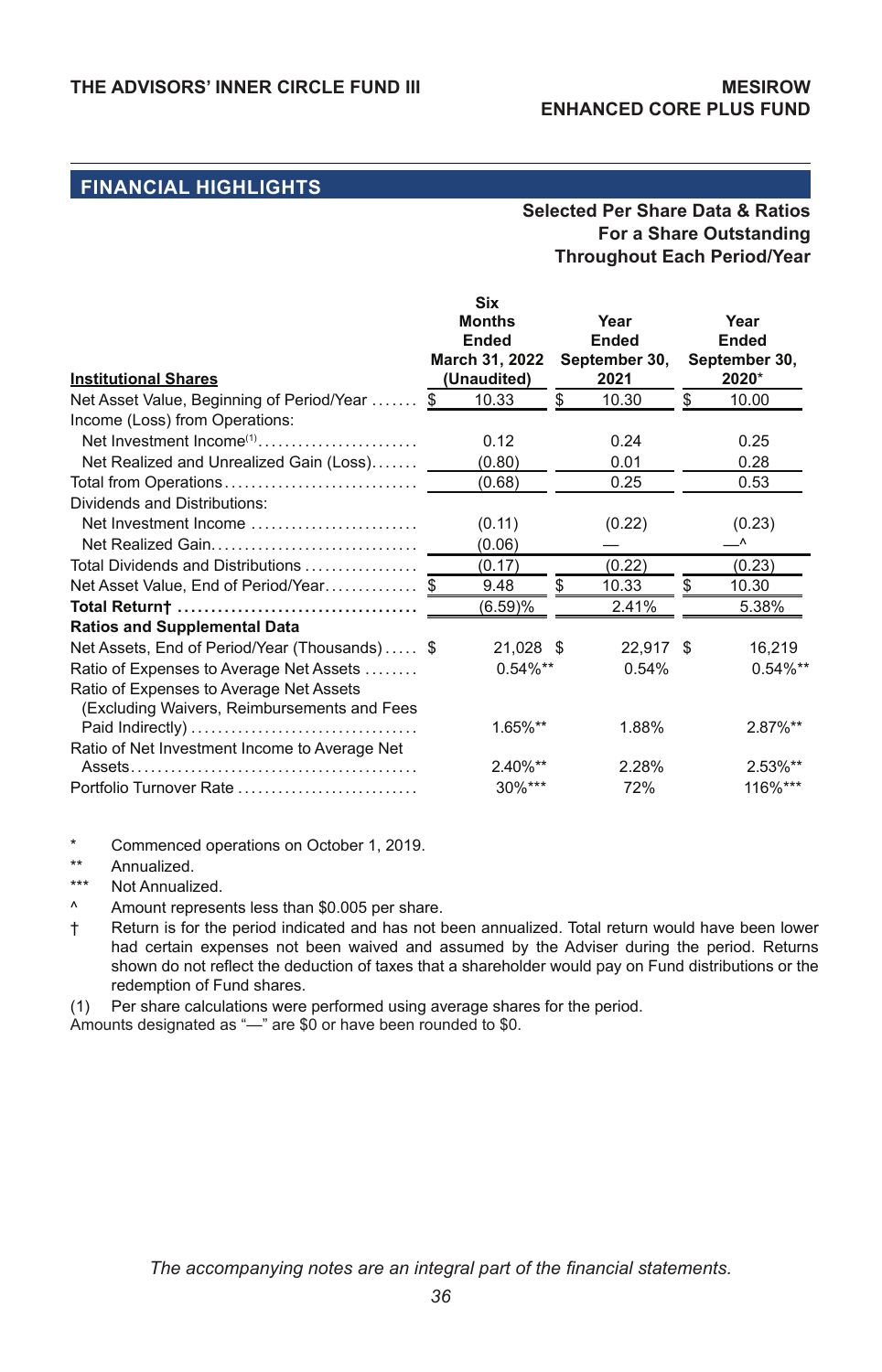#### **Selected Per Share Data & Ratios For a Share Outstanding Throughout Each Period/Year**

| <b>Investor Shares</b>                                                                 | <b>Six</b><br><b>Months</b><br><b>Ended</b><br>March 31, 2022<br>(Unaudited) |    | Year<br>Ended<br>September 30,<br>2021 | Year<br>Ended<br>September 30,<br>2020* |            |  |
|----------------------------------------------------------------------------------------|------------------------------------------------------------------------------|----|----------------------------------------|-----------------------------------------|------------|--|
| Net Asset Value, Beginning of Period/Year                                              | 10.33<br>-S                                                                  | \$ | 10.29                                  | \$                                      | 10.00      |  |
| Income (Loss) from Operations:                                                         |                                                                              |    |                                        |                                         |            |  |
| Net Investment Income $(1), \ldots, \ldots, \ldots, \ldots, \ldots, \ldots$            | 0.11                                                                         |    | 0.21                                   |                                         | 0.22       |  |
| Net Realized and Unrealized Gain (Loss)                                                | (0.81)                                                                       |    | 0.02                                   |                                         | 0.28       |  |
| Total from Operations                                                                  | (0.70)                                                                       |    | 0.23                                   |                                         | 0.50       |  |
| Dividends and Distributions:                                                           |                                                                              |    |                                        |                                         |            |  |
| Net Investment Income                                                                  | (0.10)                                                                       |    | (0.19)                                 |                                         | (0.21)     |  |
| Net Realized Gain                                                                      | (0.06)                                                                       |    |                                        |                                         | _^         |  |
| Total Dividends and Distributions                                                      | (0.16)                                                                       |    | (0.19)                                 |                                         | (0.21)     |  |
| Net Asset Value, End of Period/Year\$                                                  | 9.47                                                                         | £. | 10.33                                  | \$                                      | 10.29      |  |
|                                                                                        | (6.80)%                                                                      |    | 2.28%                                  |                                         | 5.08%      |  |
| <b>Ratios and Supplemental Data</b>                                                    |                                                                              |    |                                        |                                         |            |  |
| Net Assets, End of Period/Year (Thousands) \$                                          | 222S                                                                         |    | 218S                                   |                                         | 67         |  |
| Ratio of Expenses to Average Net Assets                                                | $0.79\%**$                                                                   |    | 0.79%                                  |                                         | $0.79\%**$ |  |
| Ratio of Expenses to Average Net Assets<br>(Excluding Waivers, Reimbursements and Fees |                                                                              |    |                                        |                                         |            |  |
| Paid Indirectly)                                                                       | $1.90\%**$                                                                   |    | 2.12%                                  |                                         | $3.19\%**$ |  |
| Ratio of Net Investment Income to Average Net                                          |                                                                              |    |                                        |                                         |            |  |
|                                                                                        | $2.15\%**$                                                                   |    | 2.05%                                  |                                         | 2.20%**    |  |
| Portfolio Turnover Rate                                                                | 30%***                                                                       |    | 72%                                    |                                         | 116%***    |  |
|                                                                                        |                                                                              |    |                                        |                                         |            |  |

Commenced operations on October 1, 2019.

\*\* Annualized.

Not Annualized.

^ Amount represents less than \$0.005 per share.

† Return is for the period indicated and has not been annualized. Total return would have been lower had certain expenses not been waived and assumed by the Adviser during the period. Returns shown do not reflect the deduction of taxes that a shareholder would pay on Fund distributions or the redemption of Fund shares.

(1) Per share calculations were performed using average shares for the period.

Amounts designated as "—" are \$0 or have been rounded to \$0.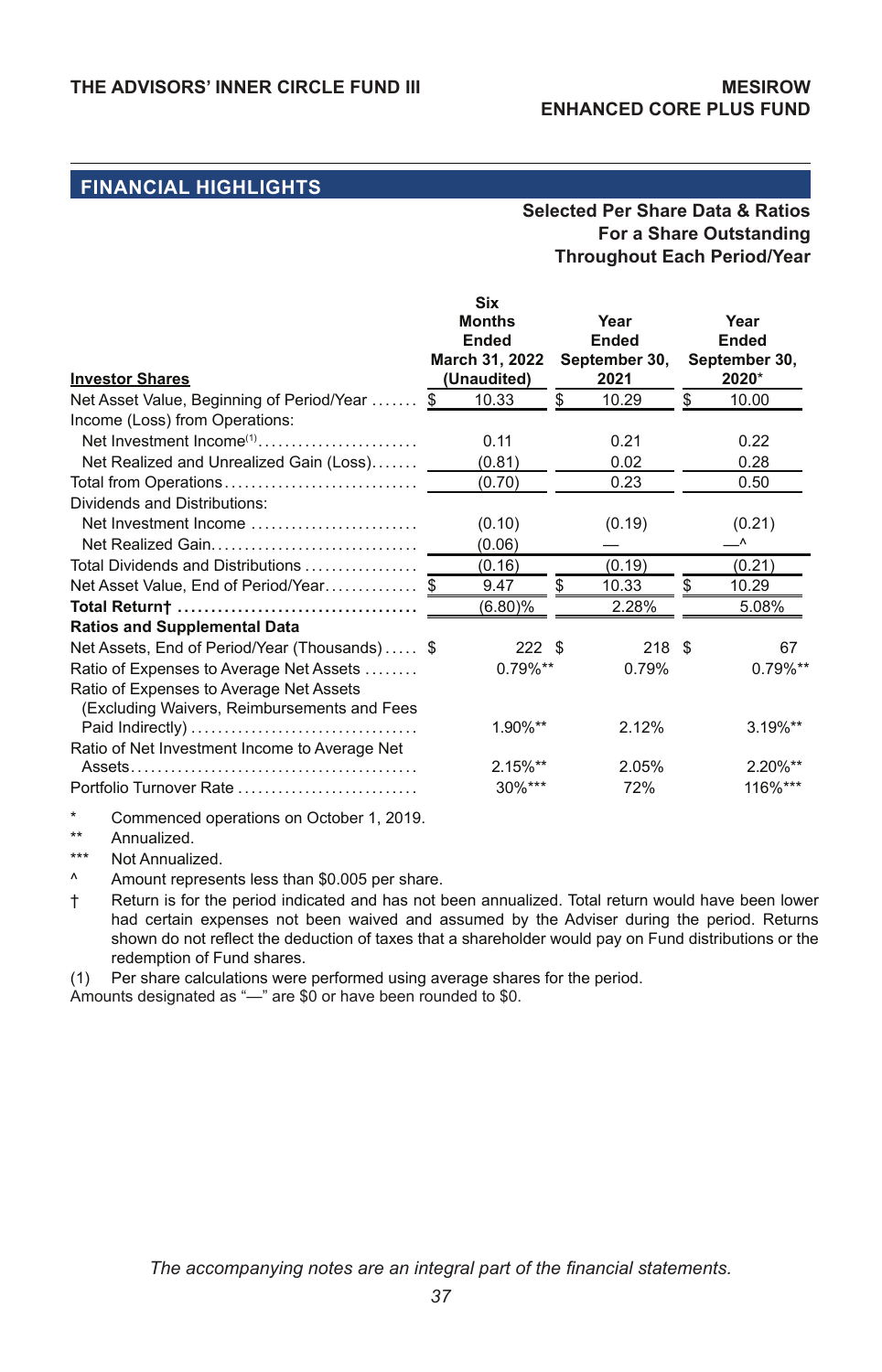### **Selected Per Share Data & Ratios For a Share Outstanding Throughout Each Period/Year**

| <b>Institutional Shares</b>          |    | <b>Six</b><br><b>Months</b><br>Ended<br>March 31, 2022<br>(Unaudited) |    | Year<br>Ended,<br>September 30,<br>2021 |    | Year<br>Ended,<br>September 30,<br>2020 | Period<br><b>Ended</b><br>September 30,<br>2019* |            |  |
|--------------------------------------|----|-----------------------------------------------------------------------|----|-----------------------------------------|----|-----------------------------------------|--------------------------------------------------|------------|--|
| Net Asset Value, Beginning of        |    |                                                                       |    |                                         |    |                                         |                                                  |            |  |
| Period/Year                          | \$ | 10.33                                                                 | \$ | 9.32                                    | \$ | 10.18                                   | \$                                               | 10.00      |  |
| Income (Loss) from Operations:       |    |                                                                       |    |                                         |    |                                         |                                                  |            |  |
| Net Investment Income <sup>(1)</sup> |    | 0.40                                                                  |    | 0.74                                    |    | 0.66                                    |                                                  | 0.57       |  |
| Net Realized and Unrealized          |    |                                                                       |    |                                         |    |                                         |                                                  |            |  |
| Gain (Loss)                          |    | (0.54)                                                                |    | 1.00                                    |    | (0.64)                                  |                                                  | 0.17       |  |
| Total from Operations                |    | (0.14)                                                                |    | 1.74                                    |    | 0.02                                    |                                                  | 0.74       |  |
| Dividends and Distributions:         |    |                                                                       |    |                                         |    |                                         |                                                  |            |  |
| Net Investment Income                |    | (0.34)                                                                |    | (0.70)                                  |    | (0.70)                                  |                                                  | (0.56)     |  |
| Net Realized Gain                    |    | (0.20)                                                                |    | (0.03)                                  |    | (0.18)                                  |                                                  |            |  |
| Total Dividends and Distributions.   |    | (0.54)                                                                |    | (0.73)                                  |    | (0.88)                                  |                                                  | (0.56)     |  |
| Net Asset Value, End of Period/      |    |                                                                       |    |                                         |    |                                         |                                                  |            |  |
| Year\$                               |    | 9.65                                                                  | S  | 10.33                                   |    | 9.32                                    |                                                  | 10.18      |  |
| Total Return†                        |    | (1.43)%                                                               |    | 19.19%                                  |    | 0.55%                                   |                                                  | 7.53%      |  |
| <b>Ratios and Supplemental Data</b>  |    |                                                                       |    |                                         |    |                                         |                                                  |            |  |
| Net Assets. End of Period/Year       |    |                                                                       |    |                                         |    |                                         |                                                  |            |  |
| $(Thomasands)$ \$                    |    | 62,348 \$                                                             |    | 66,855 \$                               |    | 46.918 \$                               |                                                  | 27,030     |  |
| Ratio of Expenses to Average Net     |    |                                                                       |    |                                         |    |                                         |                                                  |            |  |
| Assets                               |    | $0.75\%**$                                                            |    | 0.75%                                   |    | 0.75%                                   |                                                  | $0.75\%**$ |  |
| Ratio of Expenses to Average         |    |                                                                       |    |                                         |    |                                         |                                                  |            |  |
| Net Assets (Excluding Waivers,       |    |                                                                       |    |                                         |    |                                         |                                                  |            |  |
| <b>Reimbursements and Fees Paid</b>  |    |                                                                       |    |                                         |    |                                         |                                                  |            |  |
|                                      |    | $1.11\%**$                                                            |    | 1.20%                                   |    | 1.59%                                   |                                                  | 2.08%**    |  |
| Ratio of Net Investment Income to    |    |                                                                       |    |                                         |    |                                         |                                                  |            |  |
| Average Net Assets                   |    | 8.00%**                                                               |    | 7.29%                                   |    | 7.04%                                   |                                                  | $6.77\%**$ |  |
| Portfolio Turnover Rate              |    | 43%***                                                                |    | 71%                                     |    | 90%                                     |                                                  | 58%***     |  |

\* Commenced operations on December 3, 2018.

- \*\* Annualized.
- Not Annualized.
- † Return is for the period indicated and has not been annualized. Total return would have been lower had certain expenses not been waived and assumed by the Adviser during the period. Returns shown do not reflect the deduction of taxes that a shareholder would pay on Fund distributions or the redemption of Fund shares.
- (1) Per share calculations were performed using average shares for the period.

Amounts designated as "—" are \$0 or have been rounded to \$0.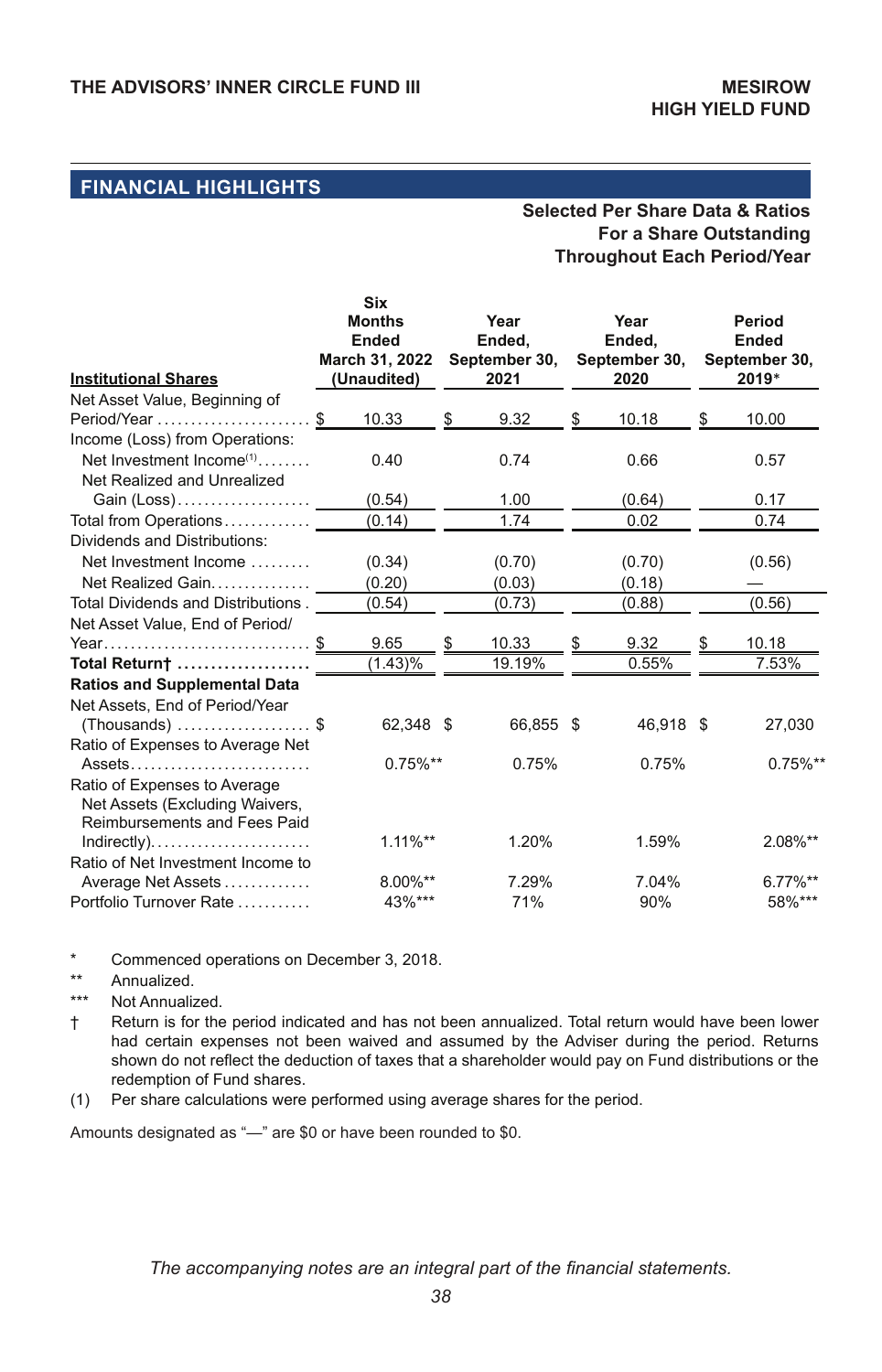### **Selected Per Share Data & Ratios For a Share Outstanding Throughout Each Period/Year**

| <b>Investor Shares</b>               |    | <b>Six</b><br><b>Months</b><br><b>Ended</b><br>March 31, 2022<br>(Unaudited) |    | Year<br>Ended,<br>September 30,<br>2021 |    | Year<br>Ended,<br>September 30,<br>2020 | Period<br><b>Ended</b><br>September 30,<br>2019* |            |  |
|--------------------------------------|----|------------------------------------------------------------------------------|----|-----------------------------------------|----|-----------------------------------------|--------------------------------------------------|------------|--|
| Net Asset Value, Beginning of        |    |                                                                              |    |                                         |    |                                         |                                                  |            |  |
| Period/Year                          | \$ | 10.32                                                                        | \$ | 9.31                                    | \$ | 10.19                                   | \$                                               | 10.00      |  |
| Income (Loss) from Operations:       |    |                                                                              |    |                                         |    |                                         |                                                  |            |  |
| Net Investment Income <sup>(1)</sup> |    | 0.39                                                                         |    | 0.70                                    |    | 0.63                                    |                                                  | 0.59       |  |
| Net Realized and Unrealized          |    |                                                                              |    |                                         |    |                                         |                                                  |            |  |
| Gain (Loss)                          |    | (0.54)                                                                       |    | 1.02                                    |    | (0.65)                                  |                                                  | 0.14       |  |
| Total from Operations                |    | (0.15)                                                                       |    | 1.72                                    |    | (0.02)                                  |                                                  | 0.73       |  |
| Dividends and Distributions:         |    |                                                                              |    |                                         |    |                                         |                                                  |            |  |
| Net Investment Income                |    | (0.33)                                                                       |    | (0.68)                                  |    | (0.68)                                  |                                                  | (0.54)     |  |
| Net Realized Gain                    |    | (0.20)                                                                       |    | (0.03)                                  |    | (0.18)                                  |                                                  |            |  |
| Total Dividends and Distributions.   |    | (0.53)                                                                       |    | (0.71)                                  |    | (0.86)                                  |                                                  | (0.54)     |  |
| Net Asset Value, End of Period/      |    |                                                                              |    |                                         |    |                                         |                                                  |            |  |
| Year\$                               |    | 9.64                                                                         | S  | 10.32                                   |    | 9.31                                    |                                                  | 10.19      |  |
| Total Return†                        |    | (1.55)%                                                                      |    | 18.94%                                  |    | 0.11%                                   |                                                  | 7.51%      |  |
| <b>Ratios and Supplemental Data</b>  |    |                                                                              |    |                                         |    |                                         |                                                  |            |  |
| Net Assets, End of Period/Year       |    |                                                                              |    |                                         |    |                                         |                                                  |            |  |
| $(Thomasands)$ \$                    |    | 5,630 \$                                                                     |    | 5.740 \$                                |    | 713 \$                                  |                                                  | 41         |  |
| Ratio of Expenses to Average Net     |    |                                                                              |    |                                         |    |                                         |                                                  |            |  |
| Assets                               |    | 1.00%**                                                                      |    | 1.00%                                   |    | 0.99%                                   |                                                  | 1.00%**    |  |
| Ratio of Expenses to Average         |    |                                                                              |    |                                         |    |                                         |                                                  |            |  |
| Net Assets (Excluding Waivers,       |    |                                                                              |    |                                         |    |                                         |                                                  |            |  |
| <b>Reimbursements and Fees Paid</b>  |    |                                                                              |    |                                         |    |                                         |                                                  |            |  |
|                                      |    | 1.36%**                                                                      |    | 1.43%                                   |    | 1.77%                                   |                                                  | 2.38%**    |  |
| Ratio of Net Investment Income to    |    |                                                                              |    |                                         |    |                                         |                                                  |            |  |
| Average Net Assets                   |    | 7.74%**                                                                      |    | 6.86%                                   |    | 6.99%                                   |                                                  | $6.94\%**$ |  |
| Portfolio Turnover Rate              |    | 43%***                                                                       |    | 71%                                     |    | 90%                                     |                                                  | 58%***     |  |

\* Commenced operations on December 3, 2018.

- \*\* Annualized.
- Not Annualized.

† Return is for the period indicated and has not been annualized. Total return would have been lower had certain expenses not been waived and assumed by the Adviser during the period. Returns shown do not reflect the deduction of taxes that a shareholder would pay on Fund distributions or the redemption of Fund shares.

(1) Per share calculations were performed using average shares for the period.

Amounts designated as "—" are \$0 or have been rounded to \$0.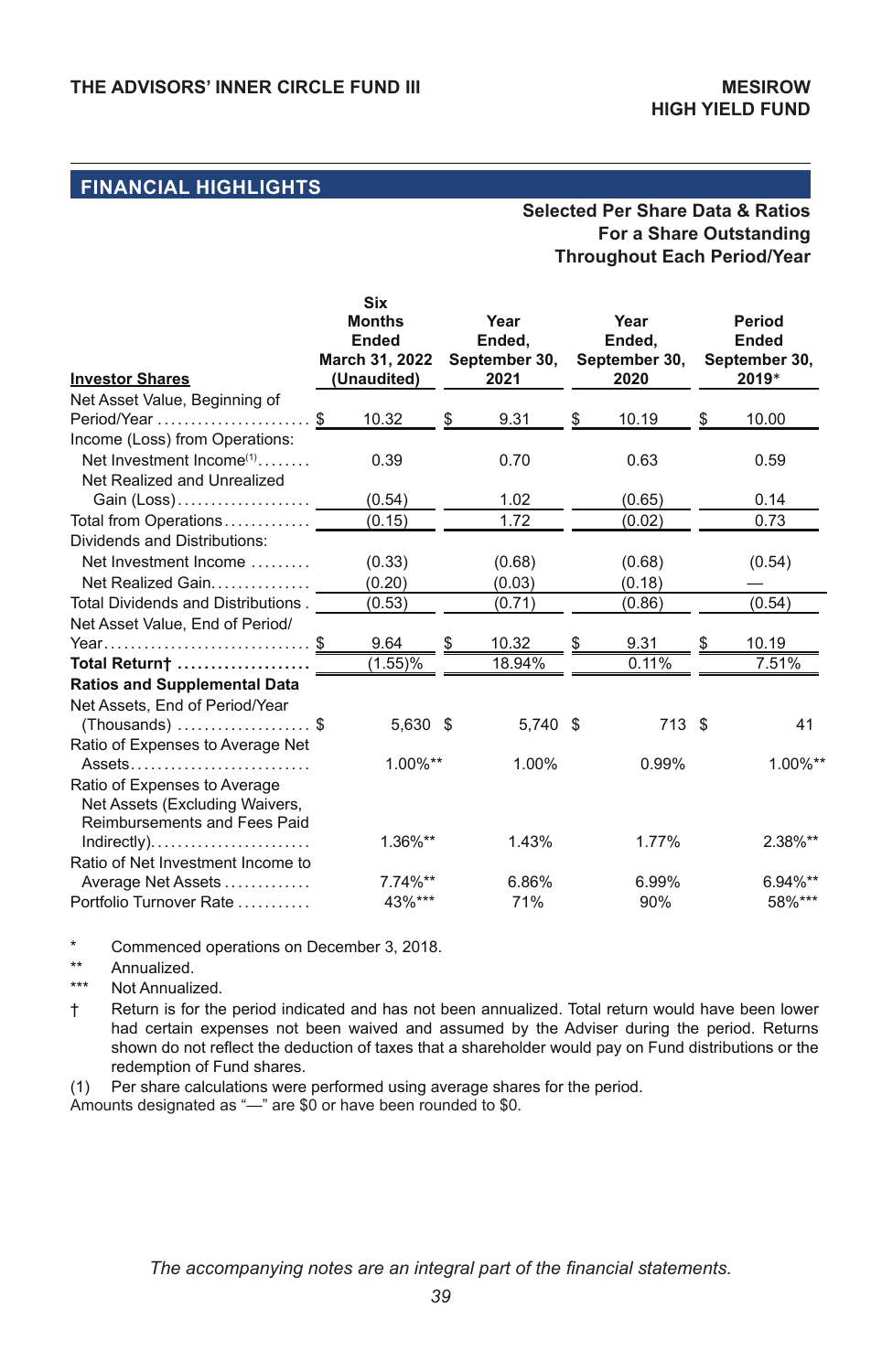#### **Selected Per Share Data & Ratios For a Share Outstanding Throughout Each Period/Year**

| <b>Institutional Shares</b>                                                                    |    | Six<br><b>Months</b><br><b>Ended</b><br>March 31, 2022<br>(Unaudited) |    | Year<br>Ended.<br>September 30,<br>2021 |    | Year<br>Ended,<br>September 30,<br>2020 |    | Period<br><b>Ended</b><br>September 30,<br>2019* |
|------------------------------------------------------------------------------------------------|----|-----------------------------------------------------------------------|----|-----------------------------------------|----|-----------------------------------------|----|--------------------------------------------------|
| Net Asset Value, Beginning of<br>Period /Year                                                  | \$ | 14.04                                                                 | \$ | 9.03                                    | \$ | 11.14                                   | \$ | 10.00                                            |
| Income (Loss) from Operations:                                                                 |    |                                                                       |    |                                         |    |                                         |    |                                                  |
| Net Investment Income <sup>(1)</sup><br>Net Realized and Unrealized                            |    | 0.02                                                                  |    | 0.04                                    |    | 0.05                                    |    | 0.04                                             |
| Gain (Loss)                                                                                    |    | 0.57                                                                  |    | 5.02                                    |    | (1.28)                                  |    | 1.10                                             |
| Total from Operations                                                                          |    | 0.59                                                                  |    | 5.06                                    |    | (1.23)                                  |    | 1.14                                             |
| Dividends and Distributions:                                                                   |    |                                                                       |    |                                         |    |                                         |    |                                                  |
| Net Investment Income                                                                          |    | (0.03)                                                                |    | (0.05)                                  |    | (0.07)                                  |    | _^                                               |
| Net Realized Gain                                                                              |    | (2.83)                                                                |    |                                         |    | (0.81)                                  |    |                                                  |
| Total Dividends and Distributions.                                                             |    | (2.86)                                                                |    | (0.05)                                  |    | (0.88)                                  |    |                                                  |
| Net Asset Value, End of Period /                                                               |    |                                                                       |    |                                         |    |                                         |    |                                                  |
| Year\$                                                                                         |    | 11.77                                                                 | S  | 14.04                                   | S  | 9.03                                    | S  | 11.14                                            |
| Total Return†                                                                                  |    | 4.89%                                                                 |    | 56.17%                                  |    | $(12.51)\%$                             |    | 11.45%                                           |
| <b>Ratios and Supplemental Data</b>                                                            |    |                                                                       |    |                                         |    |                                         |    |                                                  |
| Net Assets, End of Period /Year                                                                |    |                                                                       |    |                                         |    |                                         |    |                                                  |
| $(Thomasands)$ \$                                                                              |    | 12,926 \$                                                             |    | 12,320 \$                               |    | 8,094 \$                                |    | 9,978                                            |
| Ratio of Expenses to Average Net                                                               |    |                                                                       |    |                                         |    |                                         |    |                                                  |
| Assets                                                                                         |    | $0.98\%**$                                                            |    | 0.98%                                   |    | 0.98%                                   |    | $0.98\%$ **                                      |
| Ratio of Expenses to Average<br>Net Assets (Excluding Waivers,<br>Reimbursements and Fees Paid |    |                                                                       |    |                                         |    |                                         |    |                                                  |
|                                                                                                |    | 2.70%**                                                               |    | 2.92%                                   |    | 3.85%                                   |    | 4.07%**                                          |
| Ratio of Net Investment Income to                                                              |    |                                                                       |    |                                         |    |                                         |    |                                                  |
| Average Net Assets                                                                             |    | $0.26\%**$                                                            |    | 0.30%                                   |    | 0.52%                                   |    | $0.62\%**$                                       |
| Portfolio Turnover Rate                                                                        |    | 61%***                                                                |    | 108%                                    |    | 136%                                    |    | 131%***                                          |

\* Commenced operations on December 19, 2018.

\*\* Annualized.

\*\*\* Not Annualized.

Amount represents less than \$0.005 per share.

† Return is for the period indicated and has not been annualized. Total return would have been lower had certain expenses not been waived and assumed by the Adviser during the period. Returns shown do not reflect the deduction of taxes that a shareholder would pay on Fund distributions or the redemption of Fund shares.

(1) Per share calculations were performed using average shares for the period.

Amounts designated as "—" are \$0 or have been rounded to \$0.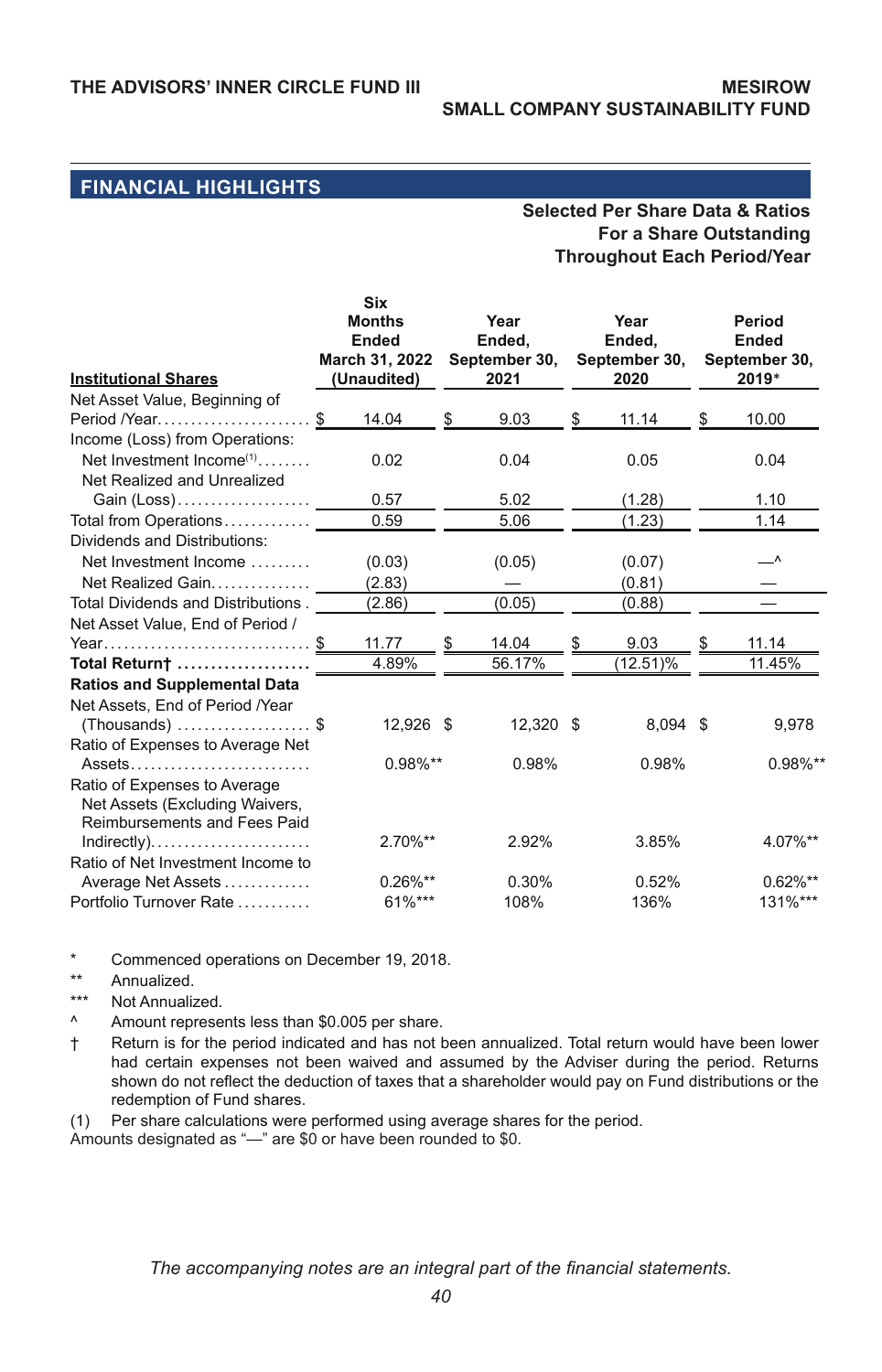#### **Selected Per Share Data & Ratios For a Share Outstanding Throughout Each Period/Year**

|                                        | <b>Six</b><br><b>Months</b><br><b>Ended</b> |    | Year<br>Ended,        |    | Year<br>Ended,        | Period<br>Ended        |
|----------------------------------------|---------------------------------------------|----|-----------------------|----|-----------------------|------------------------|
| <b>Investor Shares</b>                 | March 31, 2022<br>(Unaudited)               |    | September 30,<br>2021 |    | September 30,<br>2020 | September 30.<br>2019* |
| Net Asset Value, Beginning of          |                                             |    |                       |    |                       |                        |
| Period/Year                            | \$<br>14.07                                 | \$ | 9.05                  | \$ | 11.14                 | \$<br>10.00            |
| Income (Loss) from Operations:         |                                             |    |                       |    |                       |                        |
| Net Investment Income $(1), \ldots, n$ | ▁∧                                          |    | 0.01                  |    | 0.14                  | 0.13                   |
| Net Realized and Unrealized            |                                             |    |                       |    |                       |                        |
| Gain (Loss)                            | 0.58                                        |    | 5.06                  |    | (1.35)                | 1.01                   |
| Total from Operations                  | 0.58                                        |    | 5.07                  |    | (1.21)                | 1.14                   |
| Dividends and Distributions:           |                                             |    |                       |    |                       |                        |
| Net Investment Income                  | (0.01)                                      |    | (0.05)                |    | (0.07)                | ▁∧                     |
| Net Realized Gain                      | (2.83)                                      |    |                       |    | (0.81)                |                        |
| Total Dividends and Distributions.     | (2.84)                                      |    | (0.05)                |    | (0.88)                |                        |
| Net Asset Value, End of Period/        |                                             |    |                       |    |                       |                        |
| Year\$                                 | 11.81                                       | S  | 14.07                 | S  | 9.05                  | 11.14                  |
| Total Return†                          | 4.78%                                       |    | 56.16%                |    | $(12.32)\%$           | 11.45%                 |
| <b>Ratios and Supplemental Data</b>    |                                             |    |                       |    |                       |                        |
| Net Assets, End of Period/Year         |                                             |    |                       |    |                       |                        |
| $(Thomasands)$ \$                      | 27S                                         |    | 23S                   |    |                       | \$                     |
| Ratio of Expenses to Average Net       |                                             |    |                       |    |                       |                        |
| Assets                                 | $1.23\%**$                                  |    | 1.23%                 |    | $0.00\%$ <sup>±</sup> | $0.00\%$ **±           |
| Ratio of Expenses to Average           |                                             |    |                       |    |                       |                        |
| Net Assets (Excluding Waivers,         |                                             |    |                       |    |                       |                        |
| <b>Reimbursements and Fees Paid</b>    |                                             |    |                       |    |                       |                        |
|                                        | 2.95%**                                     |    | 3.06%                 |    | 3.57%                 | 3.52%**                |
| Ratio of Net Investment Income to      |                                             |    |                       |    |                       |                        |
| Average Net Assets                     | $0.04\%**$                                  |    | 0.08%                 |    | 1.50%                 | 1.48%**                |
| Portfolio Turnover Rate                | 61%***                                      |    | 108%                  |    | 136%                  | 131%***                |

\* Commenced operations on December 19, 2018.

- \*\* Annualized.<br>\*\*\* Not Annuali-
- \*\*\* Not Annualized.
- Amount represents less than \$0.005 per share.
- † Return is for the period indicated and has not been annualized. Total return would have been lower had certain expenses not been waived and assumed by the Adviser during the period. Returns shown do not reflect the deduction of taxes that a shareholder would pay on Fund distributions or the redemption of Fund shares.
- ‡ The ratio rounds to 0.00% due to the relative net asset value of Investor Shares. Prospectively, it is expected the ratio of net expenses to average net asset would approximate 1.23% (4.32% excluding waivers) and 1.23% (4.10% excluding waivers, reimbursements and fees paid indirectly), for the period ended September 2019 and year ended September 30, 2020, respectively.

(1) Per share calculations were performed using average shares for the period.

Amounts designated as "—" are \$0 or have been rounded to \$0.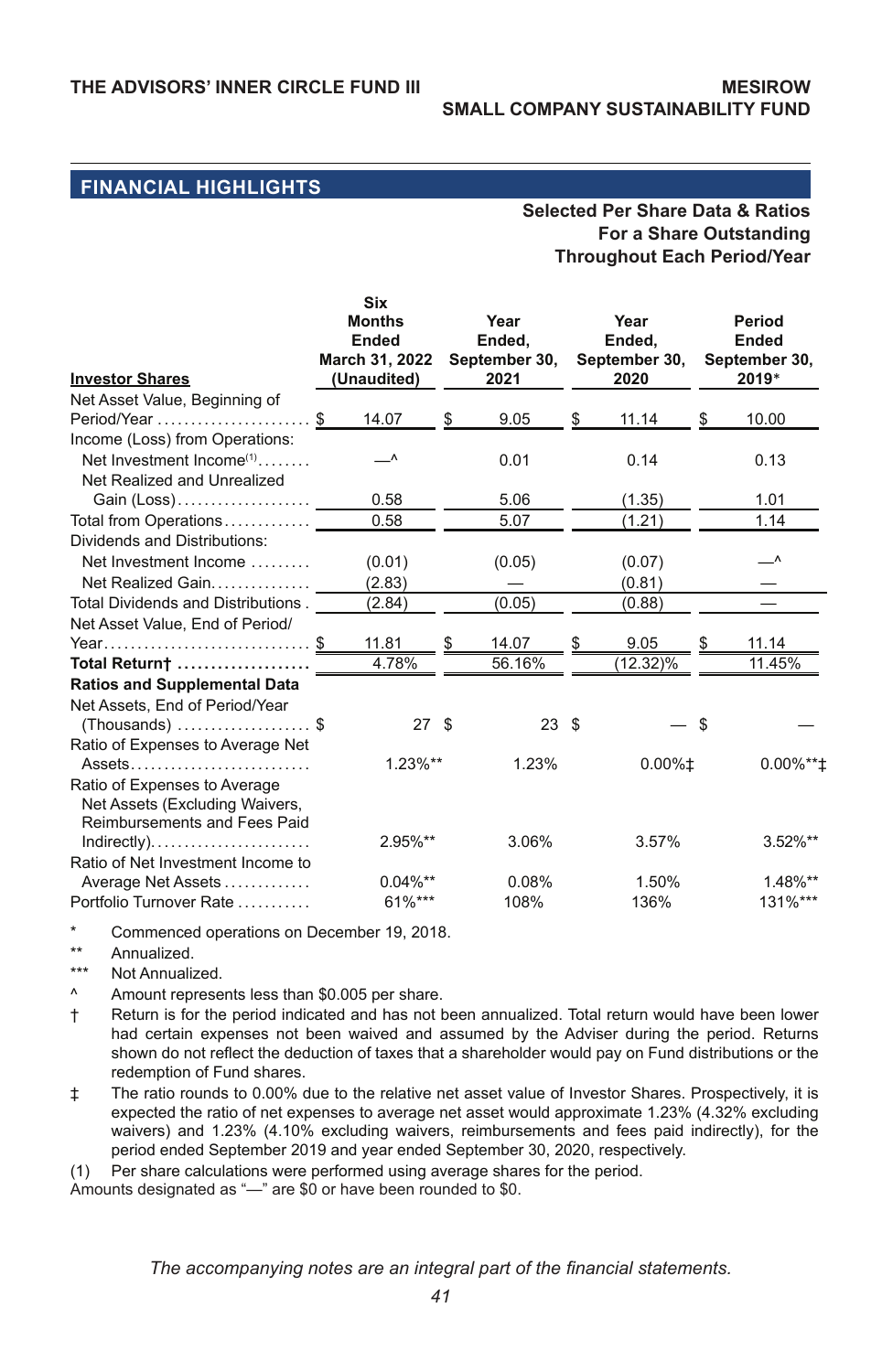### **NOTES TO FINANCIAL STATEMENTS**

#### **1. Organization:**

The Advisors' Inner Circle Fund III (the "Trust") is organized as a Delaware statutory trust under a Declaration of Trust dated December 4, 2013. The Trust is registered under the Investment Company Act of 1940, as amended, as an open-end management investment company with 57 Funds. The financial statements herein are those of the Mesirow Funds (the "Funds"). The investment objective of the Mesirow Enhanced Core Plus Fund (the "Enhanced Core Plus Fund") is to seek to maximize total return through capital appreciation and current income consistent with preservation of capital. The investment objective of the Mesirow High Yield Fund (the "High Yield Fund") is to seek to provide a high level of current income consistent with the preservation of principal. The investment objective of the Mesirow Small Company Sustainability Fund (the "Small Company Sustainability Fund") is to seek to provide long-term capital appreciation with less volatility than the U.S. small company market. Each of the funds is classified as a diversified investment company. Mesirow Financial Investment Management, Inc. serves as the Funds' investment adviser (the "Adviser"). The Funds currently offer Institutional and Investor Shares. The Enhanced Core Plus Fund, High Yield Fund and the Small Company Sustainability Fund commenced operations on October 1, 2019, December 3, 2018 and December 19, 2018, respectively. The financial statements of the remaining Funds of the Trust are presented separately. The assets of each Fund are segregated, and a shareholder's interest is limited to the Fund in which shares are held.

### **2. Significant Accounting Policies:**

The following are significant accounting policies, which are consistently followed in the preparation of the financial statements of the Funds. The Funds are investment companies that apply the accounting and reporting guidance issued in Topic 946 by the U.S. Financial Accounting Standards Board ("FASB").

*Use of Estimates* — The preparation of financial statements in conformity with United States generally accepted accounting principles ("U.S. GAAP") requires management to make estimates and assumptions that affect the fair value of assets and liabilities and disclosure of contingent assets and liabilities at the date of the financial statements and the reported amounts of revenues and expenses during the reporting period. Actual results could differ from those estimates and such differences could be material.

*Security Valuation* — Securities listed on a securities exchange, market or automated quotation system for which quotations are readily available (except for securities traded on the NASDAQ Stock Market (the "NASDAQ")), including securities traded over the counter, are valued at the last quoted sale price on an exchange or market (foreign or domestic) on which they are traded on valuation date (or at approximately 4:00 pm Eastern Standard Time if a security's primary exchange is normally open at that time), or, if there is no such reported sale on the valuation date, at the most recent quoted bid price. For securities traded on NASDAQ, the NASDAQ Official Closing Price will be used. If available, debt securities are priced based upon valuations provided by independent, third-party pricing agents. Such values generally reflect the last reported sales price if the security is actively traded. The third-party pricing agents may also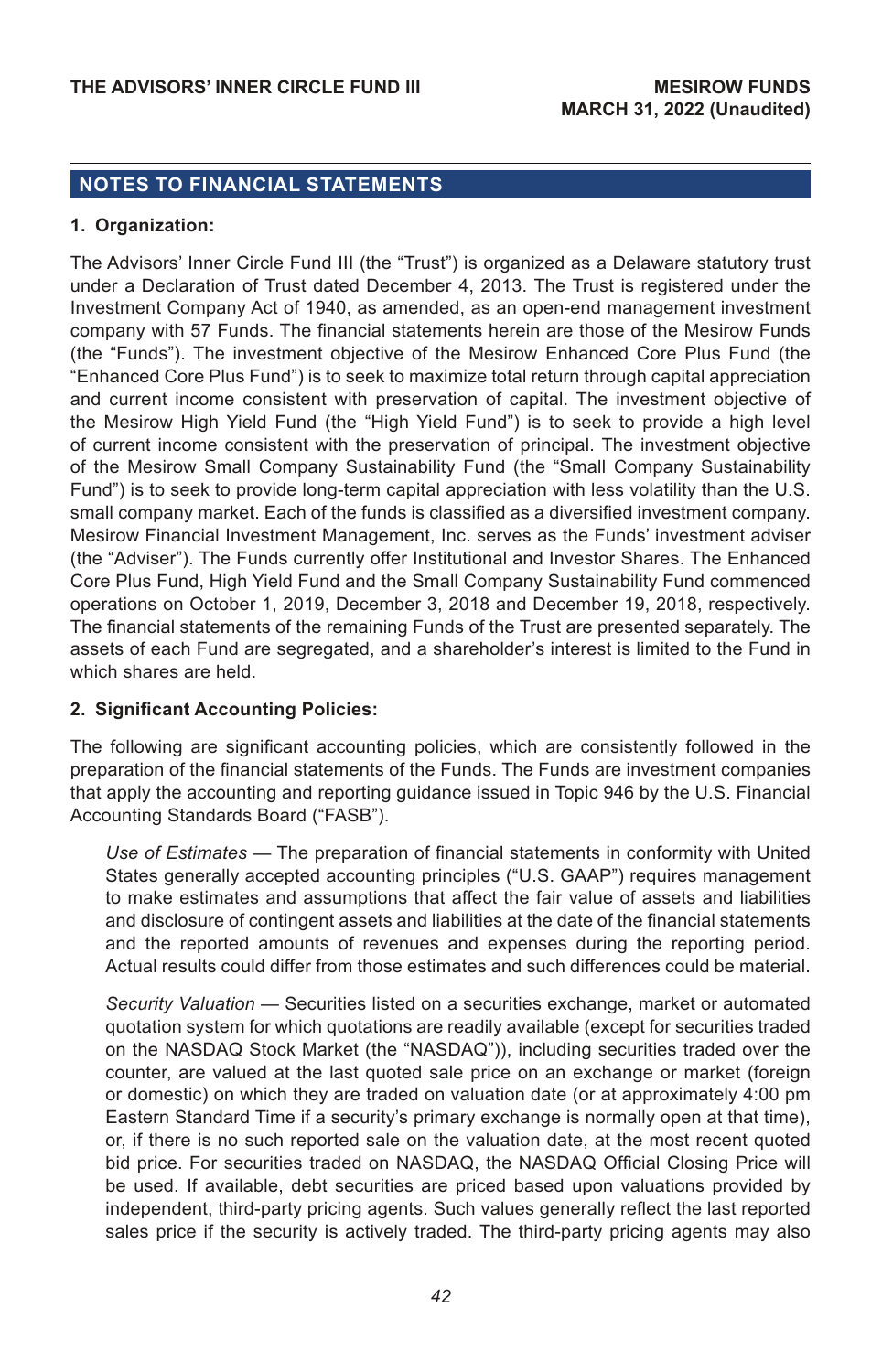value debt securities at an evaluated bid price by employing methodologies that utilize actual market transactions, broker supplied valuations, or other methodologies designed to identify the market value for such securities. Such methodologies generally consider such factors as security prices, yields, maturities, call features, ratings and developments relating to specific securities in arriving at valuations. On the first day a new debt security purchase is recorded, if a price is not available on the automated pricing feeds from our primary and secondary pricing vendors nor is it available from an independent broker, the security may be valued at its purchase price. Each day thereafter, the debt security will be valued according to the Trusts' Fair Value Procedures until an independent source can be secured. Debt obligations with remaining maturities of sixty days or less may be valued at their amortized cost, which approximates market value provided that it is determined the amortized cost continues to approximate fair value. Should existing credit, liquidity or interest rate conditions in the relevant markets and issuer specific circumstances suggest that amortized cost does not approximate fair value, then the amortized cost method may not be used. The prices for foreign securities are reported in local currency and converted to U.S. dollars using currency exchange rates.

Securities for which market prices are not "readily available" are valued in accordance with "Fair Value Procedures" established by the Funds' Board of Trustees (the "Board"). The Funds' Fair Value Procedures are implemented through a Fair Value Committee (the "Committee") designated by the Board. Some of the more common reasons that may necessitate that a security be valued using Fair Value Procedures include: the security's trading has been halted or suspended; the security has been de-listed from a national exchange; the security's primary trading market is temporarily closed at a time when under normal conditions it would be open; the security has not been traded for an extended period of time; the security's primary pricing source is not able or willing to provide a price; or trading of the security is subject to local government imposed restrictions. When a security is valued in accordance with the Fair Value Procedures, the Committee will determine the value after taking into consideration relevant information reasonably available to the Committee. As of March 31, 2022, the total market value of securities in the High Yield Fund valued in accordance with fair value procedures was \$ 1,597,264 or 2.3% of the Fund's net assets. Enhanced Core Plus Fund and the Small Company Sustainability Fund had no fair value securities.

In accordance with U.S. GAAP, the Funds disclose fair value of their investments in a hierarchy that prioritizes the inputs to valuation techniques used to measure the fair value. The objective of a fair value measurement is to determine the price that would be received to sell an asset or paid to transfer a liability in an orderly transaction between market participants at the measurement date (an exit price). Accordingly, the fair value hierarchy gives the highest priority to quoted prices (unadjusted) in active markets for identical assets or liabilities (Level 1) and the lowest priority to unobservable inputs (Level 3). The three levels of the fair value hierarchy are described below:

• Level 1 — Unadjusted quoted prices in active markets for identical, unrestricted assets or liabilities that the Funds have the ability to access at the measurement date;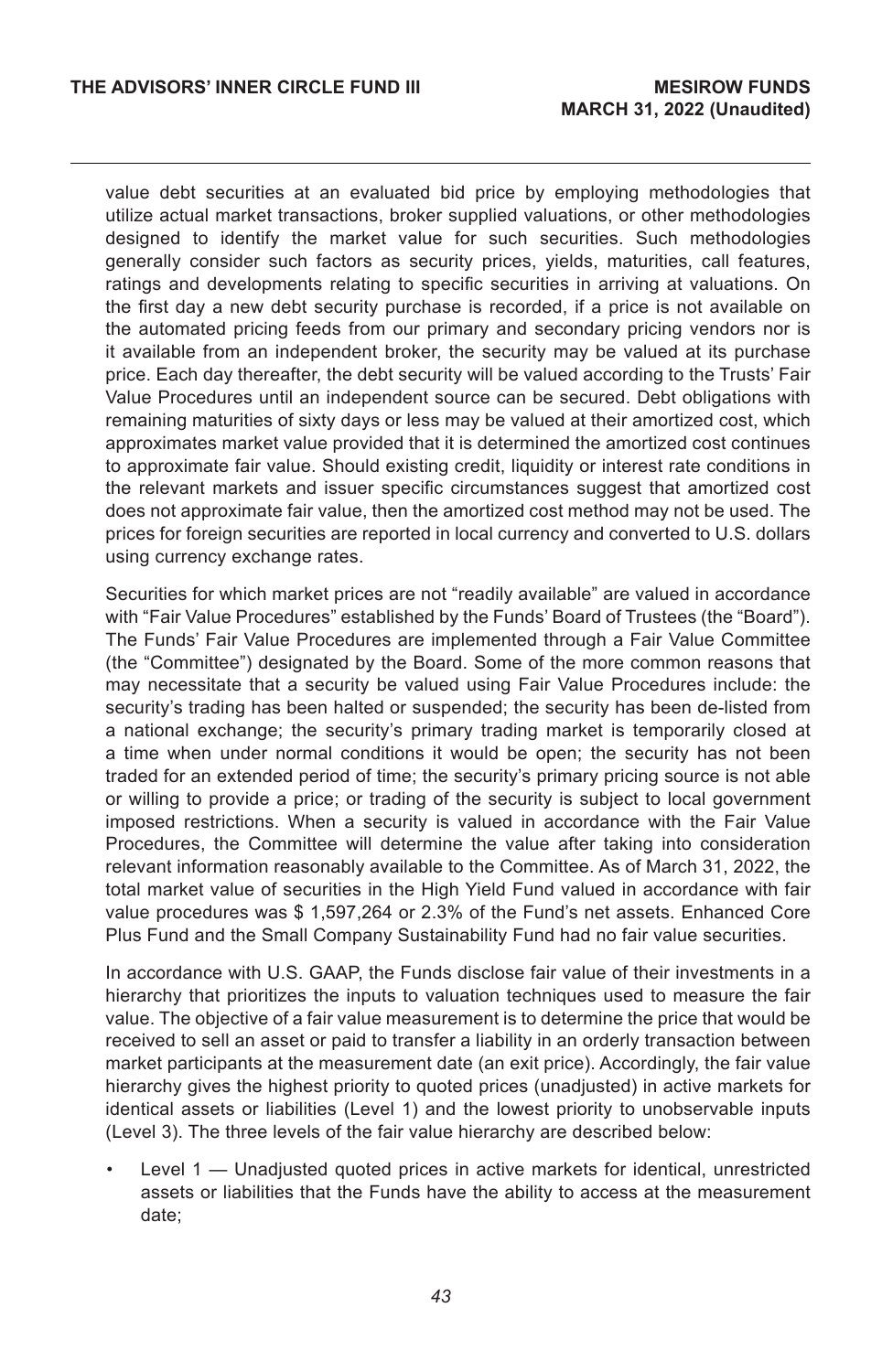- Level 2 Other significant observable inputs (includes quoted prices for similar securities, interest rates, prepayment speeds, credit risk, referenced indices, quoted prices in inactive markets, adjusted quoted prices in active markets, adjusted quoted prices on foreign equity securities that were adjusted in accordance with pricing procedures approved by the Board, etc.); and
- Level 3 Prices, inputs or exotic modeling techniques which are both significant to the fair value measurement and unobservable (supported by little or no market activity).

Investments are classified within the level of the lowest significant input considered in determining fair value. Investments classified within Level 3 whose fair value measurement considers several inputs may include Level 1 or Level 2 inputs as components of the overall fair value measurement.

For the period ended March 31, 2022, there have been no significant changes to the Funds' fair valuation methodology.

*Federal Income Taxes —* It is the Funds' intention to qualify as a regulated investment company for Federal income tax purposes by complying with the appropriate provisions of Subchapter M of the Internal Revenue Code of 1986 (the "Code"), as amended. Accordingly, no provisions for Federal income taxes have been made in the financial statements.

The Funds evaluate tax positions taken or expected to be taken in the course of preparing the Funds' tax returns to determine whether it is "more-likely-than-not" (i.e., greater than 50-percent) that each tax position will be sustained upon examination by a taxing authority based on the technical merits of the position. Tax positions not deemed to meet the more-likely-than-not threshold are recorded as a tax benefit or expense in the current period. The Funds did not record any tax provision in the current period. However, management's conclusions regarding tax positions taken may be subject to review and adjustment at a later date based on factors including, but not limited to, examination by tax authorities (i.e., from commencement of operations, as applicable), on-going analysis of and changes to tax laws, regulations and interpretations thereof.

As of and during the period ended March 31, 2022, the Funds did not have a liability for any unrecognized tax benefits. The Funds recognize interest and penalties, if any, related to unrecognized tax benefits as income tax expense in the Statements of Operations. During the period ended March 31, 2022, the Funds did not incur any interest or penalties.

*Security Transactions and Investment Income —* Security transactions are accounted for on trade date. Costs used in determining realized gains and losses on the sale of investment securities are based on the specific identification method. Dividend income and expense are recorded on the ex-dividend date. Interest income is recognized on the accrual basis from settlement date and includes the amortization of premiums and the accretion of discount. Certain dividends from foreign securities will be recorded as soon as the Funds is informed of the dividend if such information is obtained subsequent to the ex-dividend date. Discounts and premiums on fixed income securities are accreted and amortized using the effective interest method. Realized gains (losses)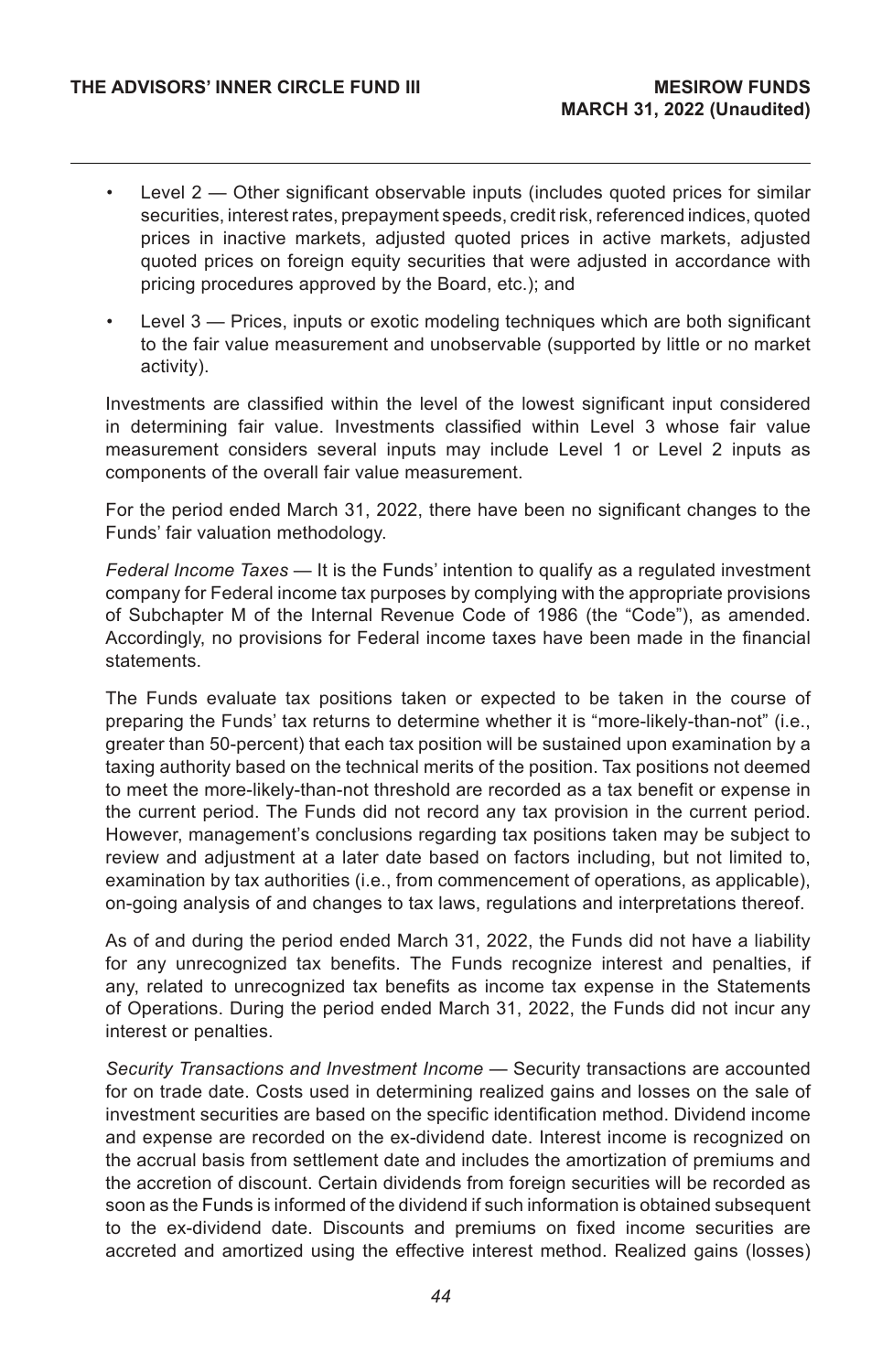on paydowns of mortgage-backed and asset-backed securities are recorded as an adjustment to interest income.

*Foreign Currency Translation —* The books and records of the Funds are maintained in U.S. dollars. Investment securities and other assets and liabilities denominated in a foreign currency are translated into U.S. dollars on the date of valuation. The Funds do not isolate that portion of realized or unrealized gains and losses resulting from changes in the foreign exchange rate from fluctuations arising from changes in the market prices of the securities. These gains and losses are included in net realized and unrealized gains and losses on investments on the Statements of Operations. Net realized and unrealized gains and losses on foreign currency transactions represent net foreign exchange gains or losses from foreign currency exchange contracts, disposition of foreign currencies, currency gains or losses realized between trade and settlement dates on securities transactions and the difference between the amount of the investment income and foreign withholding taxes recorded on the Funds' books and the U.S. dollar equivalent of the amounts actually received or paid.

*Forward Foreign Currency Contracts —* The Funds may enter into forward foreign currency exchange contracts to protect the value of securities held and related receivables and payables against changes in future foreign exchange rates. A forward currency contract is an agreement between two parties to buy and sell currency at a set price on a future date. The market value of the contract will fluctuate with changes in currency exchange rates. The contract is marked-to-market daily using the current forward rate and the change in market value is recorded by the Funds as unrealized gain or loss. The Funds recognize realized gains or losses when the contract is closed, equal to the difference between the value of the contract at the time it was opened and the value at the time it was closed. Any realized or unrealized appreciation (depreciation) during the year are presented on the Statements of Operations. Risks may arise from unanticipated movements in the value of a foreign currency relative to the U.S. dollar. Risks may also arise upon entering into these contracts from the potential inability of counterparties to meet the terms of their contracts and are generally limited to the amount of unrealized gain on the contracts at the date of default. Refer to the Schedules of Investments for details regarding open forward foreign currency contracts as of March 31, 2022.

*Expenses —* Most expenses of the Trust can be directly attributed to a particular Fund. Expenses which cannot be directly attributed to a particular Fund are apportioned among the Funds of the Trust based on the number of Funds and/or relative net assets.

*Cash —* Idle cash may be swept into various time deposit accounts and is classified as cash on the Statements of Assets and Liabilities. The Funds maintain cash in bank deposit accounts which, at times may exceed United States federally insured limits. Amounts invested are available on the same business day.

*Classes* — Class specific expenses are borne by that class of shares. Income, realized and unrealized gains (losses), and non-class specific expenses are allocated to the respective class on the basis of relative daily net assets.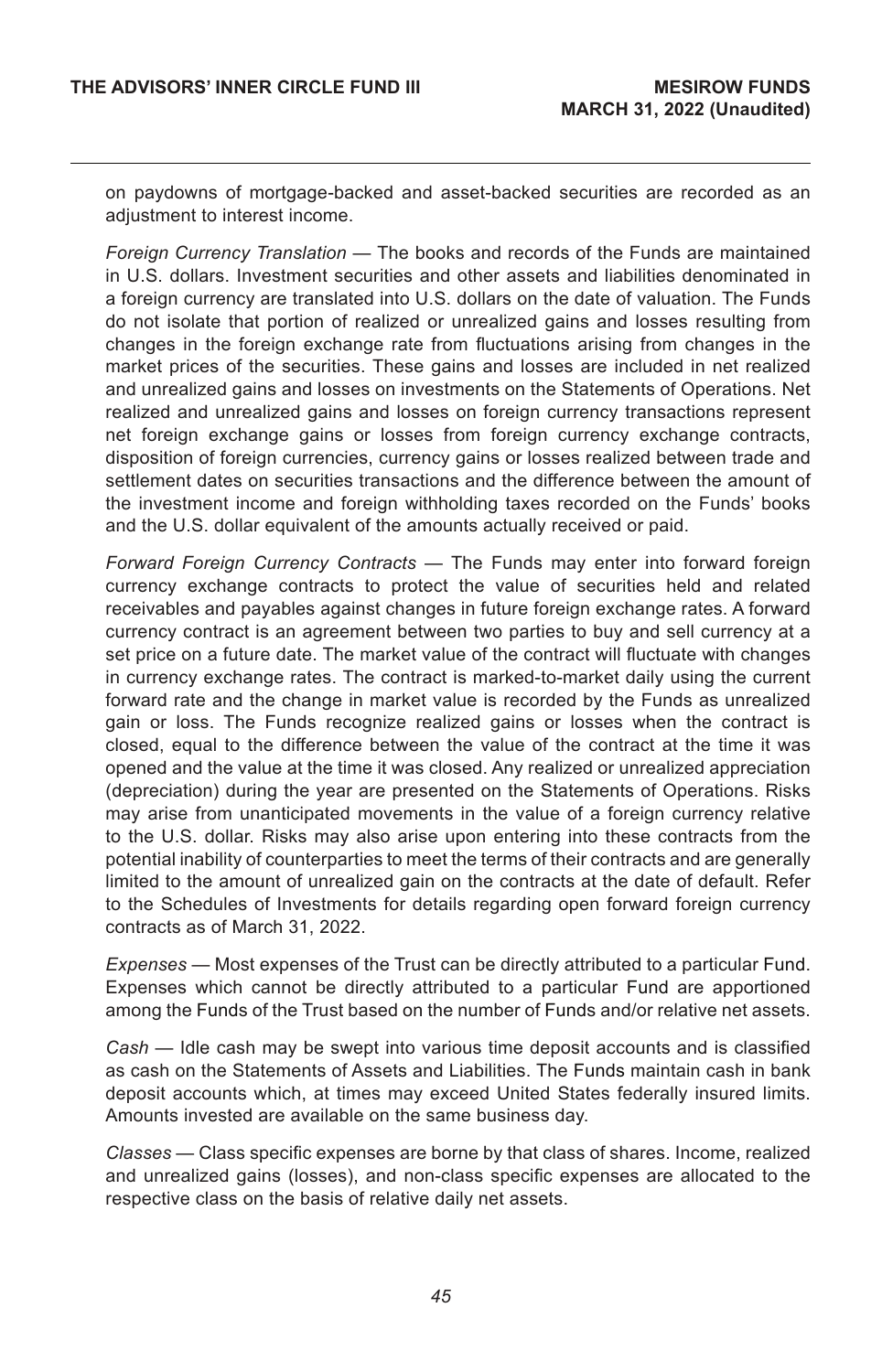*Dividends and Distributions to Shareholders —* The Enhanced Core Plus Fund distributes its net investment income quarterly and makes distributions of its net realized capital gains, if any, at least annually. The High Yield Fund distributes its net investment income monthly and makes distributions of its net realized capital gains, if any, at least annually. The Small Company Sustainability Fund distributes its net investment income, and makes distributions of its net realized capital gains, if any, at least annually. If you own Fund shares on a Fund's record date, you will be entitled to receive the distribution. All distributions are recorded on ex-dividend date.

*Redemption Fees* — The High Yield Fund imposes a 1.00% redemption fee on the value of the Institutional Shares and Investor shares redeemed fewer than 90 days from the date of purchase. The redemption fee is recorded as an increase to paid-in capital. The High Yield Fund, Institutional Shares and Investor Shares imposed redemption fees of \$1,585 and \$836, for the year ended September 30, 2021, respectively. The High Yield Fund did not impose redemption fees for the period ended March 31, 2022.

*Loan Obligations* — To the extent consistent with its investment objective and strategies, certain Funds may invest in U.S. dollar denominated fixed and floating-rate loans ("Loans") arranged through private negotiations between one or more financial institutions ("Lenders"). A Fund's investments in such Loans may be in the form of participations in Loans ("Obligations") or assignments of all or a portion of Loans from third parties. Obligations typically result in a Fund having a contractual relationship with the Lenders. A Fund has the right to receive payments of principal, interest and any fees to which it is entitled from the Lender selling the Obligation only upon receipt by the Lender of the payments from the borrower. In connection with purchasing Obligations, a Fund generally has neither right to enforce compliance by the borrower with the terms of the loan agreement relating to the Loan, nor any rights of set-off against the borrower, and a Fund will not benefit directly from any collateral supporting the Loan in which it has purchased the Obligation. As a result, a Fund assumes the credit risk of both the borrower and the Lender that is selling the Obligation. Unfunded commitments represent the remaining obligation of a Fund to the borrower. At any point in time, up to the maturity date of the issue, the borrower may demand the unfunded portion. As of March 31, 2022, the High Yield Fund held an unfunded commitment to FCG Acquisitions, Inc. Amendment, No. 1 Delayed Draw, Term Loan, 2nd Lien with an unfunded par and fair value amount of 167,200 and \$(3,344), respectively.

*Restricted Securities* —As of March 31, 2022, the High Yield Fund owned private placement investments that were purchased through private offerings or acquired through initial public offerings or acquired through restructuring and cannot be sold without prior registration under the Securities Act of 1933 or pursuant to an exemption therefrom. In addition, the Funds have generally agreed to further restrictions on the disposition of certain holdings as set forth in various agreements entered into in connection with the purchase of these investments. These investments are valued at fair value as determined in accordance with the procedures approved by the Board.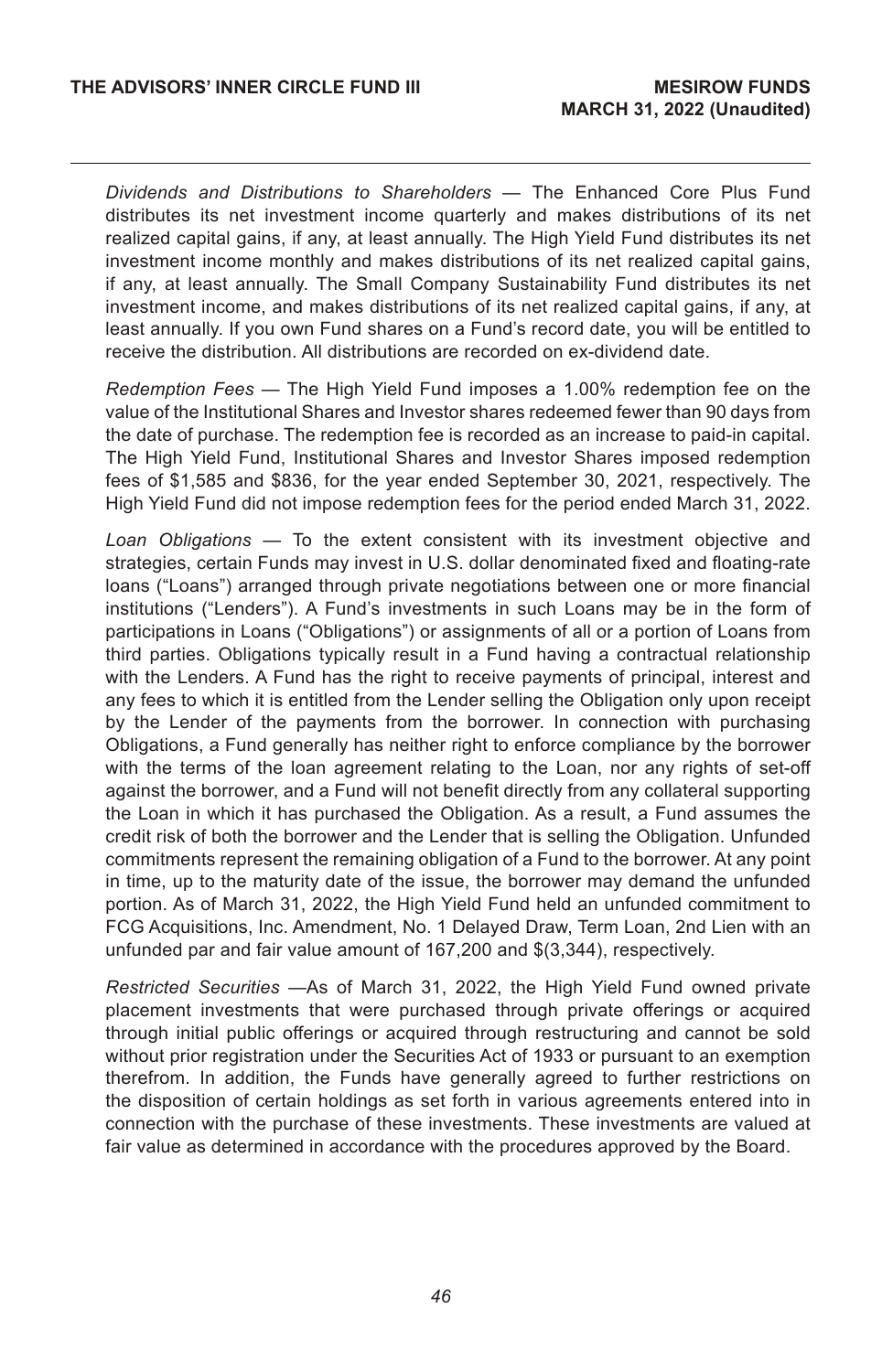The acquisition dates of these investments, the enforceable right to acquire these securities, along with their cost and values at March 31, 2022, were as follows:

| <b>High Yield Fund</b>                                    | Number of Shares | Acquisition<br>Date | Right to<br>Acquire<br>Date | Cost      | <b>Market Value</b> | % of Net<br>Assets |
|-----------------------------------------------------------|------------------|---------------------|-----------------------------|-----------|---------------------|--------------------|
| <b>COMMON STOCK</b><br>24 Hour Fitness<br>Worldwide, Inc. | 90.461           | 12/29/20            | 12/29/20                    | \$601.017 | \$45.231            | 0.1%               |
| PREFERRED STOCK<br>24 Hour Fitness<br>Worldwide, Inc.     | 22.590           | 12/29/20            | 12/29/20                    | 30,496    | 22,590              | 0.0%               |
|                                                           |                  |                     |                             | \$631.513 | \$67,821            | 0.1%               |

#### **3. Transactions with Affiliates:**

Certain officers of the Trust are also employees of SEI Investments Global Funds Services (the "Administrator"), a wholly owned subsidiary of SEI Investments Company, and/or SEI Investments Distribution Co. (the "Distributor"). Such officers are paid no fees by the Trust, other than the Chief Compliance Officer ("CCO") as described below, for serving as officers of the Trust.

The services provided by the CCO and his staff are paid for by the Trust as incurred. The services include regulatory oversight of the Trust's Advisors and service providers as required by SEC regulations. The CCO's services and fees have been approved by and are reviewed by the Board.

### **4. Administration, Distribution, Shareholder Servicing, Custodian and Transfer Agent Agreements:**

The Funds and the Administrator are parties to an Administration Agreement under which the Administrator provides administration services to the Funds. For these services, the Administrator is paid an asset based fee, which will vary depending on the number of share classes and the average daily net assets of the Funds. For the period ended March 31, 2022, the Enhanced Core Plus Fund, the High Yield Fund and the Small Company Sustainability Fund each paid \$57,343 for these services, respectively.

The Funds have adopted the Distribution Plan (the "Plan") for the Investor Shares. Under the Plan, the Distributor or financial intermediaries may receive up to 0.25% of the average daily net assets of the Investor Shares as compensation for distribution and shareholder services. The Plan is characterized as a compensation plan since the distribution fee will be paid to the Distributor without regard to the distribution or shareholder service expenses incurred by the Distributor or the amount of payments made to financial intermediaries. The Trust intends to operate the Plan in accordance with its terms and with Financial Industry Regulatory Authority ("FINRA") rules concerning sales charges.

Brown Brothers Harriman & Co. acts as custodian (the "Custodian") for the Funds. The Custodian plays no role in determining the investment policies of the Funds or which securities are to be purchased or sold by the Funds.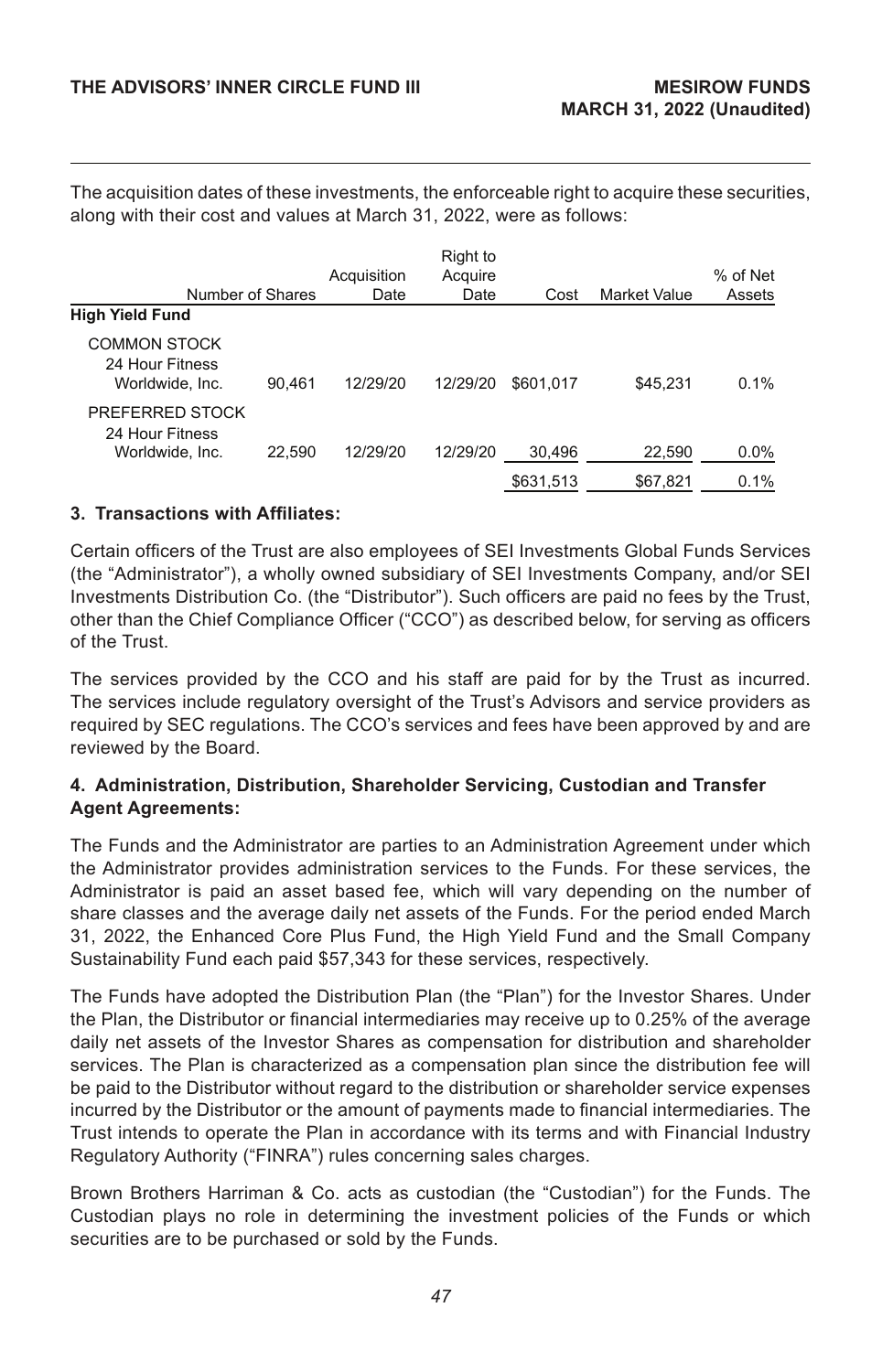DST Systems, Inc., serves as the transfer agent and dividend disbursing agent for the Fund under a transfer agency agreement with the Trust.

The Funds may earn cash management credits which can be used to offset transfer agency expenses. For the period ended March 31, 2022, the Enhanced Core Plus Fund, the High Yield Fund and the Small Company Sustainability Fund earned credits of \$4, \$6 and \$4, respectively, which were used to offset transfer agent expenses. These amounts are labeled as "Fees Paid Indirectly" on the Statements of Operations.

#### **5. Investment Advisory Agreement:**

Under the terms of an investment advisory agreement, the Adviser provides investment advisory services to the Enhanced Core Plus Fund, the High Yield Fund and the Small Company Sustainability Fund at a fee calculated at an annual rate of 0.37%, 0.55% and 0.75%, respectively of the Funds' average daily net assets.

For each Fund, the Adviser has contractually agreed to reduce its fees and/or reimburse expenses to the extent necessary to keep the Funds' total annual Fund operating expenses (excluding interest, taxes, brokerage commissions, 12b-1 fees, shareholder servicing fees, acquired fund fees and expenses and non-routine expenses (collectively, "excluded expenses")) for Institutional Shares and Investor Shares from exceeding certain levels as set forth below until January 31, 2023. This agreement may be terminated by: (i) the Board, for any reason at any time; or (ii) the Adviser, upon ninety (90) days' prior written notice to the Trust, effective as of the close of business on January 31, 2023. In addition, the Advisor may receive from the Fund the difference between the total annual Fund operating expenses (not including excluded expenses) and the contractual expense limit to recoup all or a portion of its prior fee waivers or expense reimbursements made during the three-year period preceding the recoupment if at any point total annual Fund operating expenses (not including excluded expenses) are below the contractual expense limit (i) at the time of the fee waiver and/or expense reimbursement and (ii) at the time of the recoupment.

Accordingly, the contractual expense limitations for each Fund are as follows:

|                                           | Institutional |                        |
|-------------------------------------------|---------------|------------------------|
|                                           | <b>Shares</b> | <b>Investor Shares</b> |
| Enhanced Core Plus Fund                   | 0.54%         | 0.79%                  |
|                                           | 0.75%         | 1 00%                  |
| <b>Small Company Sustainability Fund </b> | 0.98%         | 1 23%                  |

At March 31, 2022, the amount the Adviser may seek as reimbursement of previously waived fees and reimbursed expenses is as follows:

|                                          | 2023      | 2024      | 2025      | Total     |
|------------------------------------------|-----------|-----------|-----------|-----------|
| Enhanced Core Plus Fund                  | \$163,678 | \$317.431 | \$261.290 | \$742.399 |
| High Yield Fund                          | 326.981   | 296.092   | 273.094   | 896.167   |
| <b>Small Company Sustainability Fund</b> | 293.439   | 241.743   | 225.872   | 761.054   |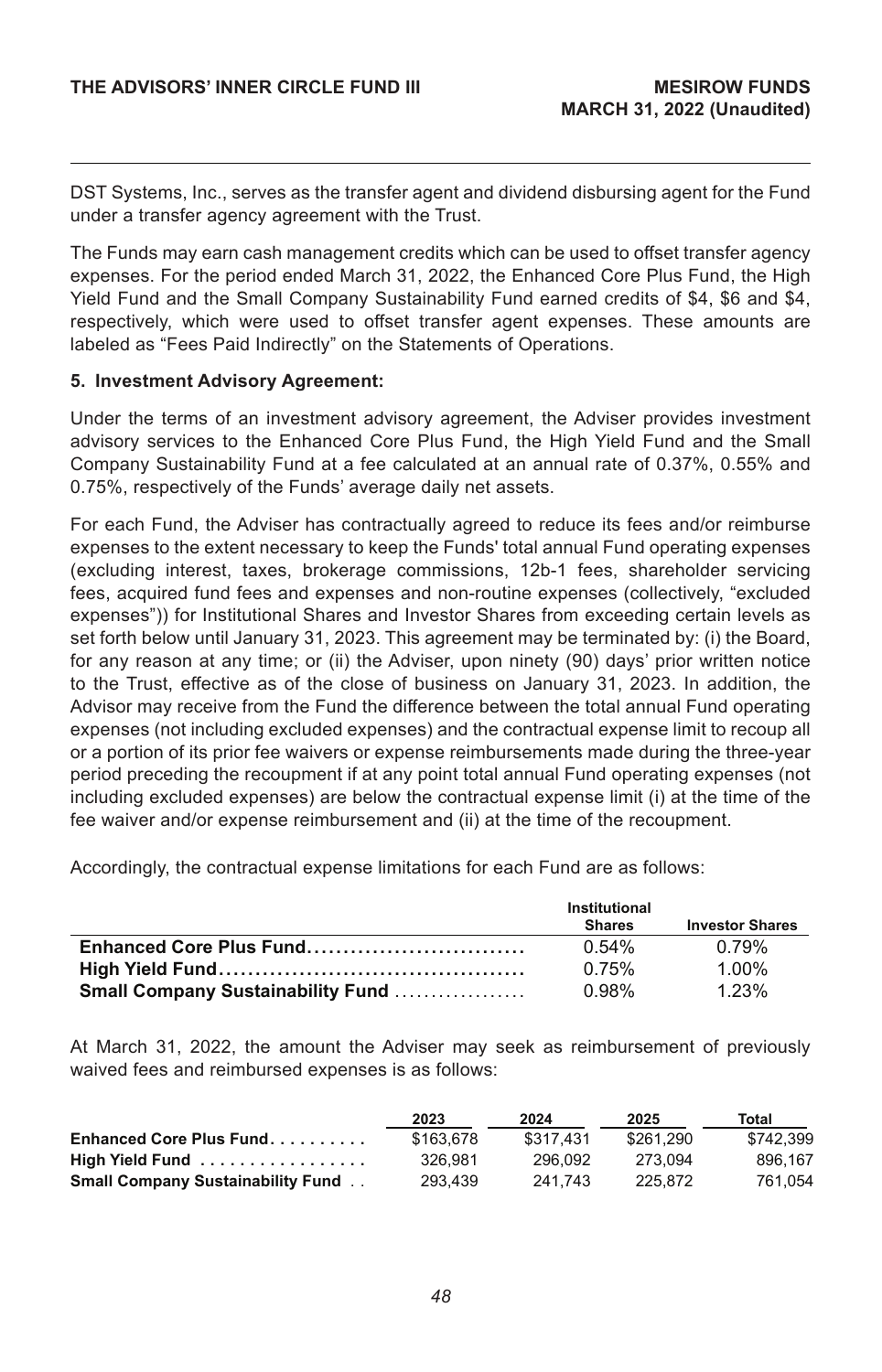### **6. Shares Transactions:**

| <b>Enhanced Core Plus Fund</b>                      | <b>Six Months</b><br>Ended<br>March 31.<br>2022<br>(Unaudited) | Year Ended<br>September 30,<br>2021 |
|-----------------------------------------------------|----------------------------------------------------------------|-------------------------------------|
| Institutional Shares                                |                                                                |                                     |
|                                                     | 291                                                            | 643.063                             |
| Reinvestment of Dividends and Distributions         | 14.552                                                         | 11.657                              |
|                                                     | (13, 411)                                                      | (12, 240)                           |
| Net Institutional Shares Capital Share Transactions | 1.432                                                          | 642.480                             |
| <b>Investor Shares</b>                              |                                                                |                                     |
|                                                     | 2.348                                                          | 14.505                              |
| Reinvestment of Dividends and Distributions         | 387                                                            | 251                                 |
|                                                     | (448)                                                          | (159)                               |
| Net Investor Shares Capital Share Transactions      | 2.287                                                          | 14,597                              |
|                                                     | 3.719                                                          | 657,077                             |

|                                                     | <b>Six Months</b><br>Ended |                       |
|-----------------------------------------------------|----------------------------|-----------------------|
|                                                     | March 31.                  | Year Ended            |
| <b>High Yield Fund</b>                              | 2022<br>(Unaudited)        | September 30,<br>2021 |
|                                                     |                            |                       |
| Institutional Shares                                |                            |                       |
|                                                     | 1.514.685                  | 1.984.033             |
| Reinvestment of Dividends and Distributions         | 247,148                    | 266.428               |
|                                                     | (1,773,561)                | (815,077)             |
| Net Institutional Shares Capital Share Transactions | (11, 728)                  | 1.435.384             |
| <b>Investor Shares</b>                              |                            |                       |
|                                                     | 363,931                    | 536.135               |
| Reinvestment of Dividends and Distributions         | 31.217                     | 19.658                |
|                                                     | (367,289)                  | (76, 245)             |
| Net Investor Shares Capital Share Transactions      | 27,859                     | 479.548               |
|                                                     | 16.131                     | 1.914.932             |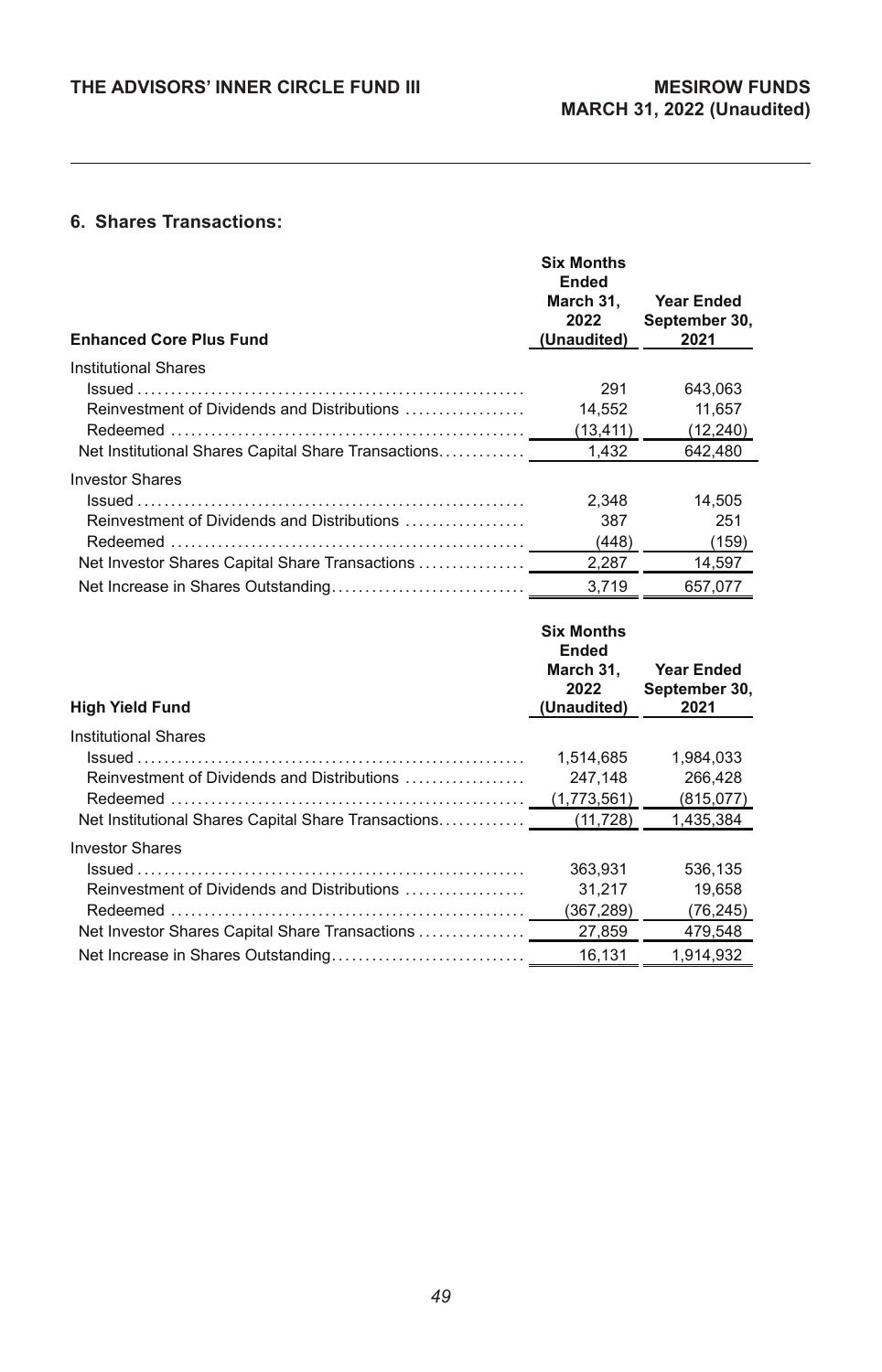| <b>Small Company Sustainability Fund</b>                                                                       | <b>Six Months</b><br>Ended<br>March 31.<br>2022<br>(Unaudited) | Year Ended<br>September 30,<br>2021 |
|----------------------------------------------------------------------------------------------------------------|----------------------------------------------------------------|-------------------------------------|
| Institutional Shares                                                                                           |                                                                |                                     |
|                                                                                                                | 5.844                                                          | 10.145                              |
| Reinvestment of Dividends and Distributions                                                                    | 220.980                                                        | 3.976                               |
|                                                                                                                | (5,625)                                                        | (32, 719)                           |
| Net Institutional Shares Capital Share Transactions                                                            | 221.199                                                        | (18,598)                            |
| <b>Investor Shares</b>                                                                                         |                                                                |                                     |
|                                                                                                                | 827                                                            | 2,454                               |
| Reinvestment of Dividends and Distributions                                                                    | 472                                                            |                                     |
|                                                                                                                | (697)                                                          | (814)                               |
| Net Investor Shares Capital Share Transactions                                                                 | 602                                                            | 1,640                               |
| Net Increase (Decrease) in Shares Outstanding<br>Amount designated as "-" are \$0 or have been rounded to \$0. | 221.801                                                        | (16, 958)                           |

#### **7. Investment Transactions:**

The cost of security purchases and the proceeds from security sales other than short-term securities and U.S. government, for the period ended March 31, 2022, were as follows:

|  | Purchases  | Sales      |
|--|------------|------------|
|  |            |            |
|  | 23.688.253 | 27.224.951 |
|  |            | 7.580.167  |

Additionally, the Enhanced Core Plus Fund had \$5,232,003 and \$5,097,772 in long-term U.S. government purchases and sales, respectively.

#### **8. Federal Tax Information:**

The amount and character of income and capital gain distributions to be paid, if any, are determined in accordance with Federal income tax regulations, which may differ from U.S. GAAP. As a result, net investment income (loss) and net realized gain (loss) on investment transactions for a reporting period may differ significantly from distributions during such period. These book/tax differences may be temporary or permanent. Permanent differences are reclassified among capital accounts in the financial statements to reflect their tax character. Temporary differences arise when certain items of income, expense, gain, or loss are recognized in different periods for financial statement and tax purposes; these differences will reverse at some time in the future. To the extent these differences are permanent, they are charged or credited to distributable earnings or paid-in-capital, as appropriate, in the period that the differences arise. The permanent difference in the current year are primarily attributable to different treatment for gains and losses on paydowns of mortgage and asset backed securities for tax purposes, distribution reclassification, foreign currency translations, premium amortization on callable bonds, perpetual bond adjustments and section 988 transactions and reclassification of long term capital gain distribution on REITs.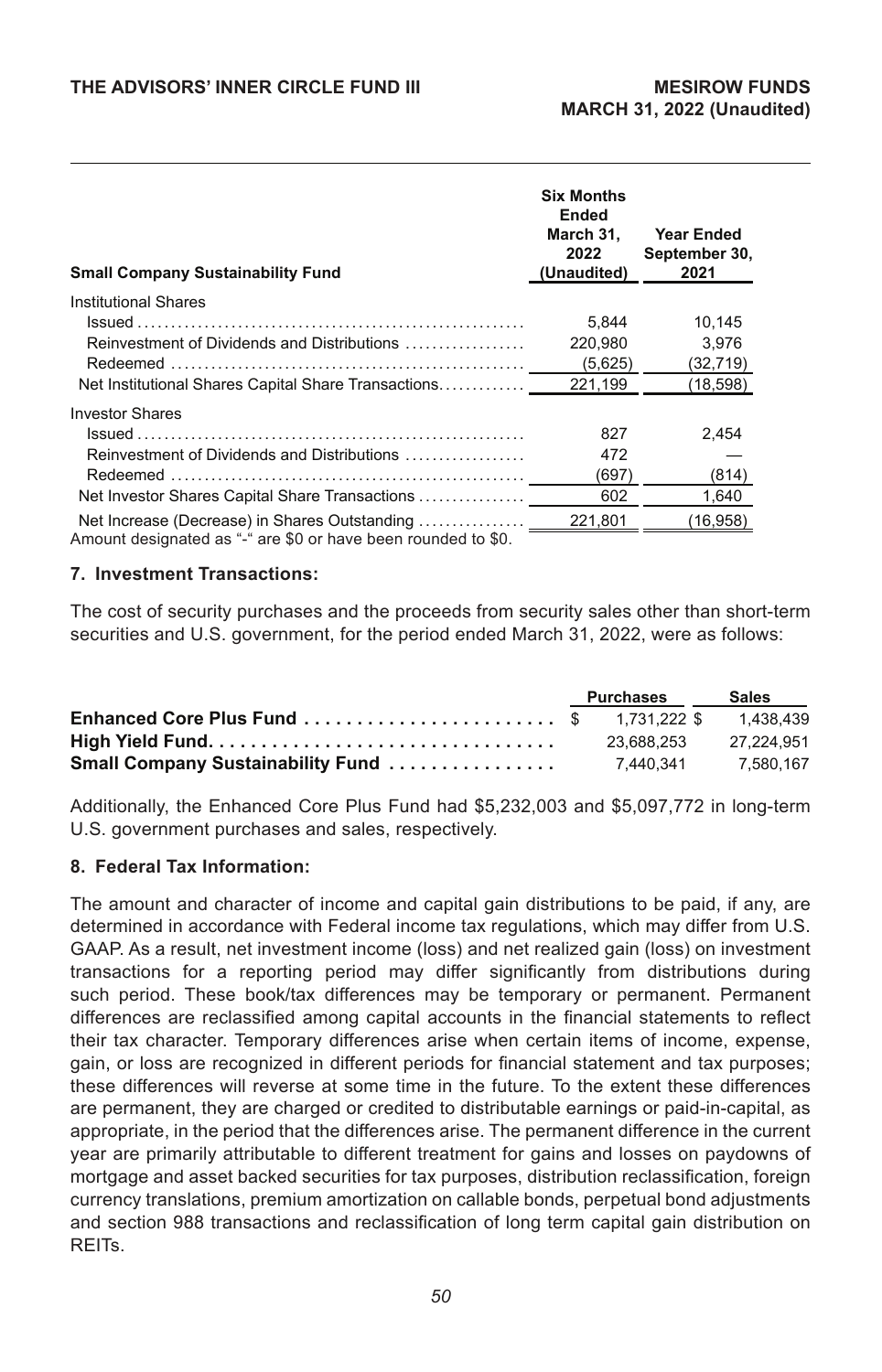The tax character of dividends and distributions paid during the years ended September 30, 2021 and September 30, 2020 was as follows:

|                                          | Ordinary<br>Income | Long-Term<br><b>Capital Gain</b> | Total     |
|------------------------------------------|--------------------|----------------------------------|-----------|
| <b>Enhanced Core Plus Fund</b>           |                    |                                  |           |
|                                          | 420.062 \$         | $8.011$ \$                       | 428.073   |
|                                          | 250.113            | 102.601                          | 352.714   |
| <b>High Yield Fund</b>                   |                    |                                  |           |
|                                          | 4.546.570          |                                  | 4.546.570 |
|                                          | 3.352.690          |                                  | 3.352.690 |
| <b>Small Company Sustainability Fund</b> |                    |                                  |           |
|                                          | 46.677             |                                  | 46.677    |
|                                          | 792.962            |                                  | 792.962   |

As of September 30, 2021, the components of Distributable Earnings on a tax basis were as follows:

|                                       | <b>Enhanced</b><br><b>Core Plus</b><br>Fund |    | <b>High Yield</b><br><b>Fund</b> |    | Small<br>Company<br>Sustainability<br><b>Fund</b> |
|---------------------------------------|---------------------------------------------|----|----------------------------------|----|---------------------------------------------------|
| Undistributed Ordinary Income \$      | 22.077                                      | S. | 1.166.470                        | S. | 1,531,401                                         |
| Undistributed Long-Term Capital Gains | 120.482                                     |    | 233.681                          |    | 808.792                                           |
| Unrealized Appreciation               | 286.335                                     |    | 1.949.102                        |    | 1.379.277                                         |
| Other Temporary Differences           | 14.215                                      |    |                                  |    |                                                   |
|                                       | 443.109                                     |    | 3,349,253                        |    | 3.719.471                                         |

For Federal income tax purposes the difference between Federal tax cost and book cost primarily relates to interest from perpetual bonds, premium amortization of callable bonds, and wash sales. The Federal tax cost and aggregate gross unrealized appreciation and depreciation for the investments (including foreign currency and derivatives, if applicable) held by the Funds at March 31, 2022, were as follows:

|                                     | Federal<br><b>Tax Cost</b> | Aggregate<br>Gross<br>Unrealized<br>Appreciation | Aggregate<br>Gross<br><b>Unrealized</b><br><b>Depreciation</b> | <b>Net Unrealized</b><br>Appreciation<br>(Depreciation) |
|-------------------------------------|----------------------------|--------------------------------------------------|----------------------------------------------------------------|---------------------------------------------------------|
| Enhanced Core Plus Fund             | \$22,318,999               | \$.<br>6.946                                     | $(1,295,840)$ \$<br>\$                                         | (1,288,894)                                             |
| High Yield Fund                     | 67.585.998                 | 1.468.231                                        | (3.560.094)                                                    | (2,091,863)                                             |
| <b>Small Company Sustainability</b> |                            |                                                  |                                                                |                                                         |
| Fund                                | 10,974,195                 | 1,665,199                                        | (317, 559)                                                     | 1,347,640                                               |

#### **9. Concentration of Risks:**

As with all management investment companies, a shareholder in each Fund is subject to the risk that his or her investment could lose money. The Funds are subject to the principal risks noted below, any of which may adversely affect the Funds' net asset value ("NAV") and ability to meet its investment objective.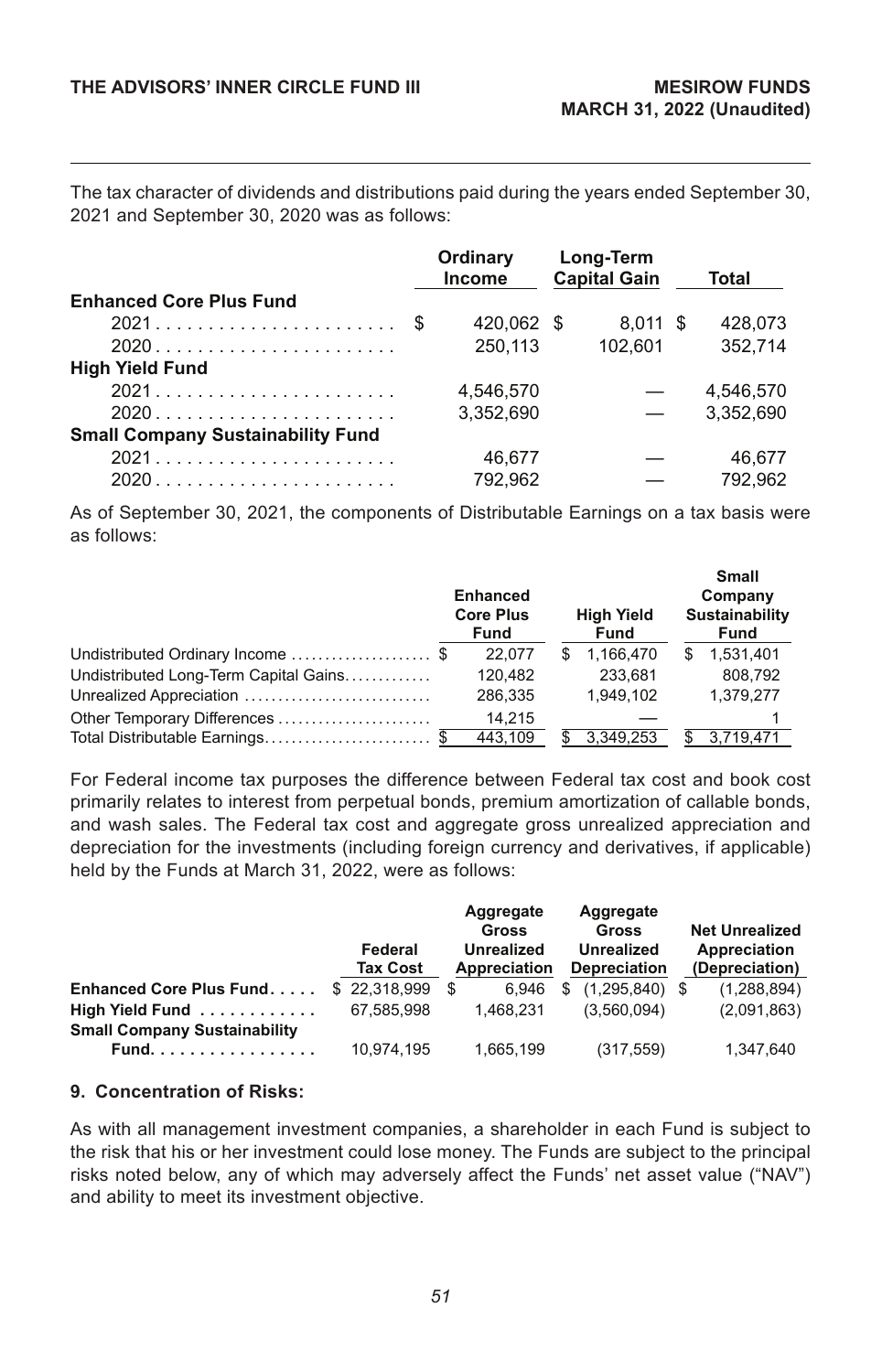Asset-Backed Securities Risk *(Enhanced Core Plus Fund and High Yield Fund)* — Payment of principal and interest on asset-backed securities is dependent largely on the cash flows generated by the assets backing the securities. Securitization trusts generally do not have any assets or sources of funds other than receivables and related property they own, and asset-backed securities are generally not insured or guaranteed by the related sponsor or any other entity. Asset-backed securities may be more illiquid than more conventional types of fixed income securities that the Fund may acquire.

Bank Loans Risk *(Enhanced Core Plus Fund and High Yield Fund)* — Investments in bank loans (through both assignments and participations) are generally subject to the same risks as investments in other types of debt instruments, including, in many cases, investments in junk bonds. There may be limited public information available regarding bank loans and bank loans may be difficult to value. If the Fund holds a bank loan through another financial institution, or relies on a financial institution to administer the loan, its receipt of principal and interest on the loan may be subject to the credit risk of that financial institution. It is possible that any collateral securing a loan may be insufficient or unavailable to the Fund, and that the Fund's rights to collateral may be limited by bankruptcy or insolvency laws. In addition, the secondary market for bank loans may be subject to irregular trading activity, wide bid/ask spreads, and extended trade settlement periods, which may cause the Fund to be unable to realize the full value of its investment in a bank loan.

Bank loans may not be considered "securities," and purchasers, such as the Fund, therefore may not be entitled to rely on the anti-fraud protections of the federal securities laws.

Below Investment Grade Securities (Junk Bonds) Risk *(Enhanced Core Plus Fund and High Yield Fund)* — Fixed income securities rated below investment grade (junk bonds) involve greater risks of default or downgrade and are generally more volatile than investment grade securities because the prospect for repayment of principal and interest of many of these securities is speculative. Because these securities typically offer a higher rate of return to compensate investors for these risks, they are sometimes referred to as "high yield bonds," but there is no guarantee that an investment in these securities will result in a high rate of return.

Convertible Securities and Preferred Stocks Risk *(Enhanced Core Plus Fund and High Yield Fund)* — Convertible and preferred securities have many of the same characteristics as stocks, including many of the same risks. In addition, convertible securities may be more sensitive to changes in interest rates than stocks. Convertible securities may also have credit ratings below investment grade, meaning that they carry a higher risk of failure by the issuer to pay principal and/or interest when due.

Corporate Fixed Income Securities Risk *(Enhanced Core Plus Fund and High Yield Fund)*  — Corporate fixed income securities respond to economic developments, especially changes in interest rates, as well as perceptions of the creditworthiness and business prospects of individual issuers.

Credit Risk *(Enhanced Core Plus Fund and High Yield Fund)* — The risk that the issuer of a security or the counterparty to a contract will default or otherwise become unable to honor a financial obligation.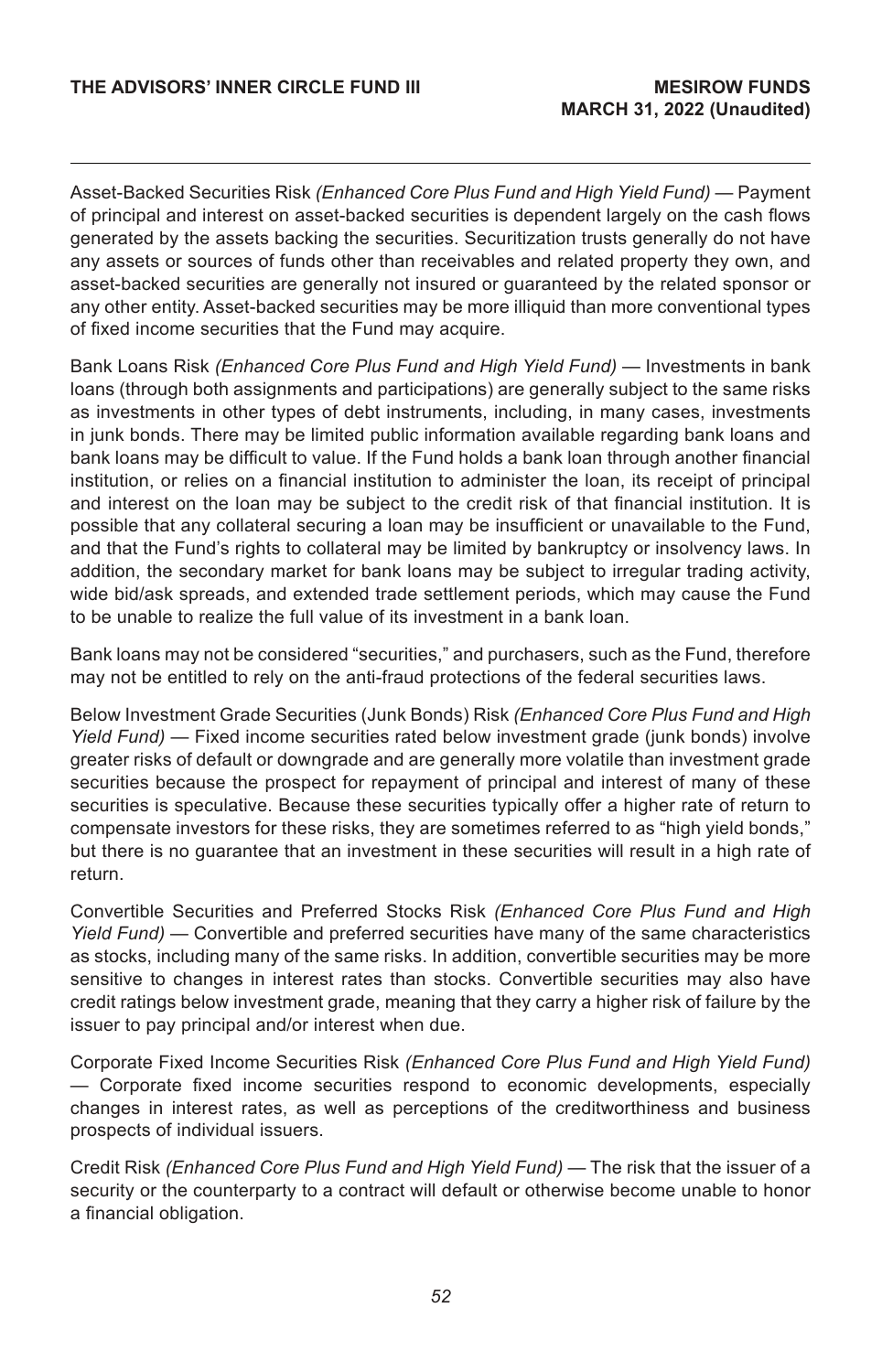Derivatives Risk *(Enhanced Core Plus Fund and High Yield Fund)* — The Fund's use of futures, options and swaps is subject to market risk, leverage risk, correlation risk and liquidity risk. Leverage risk, liquidity risk and market risk are described below. Many overthe-counter (OTC) derivative instruments will not have liquidity beyond the counterparty to the instrument. Correlation risk is the risk that changes in the value of the derivative may not correlate perfectly with the underlying asset, rate or index. The Fund's use of OTC options and swaps is also subject to credit risk and valuation risk. Valuation risk is described below. Credit risk is described above. Each of these risks could cause the Fund to lose more than the principal amount invested in a derivative instrument. Some derivatives have the potential for unlimited loss, regardless of the size of the Fund's initial investment. The other parties to certain derivative contracts present the same types of credit risk as issuers of fixed income securities. The Fund's use of derivatives may also increase the amount of taxes payable by shareholders. Both U.S. and non-U.S. regulators are in the process of adopting and implementing regulations governing derivatives markets, the ultimate impact of which remains unclear.

Duration Risk *(Enhanced Core Plus Fund and High Yield Fund)* — The longer-term securities in which the Fund may invest tend to be more volatile than shorter-term securities. A portfolio with a longer average portfolio duration is more sensitive to changes in interest rates than a portfolio with a shorter average portfolio duration.

Emerging Markets Risk *(Enhanced Core Plus Fund and High Yield Fund)* — Emerging market countries are those countries that are: (i) characterized as developing or emerging by any of the World Bank, the United Nations, the International Finance Corporation, or the European Bank for Reconstruction and Development; (ii) included in an emerging markets index by a recognized index provider; or (iii) countries with similar developing or emerging characteristics as countries classified as emerging market countries pursuant to subparagraph (i) and (ii) above, in each case determined at the time of purchase. Emerging market countries may be more likely to experience political turmoil or rapid changes in market or economic conditions than more developed countries. Emerging market countries often have less uniformity in accounting and reporting requirements and unreliable securities valuation. It is sometimes difficult to obtain and enforce court judgments in such countries and there is often a greater potential for nationalization and/or expropriation of assets by the government of an emerging market country. In addition, the financial stability of issuers (including governments) in emerging market countries may be more precarious than in other countries. As a result, there will tend to be an increased risk of price volatility associated with the Fund's investments in emerging market and countries, which may be magnified by currency fluctuations relative to the U.S. dollar.

Equity Market Risk *(High Yield Fund and Small Company Sustainability Fund)* — The risk that stock prices will fall over short or extended periods of time.

Exchange-Traded Funds (ETFs) Risk *(Enhanced Core Plus Fund, High Yield Fund and Small Company Sustainability Fund)* — The risks of owning shares of an ETF generally reflect the risks of owning the underlying securities the ETF is designed to track, although lack of liquidity in an ETF could result in its value being more volatile than the underlying portfolio securities. When the Fund invests in an ETF, in addition to directly bearing the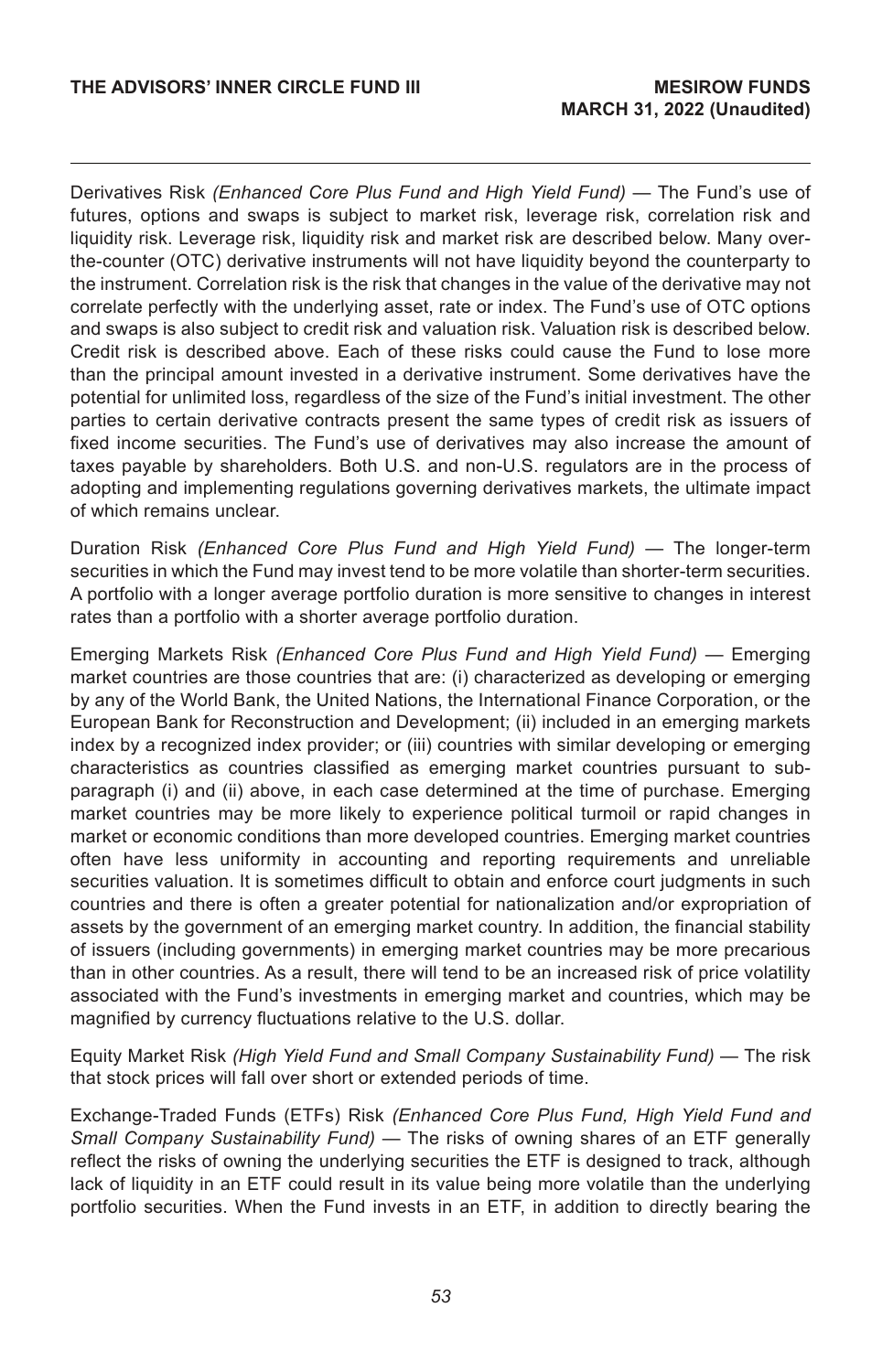expenses associated with its own operations, it will bear a pro rata portion of the ETF's expenses.

Extension Risk *(Enhanced Core Plus Fund and High Yield Fund)* — The risk that rising interest rates may extend the duration of a fixed income security, typically reducing the security's value.

Fixed Income Market Risk *(Enhanced Core Plus Fund and High Yield Fund)* — The prices of the Fund's fixed income securities respond to economic developments, particularly interest rate changes, as well as to perceptions about the creditworthiness of individual issuers, including governments and their agencies. Generally, the Fund's fixed income securities will decrease in value if interest rates rise and vice versa. In a low interest rate environment, risks associated with rising rates are heightened. Declines in dealer marketmaking capacity as a result of structural or regulatory changes could decrease liquidity and/or increase volatility in the fixed income markets. In the case of foreign securities, price fluctuations will reflect international economic and political events, as well as changes in currency valuations relative to the U.S. dollar. In response to these events, the Fund's value may fluctuate and/or the Fund may experience increased redemptions from shareholders, which may impact the Fund's liquidity or force the Fund to sell securities into a declining or illiquid market.

Foreign Currency Risk *(Enhanced Core Plus Fund and High Yield Fund)* — As a result of the Fund's investments in securities denominated in, and/or receiving revenues in, foreign currencies, the Fund will be subject to currency risk. Currency risk is the risk that foreign currencies will decline in value relative to the U.S. dollar, in which case the dollar value of an investment in the Fund would be adversely affected.

Foreign Investment Risk *(Enhanced Core Plus Fund and High Yield Fund)* — Investing in issuers located in foreign countries poses distinct risks because political and economic events unique to a country or region will affect those markets and their issuers. These events will not necessarily affect the U.S. economy or similar issuers located in the United States. More specifically, investing in foreign issuers includes risks of adverse changes in foreign economic, political, regulatory and other conditions, changes in currency exchange rates or exchange control regulations (including limitations on currency movements and exchanges), differing accounting, auditing, financial reporting and legal standards and practices, differing securities market structures, and higher transaction costs. In certain countries, legal remedies available to investors may be more limited than those available with respect to investments in the U.S. In addition, the securities of some foreign companies may be less liquid and, at times, more volatile than securities of comparable U.S. companies. A Fund may also experience more rapid or extreme changes in value as compared to a fund that invests solely in securities of U.S. companies because the securities markets of many foreign countries are relatively small and consist of a limited number of companies representing a small number of industries. Investing in foreign issuers also poses the risk that the cost of buying, selling and holding foreign securities, including brokerage, tax and custody costs, may be higher than the costs involved in domestic transactions. In addition, investments in foreign countries are generally denominated in a foreign currency. As a result, changes in the value of those currencies compared to the U.S. dollar may affect (positively or negatively) the value of a Fund's investments. These currency movements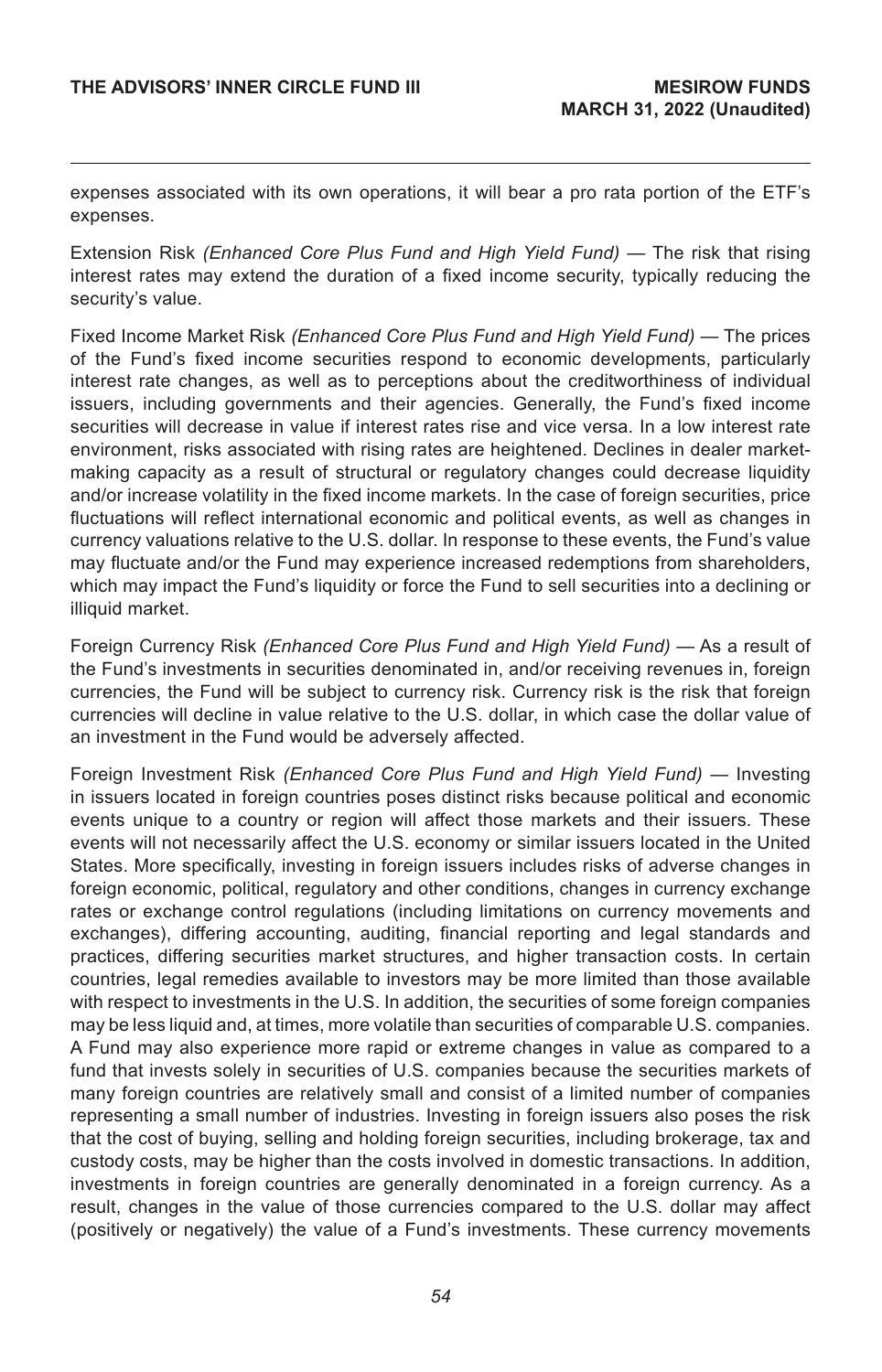may happen separately from, and in response to, events that do not otherwise affect the value of the security in the issuer's home country.

Forward Contracts *(Enhanced Core Plus Fund)* — A forward contract, also called a "forward", involves a negotiated obligation to purchase or sell a specific security or currency at a future date (with or without delivery required), which may be any fixed number of days from the date of the contract agreed upon by the parties, at a price set at the time of the contract. Forward contracts are not traded on exchanges; rather, a bank or dealer will act as agent or as principal in order to make or take deferred delivery at a later date of a specified lot of a particular security or currency for a Fund's account. Risks associated with forwards may include: (i) an imperfect correlation between the movement in prices of forward contracts and the securities or currencies underlying them; (ii) an illiquid market for forwards; (iii) difficulty in obtaining an accurate value for the forwards; and (iv) the risk that the counterparty to the forward contract will default or otherwise fail to honor its obligation. Because forwards require only a small initial investment in the form of a deposit or margin, they involve a high degree of leverage. Forwards are also subject to credit risk, liquidity risk and leverage risk, each of which is further described elsewhere in this section.

Non-deliverable forwards do not require physical delivery of the currency on the settlement date. Rather, the Fund and the counterparty agree to net the settlement by making a payment in U.S. dollars or another fully convertible currency that represents any differential between the foreign exchange rate agreed upon at the inception of the non-deliverable forward agreement and the actual exchange rate on the agreed upon future date. Nondeliverable forwards are subject to many of the risks associated with derivatives in general and other forward contracts including risks associated with fluctuation in foreign currency and the risk that the counterparty will fail to fulfill its obligations. The use of non-deliverable forwards for hedging or to increase income or gain may not be successful, resulting in losses to the Fund, and the cost of such strategies may reduce the Fund's returns.

Hybrid Preferred Securities Risk *(Enhanced Core Plus Fund)* — Hybrid preferred securities may be issued by corporations, generally in the form of interest-bearing instruments with preferred securities characteristics, or by an affiliated trust or partnership of the corporation, generally in the form of preferred interests in subordinated business trusts or similarly structured securities. Although hybrid preferred security holders generally have claims to assets in a corporate liquidation that are senior to those of traditional preferred securities, the claims of such holders are generally still subordinate to those of senior debt holders.

Interest Rate Risk *(Enhanced Core Plus Fund and High Yield Fund)* — The risk that a rise in interest rates will cause a fall in the value of fixed income securities, including U.S. Government securities, in which the Fund invests. Although U.S. Government securities are considered to be among the safest investments, they are not guaranteed against price movements due to changing interest rates. A low interest rate environment may present greater interest rate risk because there may be a greater likelihood of rates increasing and rates may increase more rapidly.

Investment Style Risk *(Enhanced Core Plus Fund, High Yield Fund and Small Company Sustainability Fund)* — The risk that the Fund's investment strategy may underperform other segments of the equity markets or the equity markets as a whole.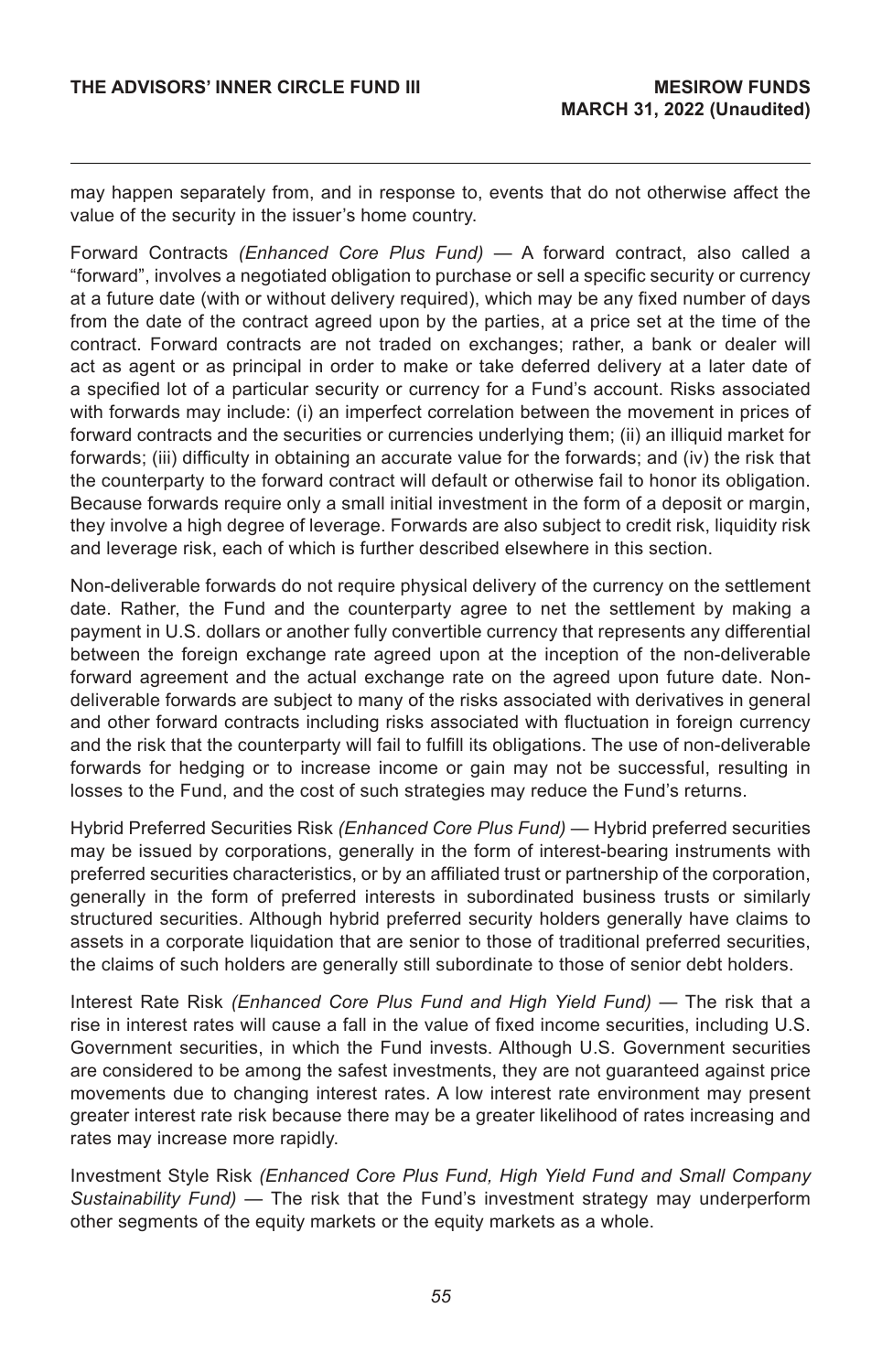Large Capitalization Risk *(High Yield Fund)* — The risk that larger, more established companies may be unable to respond quickly to new competitive challenges such as changes in technology and consumer tastes. Larger companies also may not be able to attain the high growth rates of successful smaller companies.

Leverage Risk *(Enhanced Core Plus Fund and High Yield Fund)* — The Fund's use of borrowing, derivatives and when-issued, delayed delivery or forward commitment transactions may result in the Fund's total investment exposure substantially exceeding the value of its portfolio securities and, in certain cases, the Fund's investment returns depending substantially on the performance of securities that the Fund may not directly own. The use of leverage can amplify the effects of market volatility on the Fund's share price and may also cause the Fund to liquidate portfolio positions when it would not be advantageous to do so in order to satisfy its obligations. In the case of borrowings, the Fund may experience losses if its borrowing costs exceed the investment returns on the securities purchased with the borrowed money. The Fund's use of leverage may result in a heightened risk of investment loss.

Liquidity Risk *(Enhanced Core Plus Fund, High Yield Fund and Small Company Sustainability Fund)* — The risk that certain securities may be difficult or impossible to sell at the time and the price that the seller would like. The seller may have to lower the price, sell other securities instead or forego an investment opportunity, any of which could have a negative effect on Fund management or performance.

Market Risk *(Enhanced Core Plus Fund, High Yield Fund and Small Company Sustainability Fund)* — The risk that the market value of a security may move up and down, sometimes rapidly and unpredictably. Market risk may affect a single issuer, an industry, a sector or the bond market as a whole. In addition, the impact of any epidemic, pandemic or natural disaster, or widespread fear that such events may occur, could negatively affect the global economy, as well as the economies of individual countries, the financial performance of individual companies and sectors, and the markets in general in significant and unforeseen ways. Any such impact could adversely affect the prices and liquidity of the securities and other instruments in which a Fund invests, which in turn could negatively impact the Fund's performance and cause losses on your investment in the Fund.

Master Limited Partnerships (MLPs) Risk *(High Yield Fund)* — MLPs are limited partnerships in which the ownership units are publicly traded. MLPs often own several properties or businesses (or own interests) that are related to oil and gas industries or other natural resources, but they also may finance other projects. To the extent that an MLP's interests are all in a particular industry, the MLP will be negatively impacted by economic events adversely impacting that industry. Additional risks of investing in a MLP also include those involved in investing in a partnership as opposed to a corporation, such as limited control of management, limited voting rights and tax risks. MLPs may be subject to state taxation in certain jurisdictions, which will have the effect of reducing the amount of income paid by the MLP to its investors.

Mid-Capitalization Companies Risk *(High Yield Fund)* — The risk that mid-capitalization companies in which the Fund may invest may be more vulnerable to adverse business or economic events than larger, more established companies. In particular, mid-capitalization companies may have limited product lines, markets and financial resources and may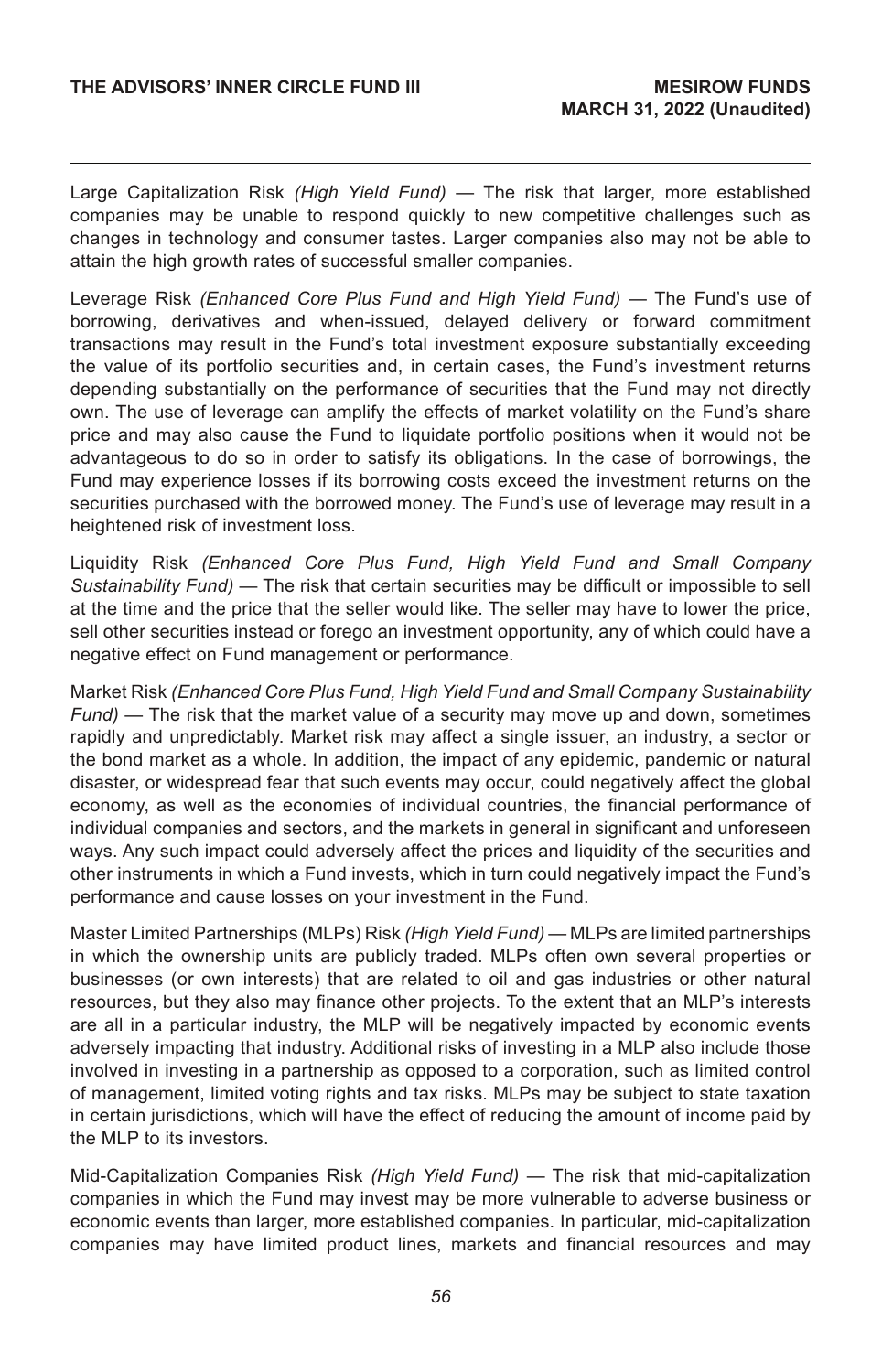depend upon a relatively small management group. Therefore, mid-capitalization stocks may be more volatile than those of larger companies. Mid-capitalization stocks may be traded over-the-counter or listed on an exchange.

Money Market Instruments Risk *(Enhanced Core Plus Fund, High Yield Fund and Small Company Sustainability Fund)* — The value of money market instruments may be affected by changing interest rates and by changes in the credit ratings of the investments. An investment in a money market fund is not a bank deposit and is not insured or guaranteed by any bank, the FDIC or any other government agency. A money market fund's sponsor has no legal obligation to provide financial support to the fund, and there should be no expectation that the sponsor will provide financial support to the fund at any time. Certain money market funds float their net asset value while others seek to preserve the value of investments at a stable net asset value (typically,\$1.00 per share). An investment in a money market fund, even an investment in a fund seeking to maintain a stable net asset value per share, is not guaranteed and it is possible for the Fund to lose money by investing in these and other types of money market funds. If the liquidity of a money market fund's portfolio deteriorates below certain levels, the money market fund may suspend redemptions (i.e., impose a redemption gate) and thereby prevent the Fund from selling its investment in the money market fund or impose a fee of up to 2% on amounts the Fund redeems from the money market fund (i.e., impose a liquidity fee). These measures may result in an investment loss or prohibit the Fund from redeeming shares when the Adviser would otherwise redeem shares. Money market funds and the securities they invest in are subject to comprehensive regulations. The enactment of new legislation or regulations, as well as changes in interpretation and enforcement of current laws, may affect the manner of operation, performance and/or yield of money market funds.

Mortgage-Backed Securities Risk *(Enhanced Core Plus Fund and High Yield Fund)* — Mortgage-backed securities are affected significantly by the rate of prepayments and modifications of the mortgage loans backing those securities, as well as by other factors such as borrower defaults, delinquencies, realized or liquidation losses and other shortfalls. Mortgage-backed securities are particularly sensitive to prepayment risk, which is described below, given that the term to maturity for mortgage loans is generally substantially longer than the expected lives of those securities; however, the timing and amount of prepayments cannot be accurately predicted. The timing of changes in the rate of prepayments of the mortgage loans may significantly affect the Fund's actual yield to maturity on any mortgage-backed securities, even if the average rate of principal payments is consistent with the Fund's expectation. Along with prepayment risk, mortgage-backed securities are significantly affected by interest rate risk, which is described above. In a low interest rate environment, mortgage loan prepayments would generally be expected to increase due to factors such as refinancing and loan modifications at lower interest rates. In contrast, if prevailing interest rates rise, prepayments of mortgage loans would generally be expected to decline and therefore extend the weighted average lives of mortgage-backed securities held or acquired by the Fund.

Municipal Securities Risk *(Enhanced Core Plus Fund and High Yield Fund)* — Municipal securities, like other fixed income securities, rise and fall in value in response to economic and market factors, primarily changes in interest rates, and actual or perceived credit quality. Rising interest rates will generally cause municipal securities to decline in value.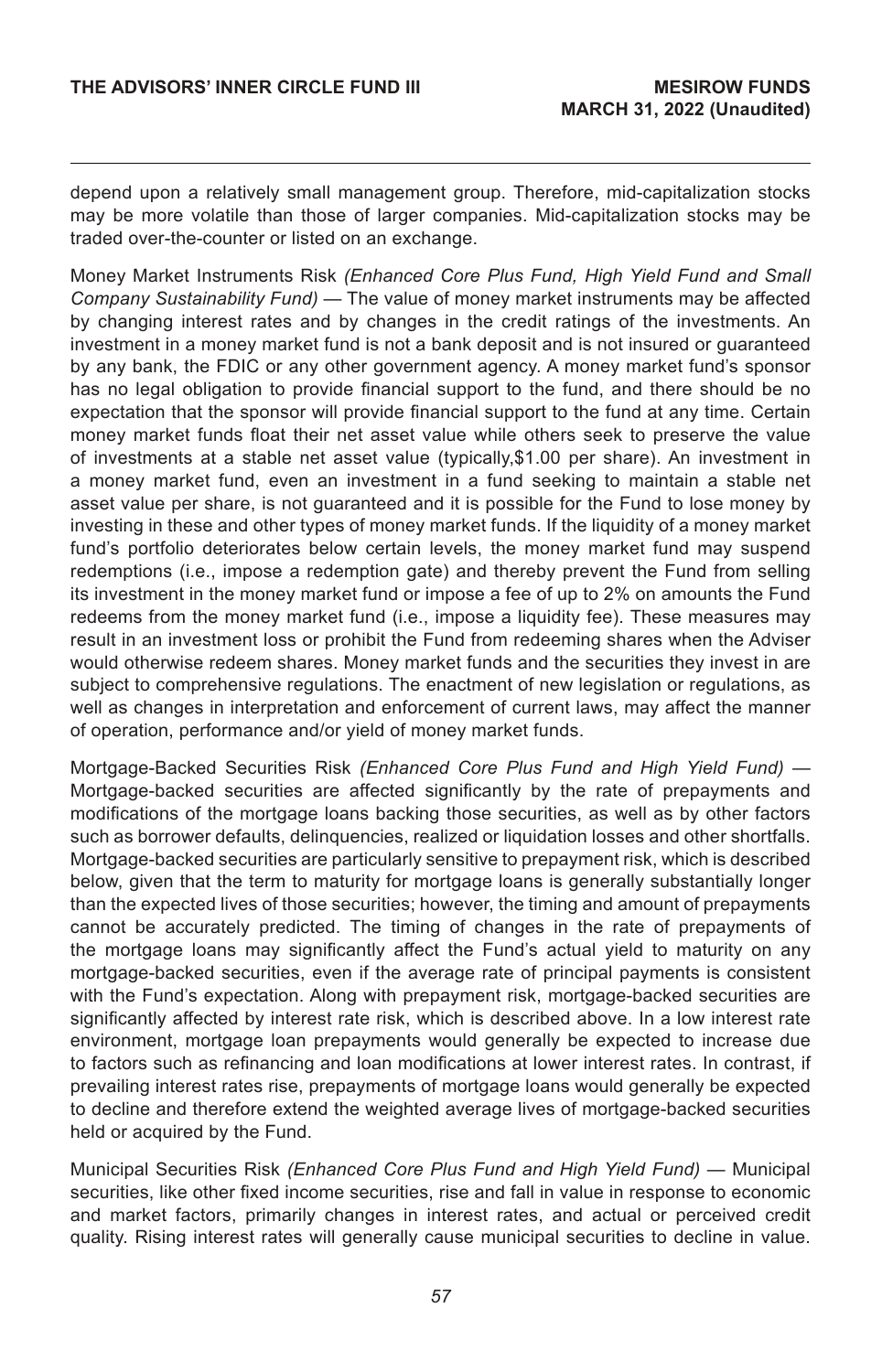Longer-term securities respond more sharply to interest rate changes than do shorterterm securities. A municipal security will also lose value if, due to rating downgrades or other factors, there are concerns about the issuer's current or future ability to make principal or interest payments. State and local governments rely on taxes and, to some extent, revenues from private projects financed by municipal securities, to pay interest and principal on municipal debt.

Poor statewide or local economic results or changing political sentiments may reduce tax revenues and increase the expenses of municipal issuers, making it more difficult for them to meet their obligations. Actual or perceived erosion of the creditworthiness of municipal issuers may reduce the value of the Fund's holdings. As a result, the Fund will be more susceptible to factors that adversely affect issuers of municipal obligations than a mutual fund that does not have as great a concentration in municipal obligations.

Portfolio Turnover Risk *(Small Company Sustainability Fund)* — The Fund is subject to portfolio turnover risk because it may buy and sell investments frequently. Such a strategy often involves higher expenses, including brokerage commissions, and may increase the amount of capital gains (in particular, short term gains) realized by the Fund. Shareholders may pay tax on such capital gains.

Prepayment Risk *(Enhanced Core Plus Fund and High Yield Fund)* — The risk that, in a declining interest rate environment, fixed income securities with stated interest rates may have the principal paid earlier than expected, requiring the Fund to invest the proceeds at generally lower interest rates.

Privately Issued Securities Risk *(High Yield Fund)* — Investment in privately placed securities may be less liquid than in publicly traded securities. Although these securities may be resold in privately negotiated transactions, the prices realized from these sales could be less than those originally paid by the Fund or less than what may be considered the fair value of such securities. Further, companies whose securities are not publicly traded may not be subject to the disclosure and other investor protection requirements that might be applicable if their securities were publicly traded.

Sector Emphasis Risk *(Small Company Sustainability Fund)* — The securities of companies in the same business sector, if comprising a significant portion of the Fund's portfolio, may in some circumstances react negatively to market conditions, interest rates and economic, regulatory or financial developments and adversely affect the value of the portfolio to a greater extent than if such securities comprised a lesser portion of the Fund's portfolio or the Fund's portfolio was diversified across a greater number of industry sectors.

Small Capitalization Companies Risk *(High Yield Fund and Small Company Sustainability Fund)* — Small capitalization companies in which the Fund may invest may be more vulnerable to adverse business or economic events than larger, more established companies. In particular, small capitalization companies may have limited product lines, markets and financial resources and may depend upon a relatively small management group. Therefore, small capitalization stocks may be more volatile than those of larger companies. Small capitalization stocks may be traded over-the-counter or listed on an exchange.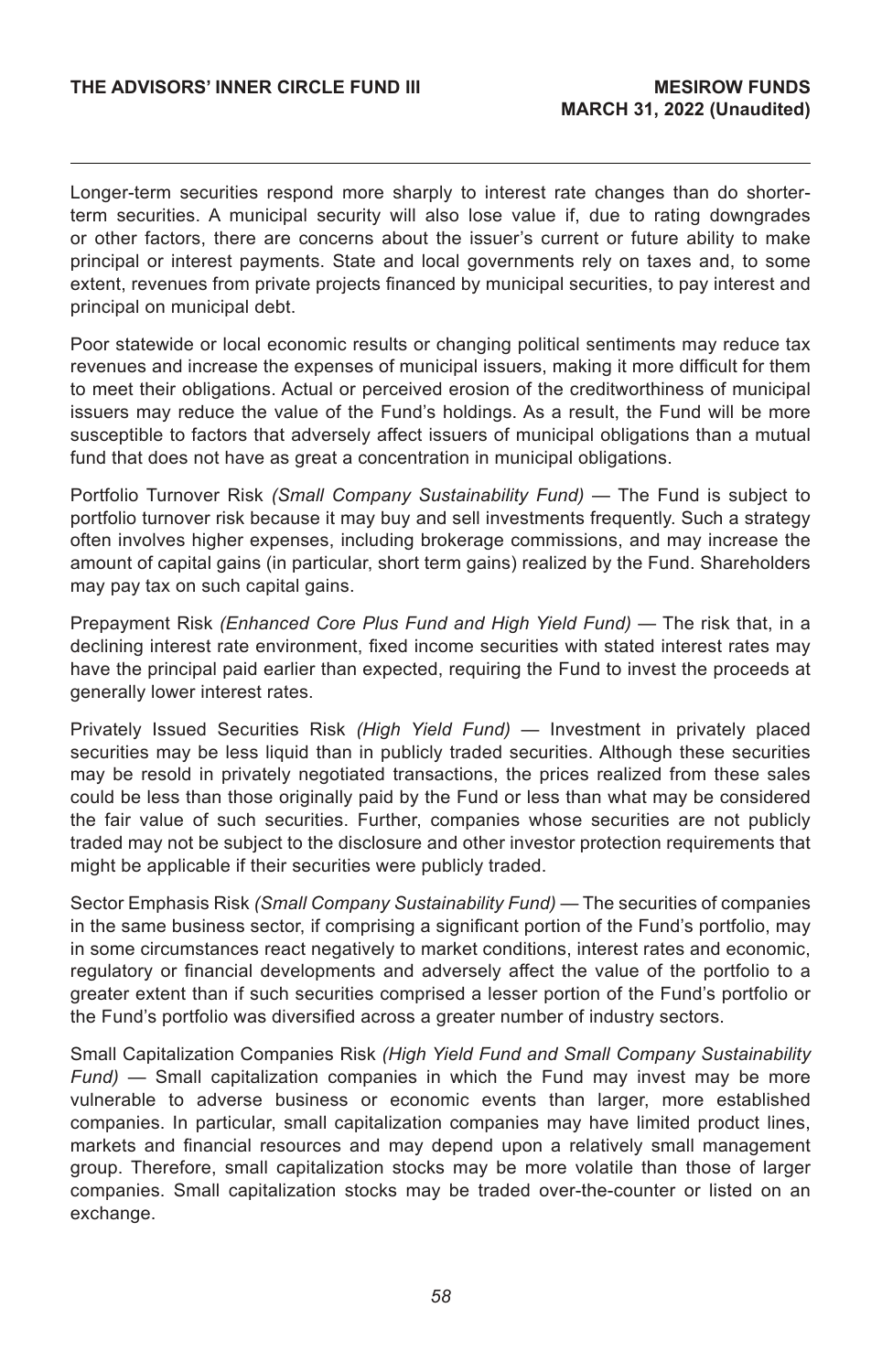Sustainability (ESG) Policy Risk *(Small Company Sustainability Fund)* — The Fund's ESG criteria exclude securities of certain issuers for non-financial reasons. Therefore, the Fund may forgo opportunities to buy certain securities when it might otherwise be advantageous to do so, or may sell securities for ESG reasons when it might be otherwise disadvantageous for it to do so. Accordingly, the Fund may underperform other funds that do not utilize an investment strategy that incorporates ESG criteria. Companies meeting the Fund's ESG criteria may be out of favor in particular market cycles and perform less well than the market as a whole. The Fund will vote proxies in a manner which is consistent with its ESG criteria, which may not always be consistent with maximizing short-term performance of the issuer. There are significant differences in interpretations of what it means for a company to have positive ESG characteristics. While the Adviser believes its definitions are reasonable, the portfolio decisions it makes may differ with other investors' or advisers' views. A company's ESG performance or the Adviser's assessment of a company's ESG performance may change over time, which could cause the Fund to temporarily hold securities that do not comply with the Fund's ESG criteria.

Trust Preferred Securities Risk *(Enhanced Core Plus Fund)* — Trust preferred securities are preferred stocks issued by a special purpose trust subsidiary backed by subordinated debt of the corporate parent. The Adviser considers trust preferred securities to be debt securities. Trust preferred securities are subject to increased credit risk and market value volatility, as well as the risk that the Fund may have to liquidate other investments in order to satisfy the distribution requirements applicable to regulated investment companies if the trust preferred security or the subordinated debt is treated as an original issue discount obligation, and thereby causes the Fund to accrue interest income without receiving corresponding cash payments. There is also the risk that the underlying obligations, and thus the trust preferred securities, may be prepaid after a stated call date or as a result of certain tax or regulatory events, resulting in a lower yield to maturity.

U.S. Government Securities Risk *(Enhanced Core Plus Fund and High Yield Fund)* — Although U.S. Government securities are considered to be among the safest investments, they are not guaranteed against price movements due to changing interest rates. Obligations issued by some U.S. Government agencies are backed by the U.S. Treasury, while others are backed solely by the ability of the agency to borrow from the U.S. Treasury or by the agency's own resources.

Valuation Risk *(Enhanced Core Plus Fund, High Yield Fund and Small Company Sustainability Fund)* — The risk that a security may be difficult to value. The Fund may value certain securities at a price higher than the price at which they can be sold.

Value Style Risk *(Small Company Sustainability Fund)* — Value investing focuses on companies with stocks that appear undervalued in light of factors such as the company's earnings, book value, revenues or cash flow. If the Adviser's assessment of market conditions, or a company's value or prospects for exceeding earnings expectations, is wrong, the Fund could suffer losses or produce poor performance relative to other funds.

Warrants and Rights Risk *(High Yield Fund)* — Warrants and rights may be more speculative than other types of investments. The price of a warrant or right may be more volatile than the price of its underlying security, and a warrant or right may offer greater potential for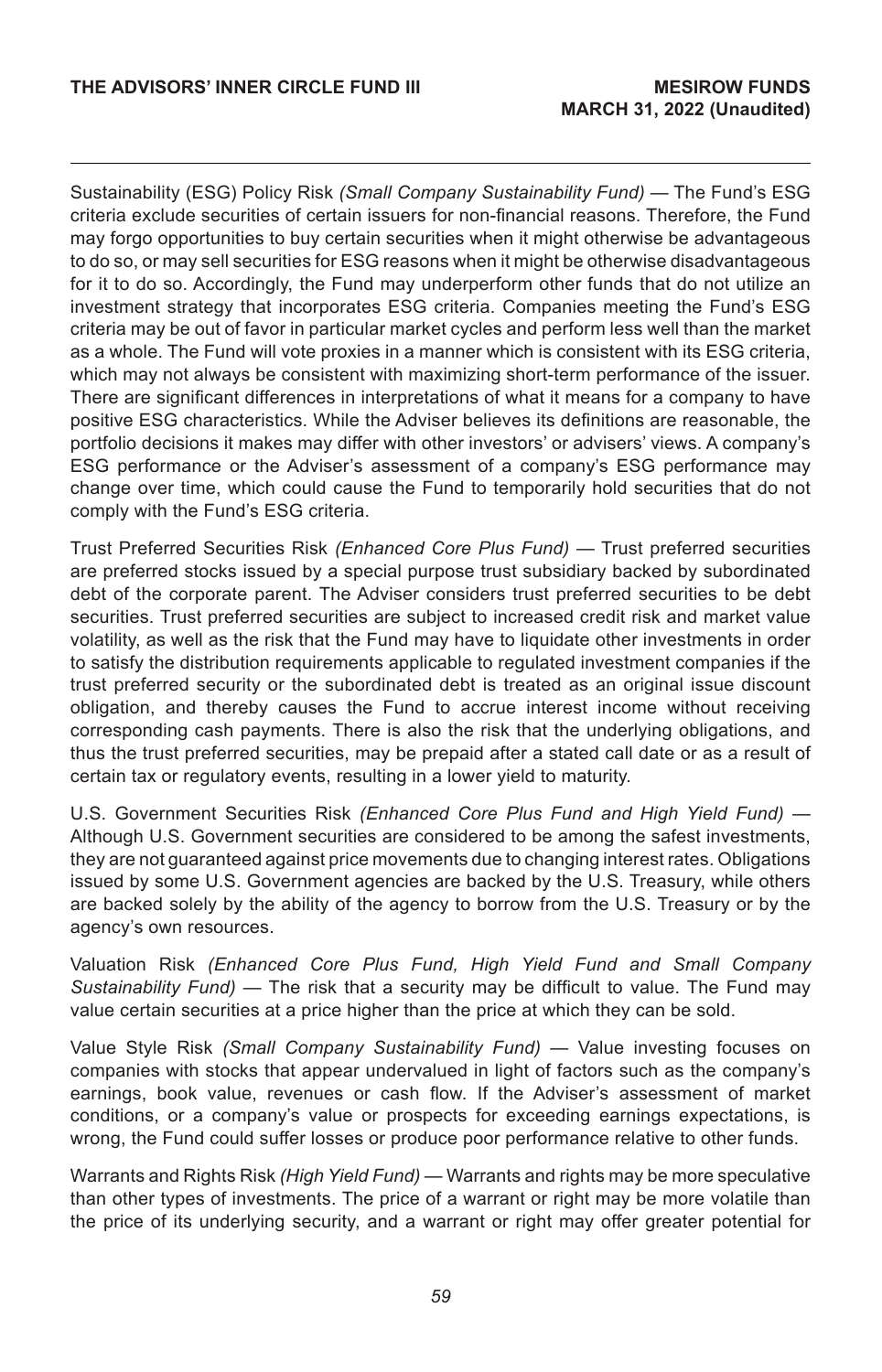capital appreciation as well as capital loss. A warrant or right ceases to have value if it is not exercised prior to its expiration date.

When-Issued and Delayed Delivery Securities and Forward Commitments Risk *(Enhanced Core Plus Fund and High Yield Fund)* — When-issued and delayed delivery securities and forward commitments involve the risk that the security the Fund buys will lose value prior to its delivery.

#### **10. Other:**

At March 31, 2022, the percentage of total shares outstanding held by shareholders of the Funds owning 10% or greater of the aggregate total shares outstanding was as follows:

|                                                                                                                                                                                                                                | No. of              |             |
|--------------------------------------------------------------------------------------------------------------------------------------------------------------------------------------------------------------------------------|---------------------|-------------|
|                                                                                                                                                                                                                                | <b>Shareholders</b> | % Ownership |
| <b>Enhanced Core Plus Fund</b>                                                                                                                                                                                                 |                     |             |
| Institutional Shares                                                                                                                                                                                                           | 2                   | 83%         |
| Investor Shares                                                                                                                                                                                                                | 1                   | 100%        |
| <b>High Yield Fund</b>                                                                                                                                                                                                         |                     |             |
| Institutional Shares                                                                                                                                                                                                           | 3                   | 74%         |
| Investor Shares and the control of the control of the control of the control of the control of the control of the control of the control of the control of the control of the control of the control of the control of the con | 3                   | 84%         |
| <b>Small Company Sustainability Fund</b>                                                                                                                                                                                       |                     |             |
| Institutional Shares in the control of the control of the control of the control of the control of the control o                                                                                                               | 2                   | 89%         |
| Investor Shares                                                                                                                                                                                                                | 2                   | 99%         |

In the normal course of business, the Fund enters into contracts that provide general indemnifications. The Fund's maximum exposure under these arrangements is dependent on future claims that may be made against the Fund and, therefore, cannot be established; however, based on experience, the risk of loss from such claim is considered remote.

#### **11. Subsequent Events:**

The Funds have evaluated the need for additional disclosures and/or adjustments resulting from subsequent events through the date the financial statements were issued. Based on this evaluation, no additional disclosures and/or adjustments were required to the financial statements as of March 31, 2022.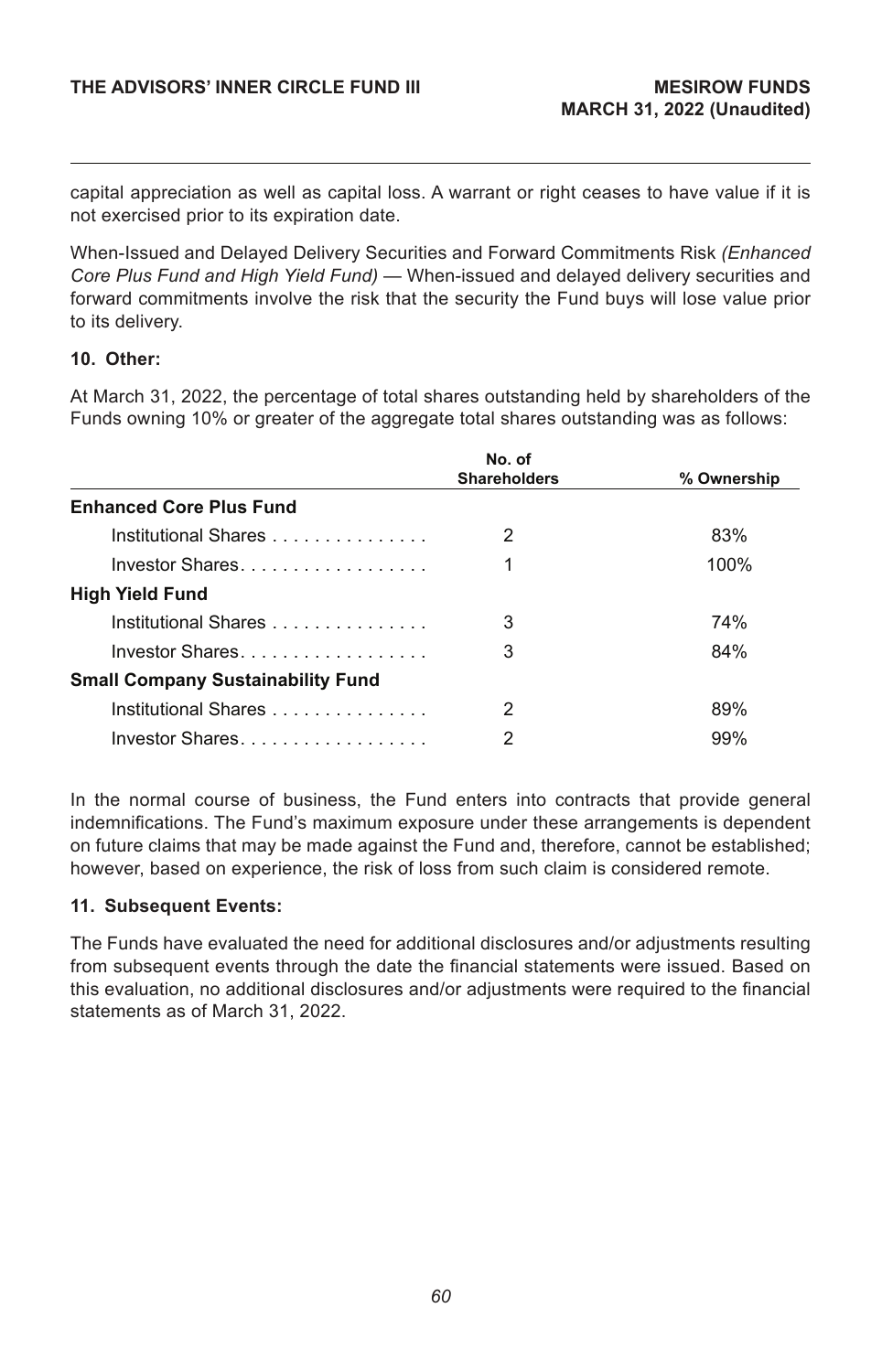### **DISCLOSURE OF FUND EXPENSES (Unaudited)**

All mutual Funds have operating expenses. As a shareholder of a mutual Fund, your investment is affected by these ongoing costs, which include (among others) costs for Fund management, administrative services, and shareholder reports like this one. It is important for you to understand the impact of these costs on your investment returns.

Operating expenses such as these are deducted from the mutual Funds' gross income and directly reduce your final investment return. These expenses are expressed as a percentage of the mutual Funds' average net assets; this percentage is known as the mutual Funds' expense ratio.

The following examples use the expense ratio and are intended to help you understand the ongoing costs (in dollars) of investing in your Fund and to compare these costs with those of other mutual Funds. The examples are based on an investment of \$1,000 made at the beginning of the period shown and held for the entire period from October 1, 2021 to March 31, 2022.

The table on the next page illustrates your Funds' costs in two ways:

**Actual Fund Return.** This section helps you to estimate the actual expenses after fee waivers that your Fund incurred over the period. The "Expenses Paid During Period" column shows the actual dollar expense cost incurred by a \$1,000 investment in the Fund, and the "Ending Account Value" number is derived from deducting that expense cost from the Funds' gross investment return.

You can use this information, together with the actual amount you invested in the Fund, to estimate the expenses you paid over that period. Simply divide your ending starting account value by \$1,000 to arrive at a ratio (for example, an \$8,600 account value divided by \$1,000 = 8.6), then multiply that ratio by the number shown for your Fund under "Expenses Paid During Period."

**Hypothetical 5% Return**. This section helps you compare your Funds' costs with those of other mutual Funds. It assumes that the Fund had an annual 5% return before expenses during the year, but that the expense ratio (Column 3) for the period is unchanged. This example is useful in making comparisons because the Securities and Exchange Commission requires all mutual Funds to make this 5% calculation. You can assess your Funds' comparative cost by comparing the hypothetical result for your Fund in the "Expenses Paid During Period" column with those that appear in the same charts in the shareholder reports for other mutual Funds.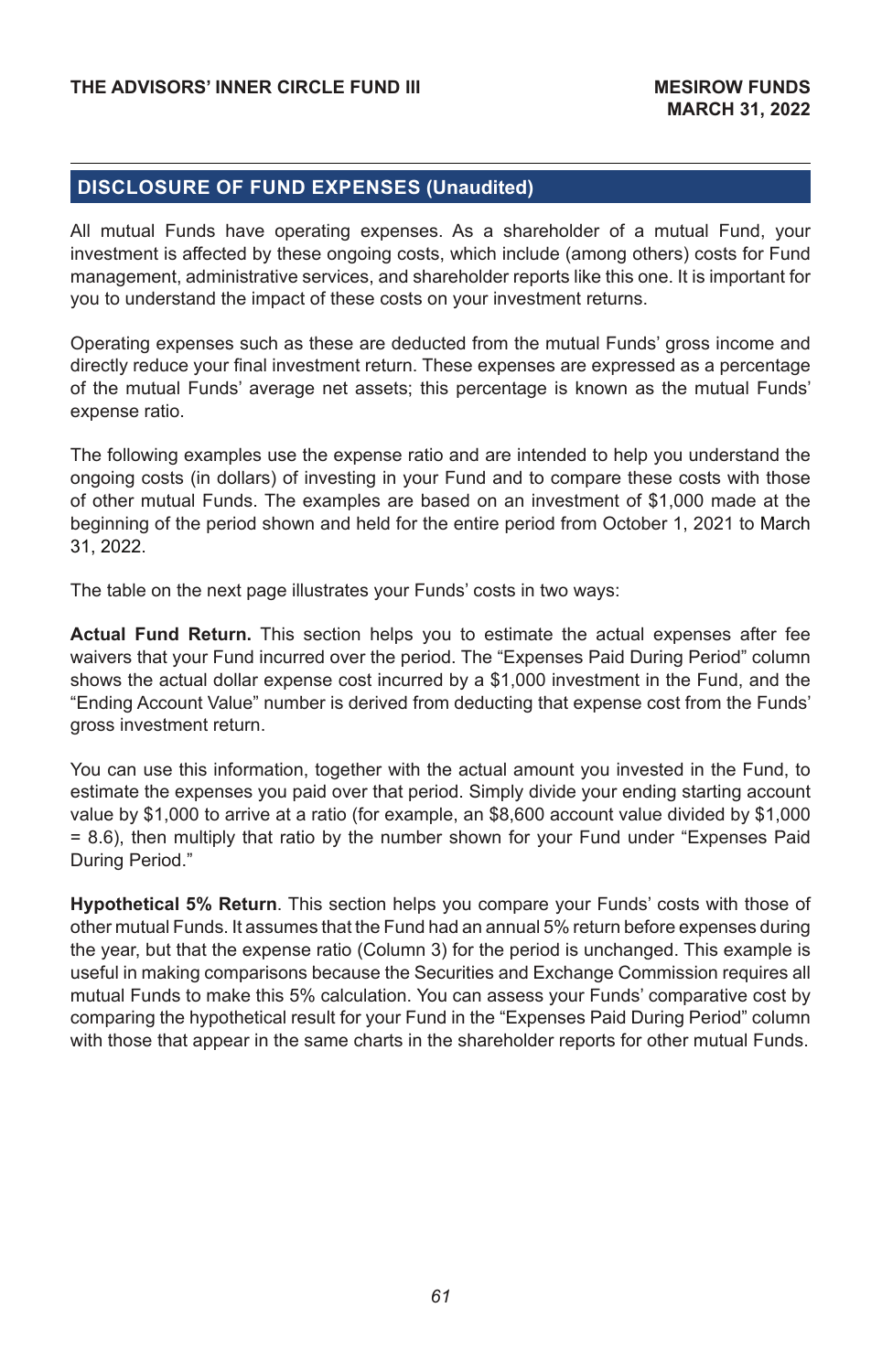# **DISCLOSURE OF FUND EXPENSES (Unaudited) - concluded**

**Note:** Because the return is set at 5% for comparison purposes — NOT your Fund's actual return — the account values shown may not apply to your specific investment.

|                                          |    | <b>Beginning</b><br>Ending |    |                |                |    |                    |  |  |
|------------------------------------------|----|----------------------------|----|----------------|----------------|----|--------------------|--|--|
|                                          |    | <b>Account</b>             |    | <b>Account</b> | Annualized     |    | <b>Expenses</b>    |  |  |
|                                          |    | Value                      |    | Value          | <b>Expense</b> |    | <b>Paid During</b> |  |  |
|                                          |    | 10/01/21                   |    | 3/31/22        | <b>Ratios</b>  |    | Period*            |  |  |
| <b>Enhanced Core Plus Fund</b>           |    |                            |    |                |                |    |                    |  |  |
| <b>Actual Fund Return</b>                |    |                            |    |                |                |    |                    |  |  |
| <b>Institutional Shares</b>              | \$ | 1,000.00                   | \$ | 934.10         | 0.54%          | \$ | 2.60               |  |  |
| <b>Investor Shares</b>                   |    | 1,000.00                   |    | 932.00         | 0.79           |    | 3.81               |  |  |
| <b>Hypothetical 5% Return</b>            |    |                            |    |                |                |    |                    |  |  |
| <b>Institutional Shares</b>              | \$ | 1,000.00                   | \$ | 1,022.24       | 0.54%          | \$ | 2.72               |  |  |
| <b>Investor Shares</b>                   |    | 1,000.00                   |    | 1,020.99       | 0.79           |    | 3.98               |  |  |
| <b>High Yield Fund</b>                   |    |                            |    |                |                |    |                    |  |  |
| <b>Actual Fund Return</b>                |    |                            |    |                |                |    |                    |  |  |
| <b>Institutional Shares</b>              | \$ | 1,000.00                   | \$ | 985.70         | 0.75%          | \$ | 3.71               |  |  |
| <b>Investor Shares</b>                   |    | 1,000.00                   |    | 984.50         | 1.00           |    | 4.95               |  |  |
| <b>Hypothetical 5% Return</b>            |    |                            |    |                |                |    |                    |  |  |
| <b>Institutional Shares</b>              | \$ | 1,000.00                   | \$ | 1,021.19       | 0.75%          | \$ | 3.78               |  |  |
| <b>Investor Shares</b>                   |    | 1,000.00                   |    | 1,019.95       | 1.00           |    | 5.04               |  |  |
| <b>Small Company Sustainability Fund</b> |    |                            |    |                |                |    |                    |  |  |
| <b>Actual Fund Return</b>                |    |                            |    |                |                |    |                    |  |  |
| <b>Institutional Shares</b>              | \$ | 1,000.00                   | \$ | 1,048.90       | 0.98%          | \$ | 5.01               |  |  |
| <b>Investor Shares</b>                   |    | 1,000.00                   |    | 1,047.80       | 1.23           |    | 6.28               |  |  |
| <b>Hypothetical 5% Return</b>            |    |                            |    |                |                |    |                    |  |  |
| <b>Institutional Shares</b>              | \$ | 1,000.00                   | \$ | 1,020.05       | 0.98%          | \$ | 4.94               |  |  |
| <b>Investor Shares</b>                   |    | 1,000.00                   |    | 1,018.80       | 1.23           |    | 6.19               |  |  |

\* Expenses are equal to the Fund's annualized expense ratio multiplied by the average account value over the period, multiplied by 182/365 (to reflect the one-half year period shown).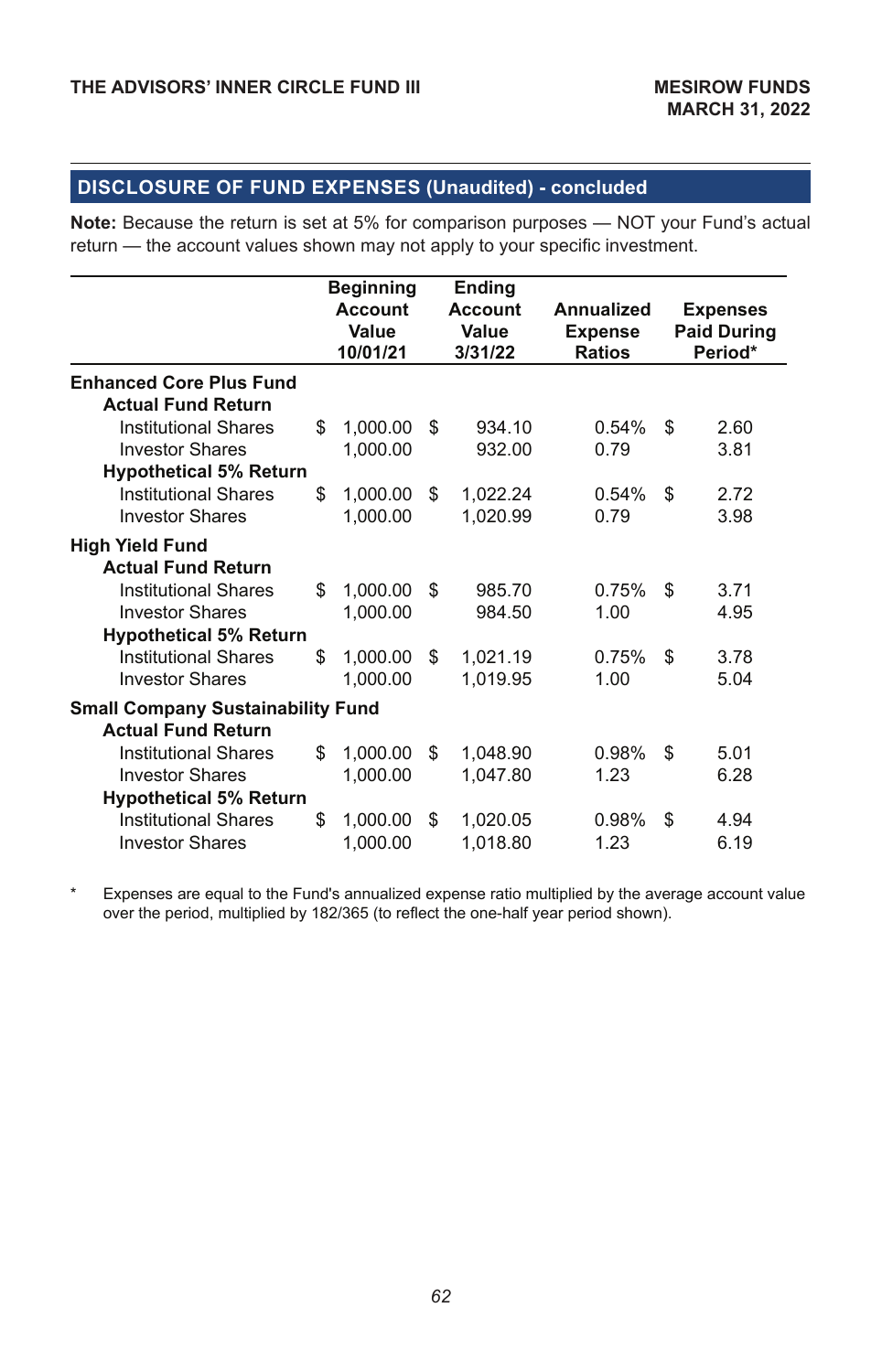### **REVIEW OF LIQUIDITY RISK MANAGEMENT PROGRAM (Unaudited)**

Pursuant to Rule 22e-4 under the 1940 Act, the Funds' investment adviser has adopted, and the Board has approved, a liquidity risk management program (the "Program") to govern the Funds' approach to managing liquidity risk. The Program is overseen by the Funds' Liquidity Risk Management Program Administrator (the "Program Administrator"), and the Program's principal objectives include assessing, managing and periodically reviewing each Fund's liquidity risk, based on factors specific to the circumstances of the Funds.

At a meeting of the Board held on March 17, 2022, the Trustees received a report from the Program Administrator addressing the operations of the Program and assessing its adequacy and effectiveness of implementation for the period from January 1, 2021 through December 31, 2021. The Program Administrator's report included an assessment of how market conditions caused by the COVID-19 pandemic impacted the Funds' liquidity risk during the period covered by the report. The Program Administrator's report noted that the Program Administrator had determined that the Program is reasonably designed to assess and manage each Fund's liquidity risk and has operated adequately and effectively to manage each Fund's liquidity risk during the period covered by the report. The Program Administrator's report noted that during the period covered by the report, there were no liquidity events that impacted the Funds or their ability to timely meet redemptions without dilution to existing shareholders. The Program Administrator's report further noted that no material changes have been made to the Program during the period covered by the report.

There can be no assurance that the Program will achieve its objectives in the future. Please refer to the prospectus for more information regarding a Fund's exposure to liquidity risk and other principal risks to which an investment in the Funds may be subject.